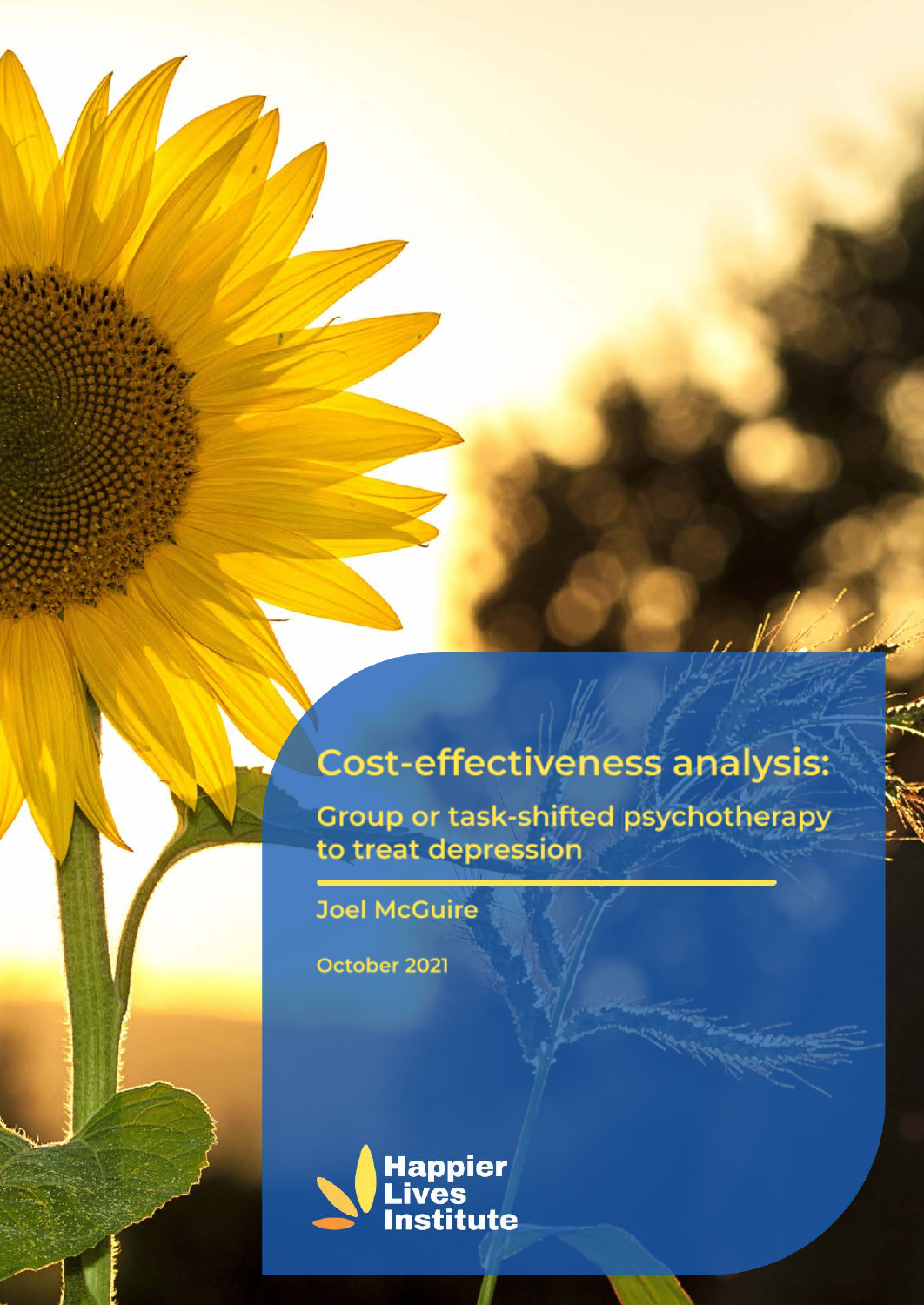

# **Contents**

| <b>Executive Summary</b>                                                                                                                                                                                                                                                        | 3                          |  |  |  |  |  |  |
|---------------------------------------------------------------------------------------------------------------------------------------------------------------------------------------------------------------------------------------------------------------------------------|----------------------------|--|--|--|--|--|--|
| 1. What is the problem?                                                                                                                                                                                                                                                         | 3                          |  |  |  |  |  |  |
| 2. What can be done?<br>2.1 Scope of psychotherapy for this report<br>2.2 What does psychotherapy look like in practice?                                                                                                                                                        | 4<br>5<br>$\overline{7}$   |  |  |  |  |  |  |
| 3. How effective is task-shifted psychotherapy in LMICs<br>and what does it cost?<br>3.1 Evidence of psychotherapy in LMICs                                                                                                                                                     | 7<br>8                     |  |  |  |  |  |  |
| 4. Estimating the effect of psychotherapy<br>4.1 Effects of psychotherapy at post-treatment and change through time<br>4.2 Key results from meta-regression analysis<br>4.3 Household and community spillovers<br>4.4 Biases and discounts based on the quality of the evidence | 10<br>10<br>13<br>17<br>18 |  |  |  |  |  |  |
| 5. Cost of delivering psychotherapy to an additional person                                                                                                                                                                                                                     | 19                         |  |  |  |  |  |  |
| <b>6. Cost-effectiveness analysis</b><br>6.1 Monte Carlo-based cost effectiveness analysis using Guesstimate<br><b>6.2 Sensitivity</b><br>6.3 Comparison of psychotherapy to monthly cash transfers                                                                             | 21<br>21<br>23<br>23       |  |  |  |  |  |  |
| <b>7. Discussion</b><br>7.1 Crucial considerations, limitations, and concerns<br>7.2 Research questions raised by this work                                                                                                                                                     | 25<br>25<br>26             |  |  |  |  |  |  |
| <b>Conclusion</b>                                                                                                                                                                                                                                                               | 27                         |  |  |  |  |  |  |
| <b>Appendix A: Converting depression scores to subjective</b><br>well-being scores                                                                                                                                                                                              | 28                         |  |  |  |  |  |  |
| <b>Appendix B: All studies included in meta-regressions</b><br>30                                                                                                                                                                                                               |                            |  |  |  |  |  |  |
| <b>Appendix C: System for adjusting estimated effects</b><br>by relative bias                                                                                                                                                                                                   | 33                         |  |  |  |  |  |  |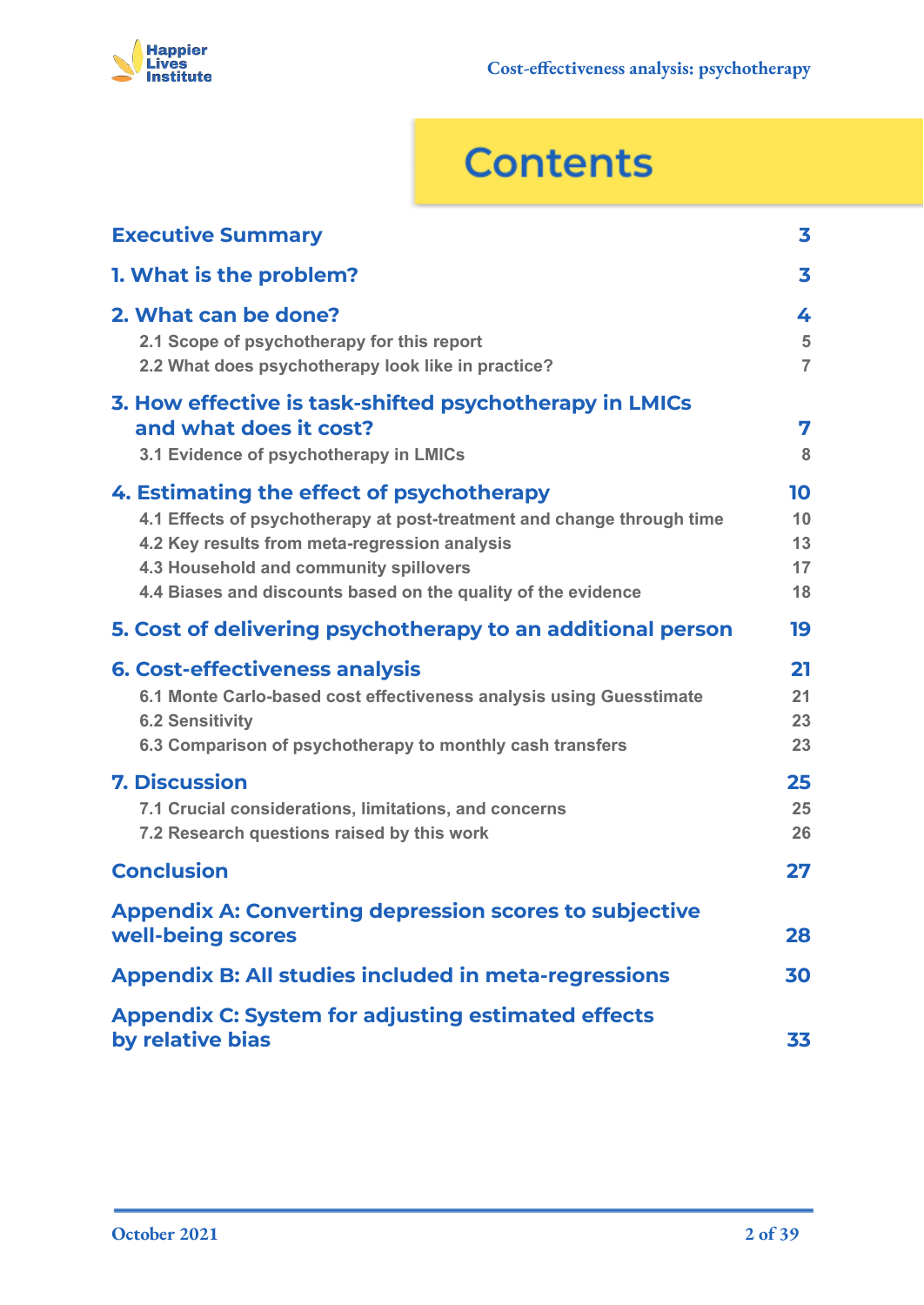

### <span id="page-2-0"></span>**Executive Summary**

We estimate that psychotherapy delivered by lay-people or to groups in low-income countries (LICs) improves affective mental health by 4.3 SDs per \$1,000 spent, which is 12 times (95% CI: 4, 27) more cost-effective than monthly cash transfers. The effects are in terms of reducing recipients' self-reported measures of affective mental health (anxiety and depression) and the costs are the costs it takes an organization to treat a person.

This report is part of our work evaluating the expected and potential cost-effectiveness of interventions. We are currently focussed on studying micro-interventions in low- and middle-income countries. To find out more about the wider project, see Area 2.3 of our [Research](https://www.happierlivesinstitute.org/uploads/1/0/9/9/109970865/research_agenda_and_contextv3.0.pdf) [Agenda and Context](https://www.happierlivesinstitute.org/uploads/1/0/9/9/109970865/research_agenda_and_contextv3.0.pdf).

*We thank all of the reviewers who made comments on previous drafts of this report. In particular, we thank Caspar Kaiser, Akash Wasil, Aidan Goth, and Samantha Bernecker for their helpful comments.*

### <span id="page-2-1"></span>**1. What is the problem?**

Depression is a substantial source of suffering worldwide. It makes up 1.84% of the global burden of disease according to the IHME, similar to Malaria (1.83%) ([GBD, 2019.](http://ghdx.healthdata.org/gbd-results-tool)). This is likely an underestimate for three reasons. First, disability-adjusted life-years (DALYs) do not account for deaths caused by mental health disorders<sup>1</sup>. Second, stigma surrounding mental health issues is widespread in low- and middle-income countries<sup>2</sup> (LMICs), so its prevalence is likely underreported. And third, mental health appears relatively more important in terms of subjective well-being (SWB) than when using DALYs ([Happiness Research Institute, 2020\)](https://6e3636b7-ad2f-4292-b910-faa23b9c20aa.filesusr.com/ugd/928487_1595c32a127341f7a2769c624898dc6c.pdf). We discuss this in more depth in our report on global mental health [\(HLI, 2021a](https://www.happierlivesinstitute.org/mental-health.html)).

The treatment of depression, as is true with most mental health problems, is neglected relative to other health interventions in LMICs. Governments and international aid spending on mental health represents less than 1% of the total spending on health in low-income countries [\(Ridley et](https://science.sciencemag.org/content/370/6522/eaay0214.editor-summary) [al., 2020;](https://science.sciencemag.org/content/370/6522/eaay0214.editor-summary) [Liese et al., 2019\)](https://academic.oup.com/inthealth/article/11/5/361/5537164).

<sup>&</sup>lt;sup>1</sup>Suicide and self-harm are classified in the GBD as injuries, meaning that none of the associated DALYs are attributed to mental health disorders ([GBD, n.d.;](http://ghdx.healthdata.org/gbd-results-tool) [Vigo, Thornicroft and Atun, 2016\)](https://www.thelancet.com/journals/lanpsy/article/PIIS2215-0366(15)00505-2/fulltext). Depression, anxiety, and self harm together make up 4.7% of the GBD in terms of DALYS in 2019 [\(GBD](http://ghdx.healthdata.org/gbd-results-tool)).

<sup>&</sup>lt;sup>2</sup>Stigma is prevalent among health professionals ([Knaak, Mantler and Szeto, 2017;](https://www.ncbi.nlm.nih.gov/pmc/articles/PMC5347358/) [Knaak, Ungar and Patten,](https://www.ncbi.nlm.nih.gov/pmc/articles/PMC4519522/) [2015](https://www.ncbi.nlm.nih.gov/pmc/articles/PMC4519522/)), communities, and among people living with mental health disorders themselves ([Andrade et al.,](https://www.ncbi.nlm.nih.gov/pmc/articles/PMC4100460/) [2014](https://www.ncbi.nlm.nih.gov/pmc/articles/PMC4100460/)).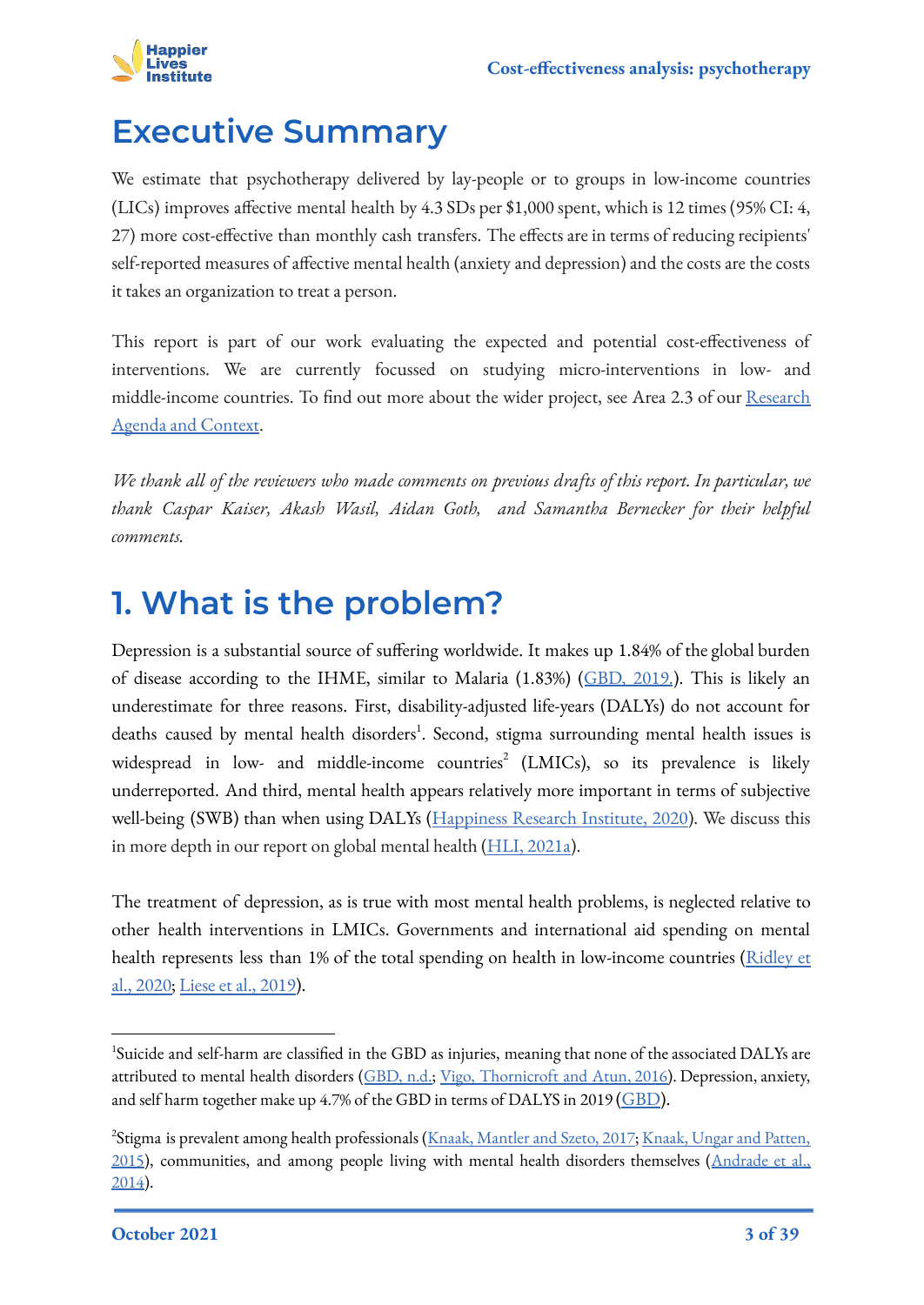

### <span id="page-3-0"></span>**2. What can be done?**

Fortunately, depression is a tractable problem. Psychotherapy is a common treatment for depression [\(Cuijpers et al., 2020](https://www.semanticscholar.org/paper/A-network-meta%E2%80%90analysis-of-the-effects-of-and-their-Cuijpers-Noma/f0dceeb9697c6efc0befb13d13afdec07baa7f3f); [Kappelmann et al., 2020](https://bmcmedicine.biomedcentral.com/articles/10.1186/s12916-020-01623-9)). It also works for several other mental health disorders, including anxiety ([Bandelow et al., 2017](https://www.ncbi.nlm.nih.gov/pmc/articles/PMC5573566/)) and bipolar disorder ([Chiang et al.,](https://journals.plos.org/plosone/article?id=10.1371/journal.pone.0176849) [2017](https://journals.plos.org/plosone/article?id=10.1371/journal.pone.0176849)). Psychotherapy is also, surprisingly, an effective treatment for chronic pain, which is also a substantial source of disability ([Majeed et al., 2018\)](https://journals.sagepub.com/doi/abs/10.1177/0091217418791447).

Another common treatment for depression is pharmacotherapy (medications such as antidepressants). Psychotherapy has some potential advantages over drug treatments for depression and anxiety, although we do not consider the case for drug treatment in detail here $^3$ . The benefits of psychotherapy may outlast common drug treatments [\(Cuijpers et al., 2013;](https://bmjopen.bmj.com/content/3/4/e002542.short) [Biesheuvel-Leliefeld et](https://pubmed.ncbi.nlm.nih.gov/25553400/) [al., 2015](https://pubmed.ncbi.nlm.nih.gov/25553400/)). While psychotherapy is often provided by highly-trained professionals, research has shown that it can be delivered by non-specialists at a lower cost<sup>4</sup> (<u>Chowdhary et al., 2020; [Purgato](https://www.cambridge.org/core/journals/epidemiology-and-psychiatric-sciences/article/promotion-prevention-and-treatment-interventions-for-mental-health-in-low-and-middleincome-countries-through-a-taskshifting-approach/55951A79185D86284E263328481C134D)</u> [et al., 2020\)](https://www.cambridge.org/core/journals/epidemiology-and-psychiatric-sciences/article/promotion-prevention-and-treatment-interventions-for-mental-health-in-low-and-middleincome-countries-through-a-taskshifting-approach/55951A79185D86284E263328481C134D). Unfortunately, we did not find any existing research that clarifies how much task-shifting lowers the cost of delivering psychotherapy and how much of its effectiveness it retains.

We found few estimates of the cost-effectiveness of psychotherapy in LMICs (see [MH report](https://docs.google.com/document/d/1sSDhUis8mQ3dJSY1NJ-t3oDzKmr2lgtGPF34bsEUE3w/edit#heading=h.r4pzrlfifux8) [section 5.5\)](https://docs.google.com/document/d/1sSDhUis8mQ3dJSY1NJ-t3oDzKmr2lgtGPF34bsEUE3w/edit#heading=h.r4pzrlfifux8), but previous work suggests that it could be a cost-effective intervention ([Plant, 2016](https://forum.effectivealtruism.org/posts/A278Run59FenZ4kae/is-effective-altruism-overlooking-human-happiness-and-mental); [2018](https://forum.effectivealtruism.org/posts/XWSTBBH8gSjiaNiy7/cause-profile-mental-health); [Elizabeth, 2017](https://forum.effectivealtruism.org/posts/if24DY4pW2FZPPT4G/mental-health-shallow-review); [Founders Pledge, 2019\)](https://founderspledge.com/research/fp-mental-health).

These factors motivate this report on psychotherapy as an intervention to improve well-being. A more general consideration is that, since we're looking to improve happiness, looking at interventions that directly target negative mental states (such as those caused by depression), seems promising.

 $3\text{ We think a more thorough comparison of these two treatments merits more attention in LMICs. A quick$  $3\text{ We think a more thorough comparison of these two treatments merits more attention in LMICs. A quick$ [back-of-the-envelope calculation](https://www.getguesstimate.com/models/19238) leads us to guess that drug treatments of depression could be 7 times as cost-effective as GiveDirectly cash transfers (with an estimated lower bound of 2 and upper bound of 110). An organization would presumably deliver this treatment by providing antidepressants to patients who show symptoms of depression. This raises the question: why are there so few studies of treating depression pharmaceutically in LMICs and no observable charities dedicated to that mission (that we're aware of)? We assume that the administrative hurdles to prescribing antidepressants forms a substantial barrier, compared to providing psychotherapy.

<sup>&</sup>lt;sup>4</sup> This is an important strategy in LICs where the mental health workforce is small. There are 1.6 mental health workers per 100,000 population in LICs compared to 71.7 in HICs (see figure 8) [\(WHO Mental](https://apps.who.int/iris/bitstream/handle/10665/272735/9789241514019-eng.pdf) [Health Atlas 2017](https://apps.who.int/iris/bitstream/handle/10665/272735/9789241514019-eng.pdf)) and only 13.7% of cases receive some treatment ([Evans-Lacko et al., 2017](https://www.cambridge.org/core/journals/psychological-medicine/article/abs/socioeconomic-variations-in-the-mental-health-treatment-gap-for-people-with-anxiety-mood-and-substance-use-disorders-results-from-the-who-world-mental-health-wmh-surveys/C63453B79C8A765299DD846C12430264)). Task-shifting could help scale the provision of mental health services beyond the urban areas where a minority of the population in LMICs reside. For example, in Uganda over 60% of mental health services are located in urban areas, but an estimated 88% of Uganda's population lives in rural areas of the country (Murray et al., [2015\)](https://www.tandfonline.com/doi/abs/10.3109/01612840.2015.1049311).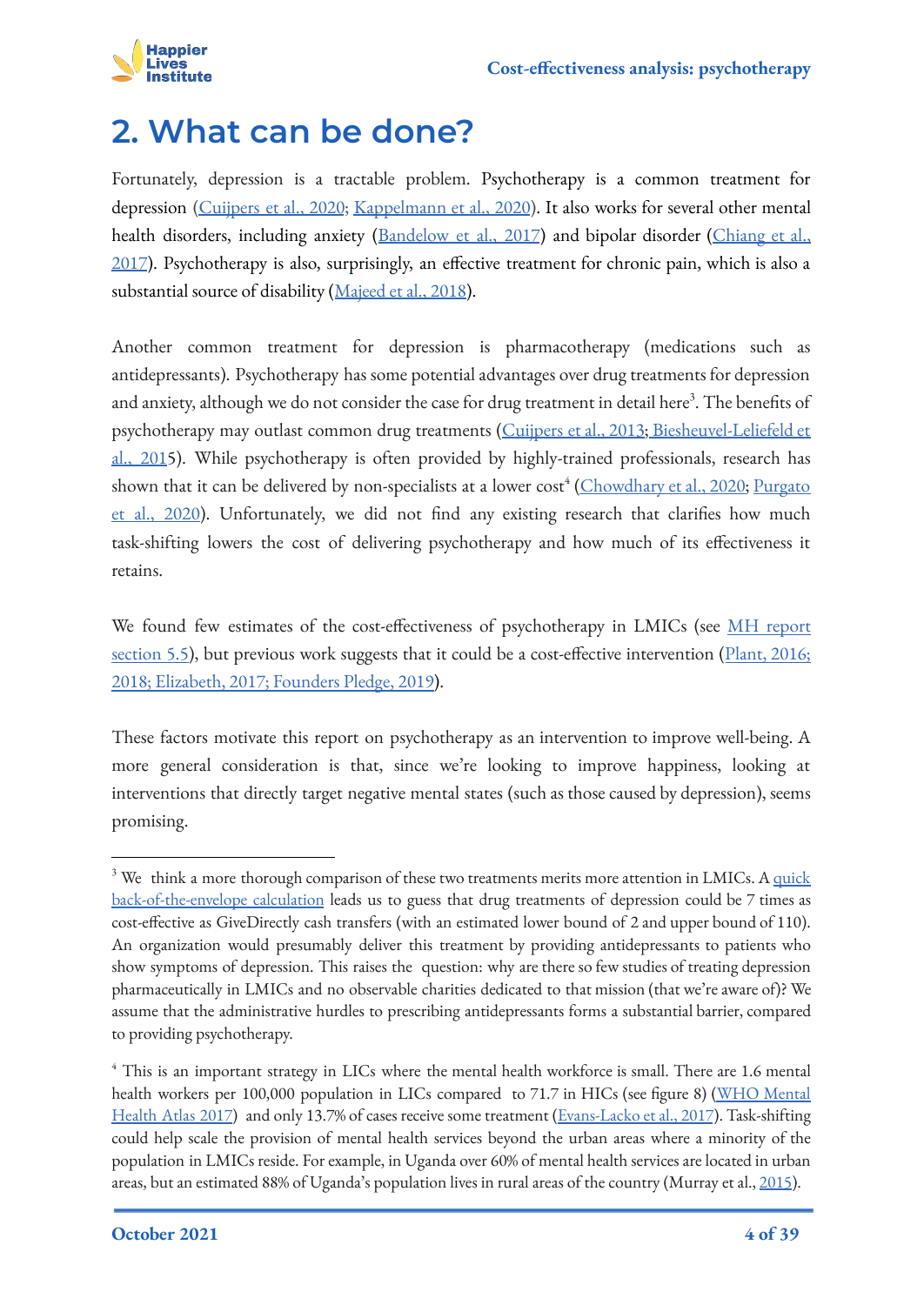

### <span id="page-4-0"></span>**2.1 Scope of psychotherapy for this report**

For the reasons listed in the previous section and elaborated on further in this section, we narrowed the scope of this review to a smaller scope than psychotherapy in general. We focus our analysis on the average intervention-level cost-effectiveness of **any form** of **face-to-face** psychotherapy delivered **to groups** or **by non-specialists** deployed in **LMICs.** We measure the effect of psychotherapies as the benefit they provide to **subjective well-being (SWB) or affective mental health (MHa)**. Next, we elaborate on what we mean by each of these criteria.

This analysis is on the intervention level, which is more granular than our cause area report on mental health ([HLI, 2021a](https://www.happierlivesinstitute.org/mental-health.html)) but broader than an analysis of an organisation that implements an intervention, like our review of StrongMinds [\(HLI, 2021b\)](https://www.happierlivesinstitute.org/strongminds-cea.html).

Psychotherapy is a relatively broad class of interventions delivered by a trained individual who intends to directly and primarily benefit their patient's mental health (the "therapy" part) through discussion (the "psych" part). Psychotherapies vary considerably in the strategies they employ to improve mental health, but some common types of psychotherapy are psychodynamic (i.e. Freudian or Jungian), cognitive behavioral therapy (CBT), and interpersonal therapy (IPT)<sup>5</sup>. That being said, different forms of psychotherapy share many of the same strategies<sup>6</sup>. We do not focus on a particular form of psychotherapy. Previous meta-analyses find mixed evidence supporting the superiority of any one form of psychotherapy for treating depression [\(Cuijpers et al., 2019](https://www.tandfonline.com/doi/full/10.1080/10503307.2019.1649732)).

We did not consider **remote** modes of psychotherapy (delivered digitally rather than face-to-face. Delivering psychotherapy remotely is plausibly cheaper than doing so in-person<sup>7</sup>. However, we postpone looking at remote therapies because the evidence base is currently small in LMICs (c.f., [Fu et al., 2020](https://www.sciencedirect.com/science/article/abs/pii/S221503662030256X))<sup>8</sup>.

There is some evidence from HICs [\(Barkowski et al., 2020](https://www.semanticscholar.org/paper/Efficacy-of-group-psychotherapy-for-anxiety-A-and-Barkowski-Schwartze/b289be976cc92e5a326a8b1decae3301a2e7584c)) and LMICs ([Cuijpers et al., 2019\)](https://onlinelibrary.wiley.com/doi/full/10.1002/wps.20493) to support the notion that **group**-**delivered formats** are at least as effective as individual formats of

<sup>&</sup>lt;sup>5</sup> Cuijpers et al. wrote a brief and helpful summary of the various types of psychotherapy for their database of studies on psychotherapy's effectiveness at treating depression [\(2020](https://evidencebasedpsychotherapies.shinyapps.io/metapsy/_w_03a872ab/psychotherapies.pdf)).

<sup>&</sup>lt;sup>6</sup> One approach, aptly called the "common elements treatment approach" (CETA), attempts to combine these common elements into a therapeutic strategy [\(Murray et al., 2014\)](https://www.sciencedirect.com/science/article/abs/pii/S107772291300062X?casa_token=-E2mvfxU2ywAAAAA:MxBboj1JliaGIMHzIc1xnotK3ckwMnmM1YKlc5f4l11xPyDsxTDzUuJ5FkTVgr7nusLYJLKR8wQ).

 $^7$  It may allow a therapist to take on more clients and avoid the cost of an office.

<sup>&</sup>lt;sup>8</sup> We have the sense that the evidence base is growing rapidly (due in part to Covid) and it's possible that Fu et al., [\(2020](https://www.sciencedirect.com/science/article/abs/pii/S221503662030256X)) is already outdated. We expect it's a valuable project to review and compare the effectiveness of traditional psychotherapy to the effectiveness of remote interventions such as tele-mental health or self-guided self-help.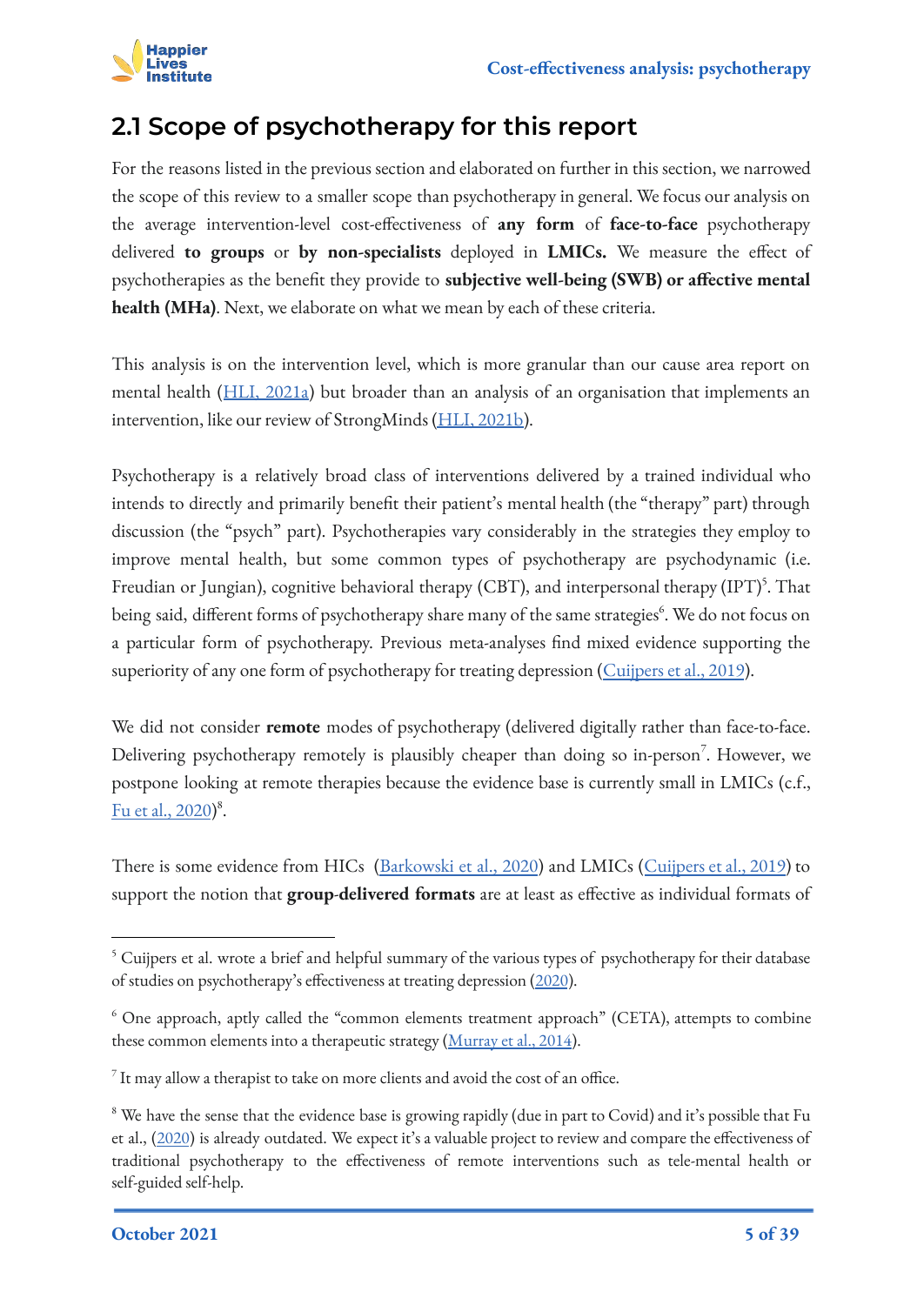

psychotherapy. We have no similarly direct comparisons<sup>9</sup> between **non-specialist<sup>10</sup>** and specialist-delivered psychotherapies, but we do have evidence that non-specialist psychotherapies are effective at treating depression and anxiety in LMICs [\(Purgato et al., 2018a](https://pubmed.ncbi.nlm.nih.gov/29975811/); [Singla et al., 2017;](https://www.annualreviews.org/doi/abs/10.1146/annurev-clinpsy-032816-045217) [Vally & Abrahams, 2016](https://link.springer.com/article/10.1007/s10447-016-9275-6)).

If we assume that non-specialist delivery or group-delivered formats are only marginally less effective than one-on-one modes of therapy provided via a specialist, then the reduction in costs should more than make up for a loss in efficacy. When we asked several experts if this intuition seemed right, they agreed, with some caveats<sup>11</sup> [\(Crick Lund](https://scholar.google.co.za/citations?user=nf0cwG0AAAAJ&hl=en) (personal communication; 2021); [Akash Wasil](https://akashwasil.wixsite.com/info) (pers. comm., 2021)).

We restrict our attention to **LMICs** for two main reasons. First, we expect the cost of hiring someone to deliver face-to-face modes of psychotherapy to be substantially cheaper, particularly if the task of delivery is shifted to someone with less formal training. Second, we think that it's much less likely that someone treated in LMICs would have an alternative form of treatment.

Finally, we seek to measure the impact of any intervention in terms of **subjective well-being or affective mental health**. We define subjective well-being as how someone feels or thinks about their life broadly. We further describe what we mean by subjective well-being, and explain why we believe they are the best measures of well-being [here.](https://www.happierlivesinstitute.org/measuring-happiness.html)

If no measure of SWB was available (as was the case for this review), we consider self-reports of affective<sup>12</sup> mental health conditions (anxiety, depression, or distress) as acceptable proxies. We think this is reasonable because they contain many questions relating to SWB. For example, measures of depression capture people's moods and thoughts about their lives, but also ask questions about

 $^9$  The closest we found is Ginneken et al., ([2021](https://www.cochranelibrary.com/cdsr/doi/10.1002/14651858.CD009149.pub3/epdf/full)) where they summarize the effects of treating psychotherapy using lay health workers and specialists separately. But a direct comparison is not made, and they only include two studies with specialists.

<sup>&</sup>lt;sup>10</sup> We consider a specialist as someone who has been specifically trained for more than a year to provide mental health services. Likewise, we classify non-specialists according to their level of expertise where nurses, mental health workers, and peer psychotherapy deliverers would represent declining levels of expertise.

<sup>&</sup>lt;sup>11</sup> The caveat from Crick Lund was that "the efficacy of non-specialist psychotherapy was likely to be highly dependent on the quality of training and supervision and the capacity of the non-specialist delivery agent". The caveat from Akash Wasil was that he thought that digital forms of self-guided psychotherapy could be the most cost-effective form of psychotherapy.

<sup>&</sup>lt;sup>12</sup> In contrast, we consider disorders such as substance-related, sleep, eating, personality or non-affective mental health conditions. Affective mental health overlaps with the distress-based class of internalizing disorders. See figure 1 in Tully & Iacano ([2016\)](https://www.semanticscholar.org/paper/An-Integrative-Common-Liabilities-Model-for-the-of-Tully-Iacono/72dd4d0a0d43ec858c7b8aefd63696e0d2a1c84e) for a visual taxonomy of mental health disorders.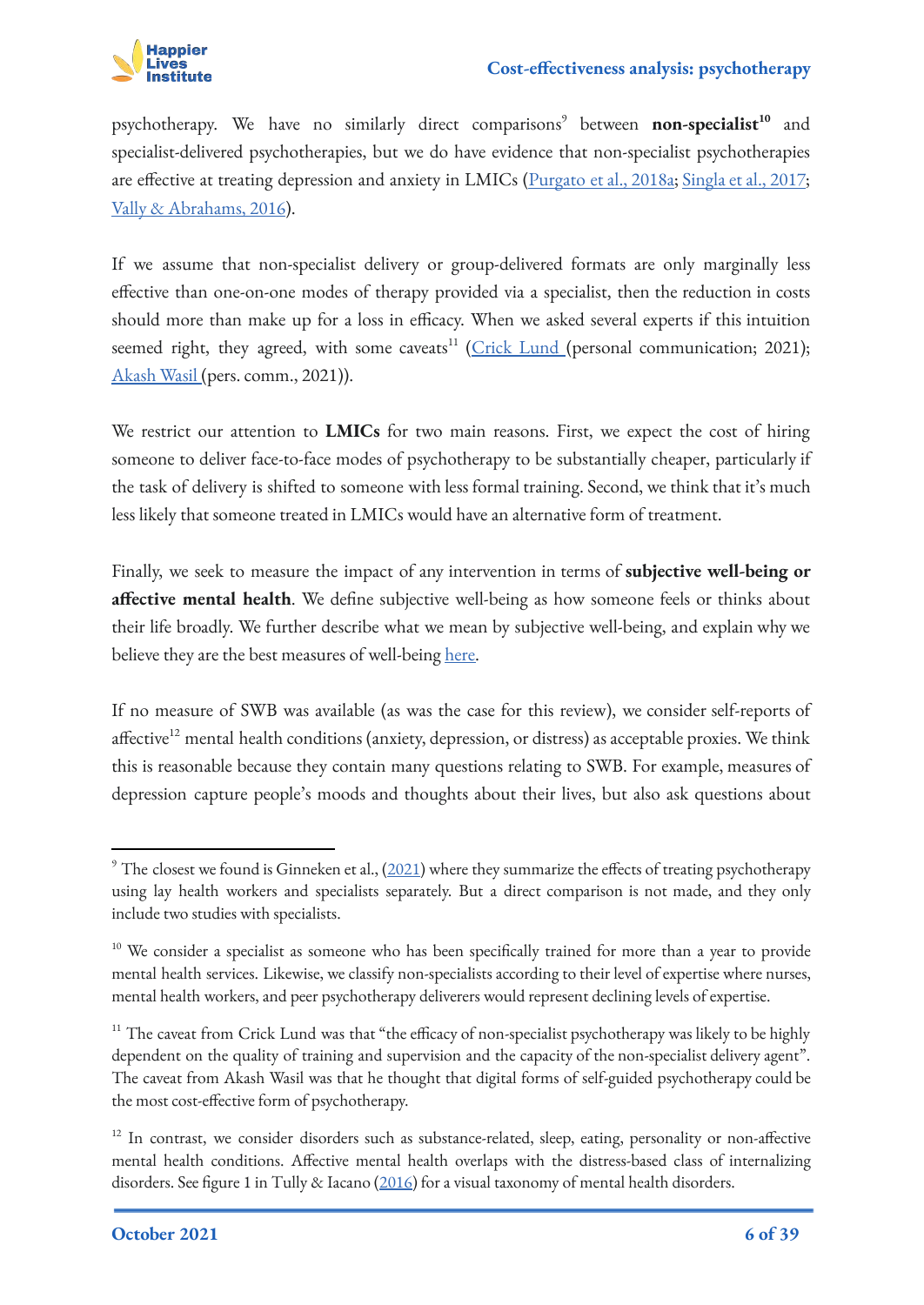how well an individual functions<sup>13</sup>. The issue of whether it's reasonable to treat these measures as comparable is discussed further in Appendix A.

### <span id="page-6-0"></span>**2.2 What does psychotherapy look like in practice?**

We describe how two types of psychotherapy, Problem Management Plus and Interpersonal Group Therapy are practiced.

In [Problem Management Plus](https://www.mhinnovation.net/innovations/problem-management-plus-pm) participants meet with a lay mental health worker for 90 minutes a week for five weeks. Each week is dedicated to discussing a different subject. In the first session they practice deep breathing exercises. The second focuses on creating a detailed plan for how to do more activities the participant enjoys. In the third session, the mental health worker helps them identify which problems are solvable and brainstorm solutions. In the fourth session they identify which friends and family are supportive and propose some steps for strengthening those bonds. In the final session, they review past sessions [\(Dawson et al., 2015](https://www.ncbi.nlm.nih.gov/pmc/articles/PMC4592660/)).

[StrongMinds](https://docs.google.com/document/d/1qzqWu85ApKQnrpIlNCahnmGX8xKy8RW_9rZ2ycGfPrI/edit#) deploys [Interpersonal Group Therapy](https://apps.who.int/iris/bitstream/handle/10665/250219/WHO-MSD-MER-16.4-eng.pdf) over 12 weeks in roughly 90-minute sessions. The 12 weeks are broken into three phases. Across all phases members support one another, discuss their depressive symptoms, their triggers and practice coping strategies. In the first phase the facilitator focuses on building bonds, trust, and rapport amongst the group members. In the second phase they focus on discussing the problems that cause depressive episodes. In the third phase they focus on identifying the triggers of their depression and practicing how they will respond to such triggers.

# **3. How effective is task-shifted psychotherapy in LMICs and what does it cost?**

<span id="page-6-1"></span>The following sections discuss our synthesis of the literature on the effectiveness and cost of psychotherapy. First, we discuss how we collected our data, then we summarize the methods we used for analyzing that data and present the results we found. We then use the results to estimate

<sup>&</sup>lt;sup>13</sup> For example, the [PHQ-9](https://patient.info/doctor/patient-health-questionnaire-phq-9) asks about someone's appetite, sleep quality, concentration, and movement in addition to whether they feel pleasure, depressed, tired, bad about oneself, or think they would be better off dead. If treatment improves the 'subjective well-being' factors to the same extent as the 'functioning' factors, then we could unproblematically compare depression measures to 'pure' SWB measures using changes in standard deviations. If, however, there is a disparity, that would bias such a comparison. To push the point with an implausible example, if therapy only improved functioning, but not evaluation and mood, it would be wrong to say it raises SWB and compare it to interventions that did.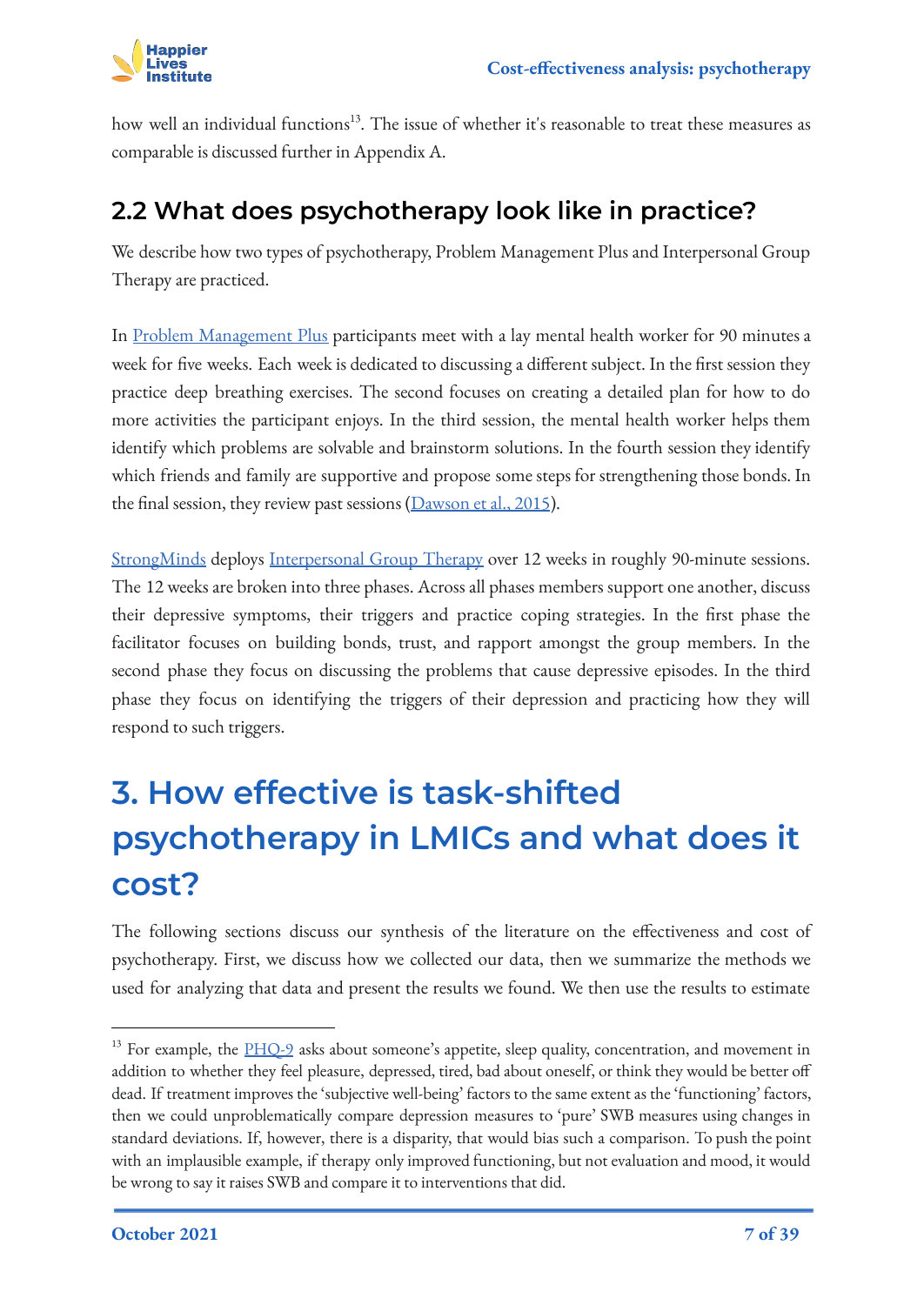

the total effect of psychotherapy, which we discount based on an assessment of the risk of bias in the sample of studies. We conclude by estimating a range for the cost of treating an additional person with psychotherapy, which allows us to contextualize our estimates by comparing the cost-effectiveness of psychotherapy to cash transfers, which we summarize in section 6.

### <span id="page-7-0"></span>**3.1 Evidence of psychotherapy in LMICs**

We extracted data from 39 studies that appeared to be delivered by non-specialists and/or to groups from five meta-analytic sources<sup>14</sup>, and any additional studies we found in <u>[our search for the costs](https://docs.google.com/spreadsheets/d/1j7odMDj_reHRzP0_6A4iA5s8yvPjlj5Pl6d2cKk86sw/edit#gid=896443586)</u> of psychotherapy. The total sample size was 29,643 individuals. These studies are not exhaustive<sup>15</sup>. We stopped collecting new studies due to time constraints and the perception of diminishing returns<sup>16</sup>. The studies we include are presented in Appendix B.

We aimed to include all RCTs of psychotherapy with outcome measures of SWB or MHa but only found studies with measures of MHa. We present some summary statistics of the sample of studies in Figure 1, which we then subsequently elaborate on.

These summary statistics convey a few important points. There are only two follow-ups two years after treatment has ended: Tripathy et al., [\(2010\)](https://www.thelancet.com/journals/lancet/article/PIIS0140-6736(09)62042-0/fulltext) and Baranov et al., ([2020\)](https://www.aeaweb.org/articles?id=10.1257/aer.20180511). Sample size follows a similar skewed distribution as follow-delay where most studies have relatively modest sample sizes (under 500) but a few have quite large samples such as Tripathy et al., [\(2010](https://www.thelancet.com/journals/lancet/article/PIIS0140-6736(09)62042-0/fulltext); n =12,431).

Most forms of group psychotherapy in our sample are delivered by non-specialists. We defined a non-specialist as anyone who had not received a degree or formal training lasting more than a year to treat mental health problems. Similarly, most studies make high use of psychotherapy. We classified a study as making high (low) use of psychological elements if it appeared that psychotherapy was (not) the primary means of relieving distress, or if relieving distress was not the primary aim of the intervention. For instance, we assigned Tripathy et al.,  $(2010)$  $(2010)$  as making low use

<sup>&</sup>lt;sup>14</sup> These are: Rahman et al., [\(2013](https://www.scielosp.org/article/bwho/2013.v91n8/593-601I/en/)), Morina et al., [\(2017](https://scholar.google.com/citations?view_op=view_citation&hl=en&user=IZ0u7aMAAAAJ&citation_for_view=IZ0u7aMAAAAJ:0EnyYjriUFMC)), Vally and Abrahams ([2016\)](https://link.springer.com/article/10.1007/s10447-016-9275-6), Singla et al., (2017), and the database [MetaPsy.](https://evidencebasedpsychotherapies.shinyapps.io/metapsy/) We did not use one of the existing meta-analyses because no meta-analyses of psychotherapy account for the delay between baseline and follow-up, which matters when calculating psychotherapy's total effect.

<sup>&</sup>lt;sup>15</sup> There are at least [24 studies](https://docs.google.com/spreadsheets/d/1jyi44_LxAxxuHoqWRDYjfG4I3qVabILDYOvRrjXol-k/edit#gid=674661976), with an estimated total sample size of 2,310, we did not extract. Additionally, there appear to be several protocols registered to run trials studying the effectiveness and cost of non-specialist-delivered mental health interventions.

<sup>&</sup>lt;sup>16</sup> We spent ten hours searching using Google Scholar to find papers and perform a backwards and forwards citation search of relevant papers (aka snowballing). Seven hours were spent searching for, and through, existing meta-analyses and three hours for additional papers not cited in those meta-analyses. We spent 15 hours extracting information from all studies with sample sizes larger than 100.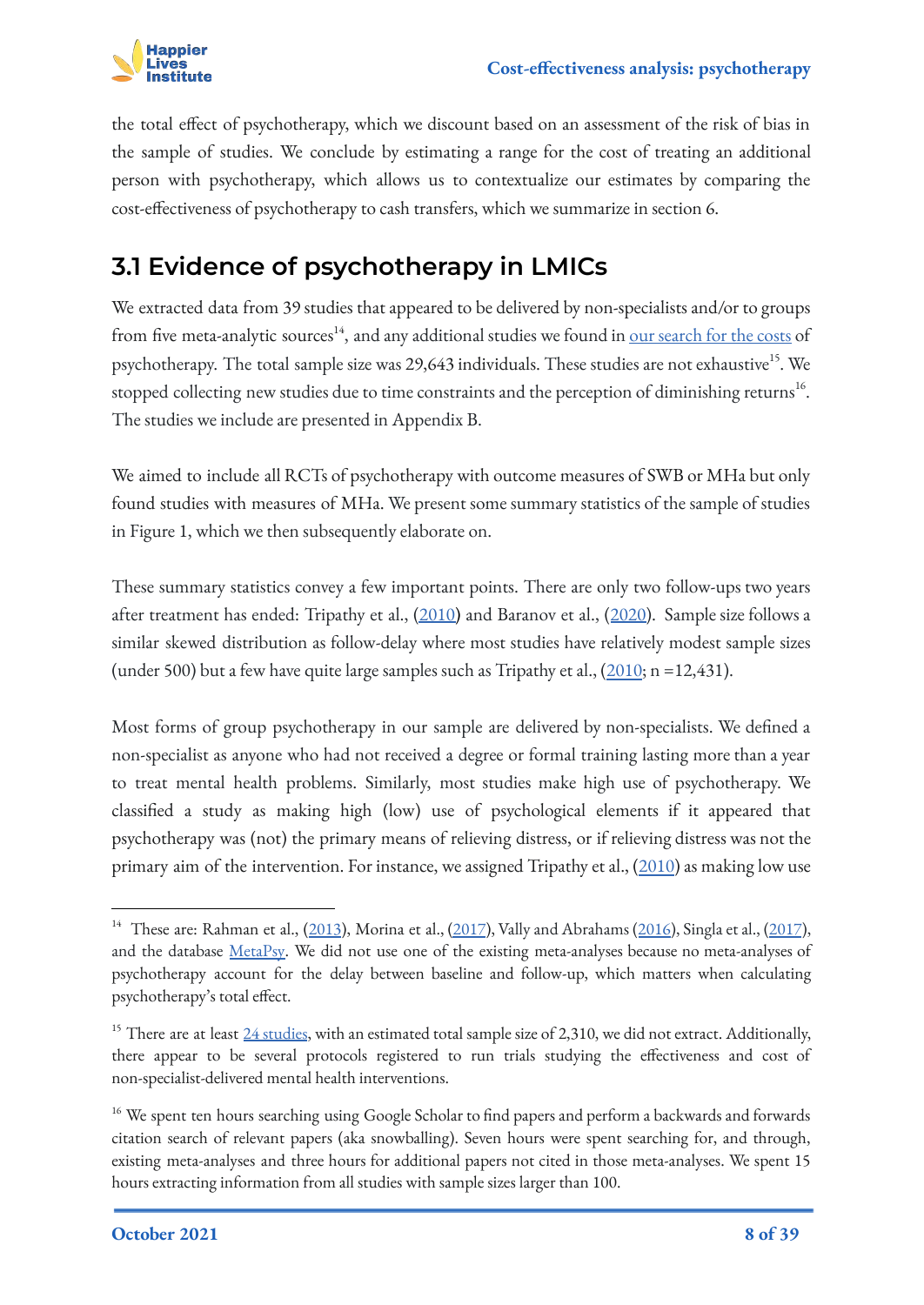

of psychotherapy because their intervention was primarily targeted at reducing maternal and child mortality through group discussions of general health problems but still contained elements of talk therapy. We classified "use of psychotherapy" as medium if an intervention was primarily but not exclusively psychotherapy.



**Figure 1**: Summary statistics of key variables in the sample

**Note**: The total count is above 39 because some studies have contained multiple observations for different follow-ups (which themselves often differ in sample size). In the second panel, we remove the largest studies (Patel et al., 2010,  $n = 1,961$ ; Tripathy et al., 2020,  $n = 12,431$ ) to allow for a clearer visualization of the distribution of sample sizes. A study was classified as focusing on women if women made up most of the sample. We define expertise and use of psychological elements in the following text.

The intensity or dosage of most psychological interventions was 'low', by which we mean it involved ten hours or less of total time spent in sessions of therapy. About an equal number of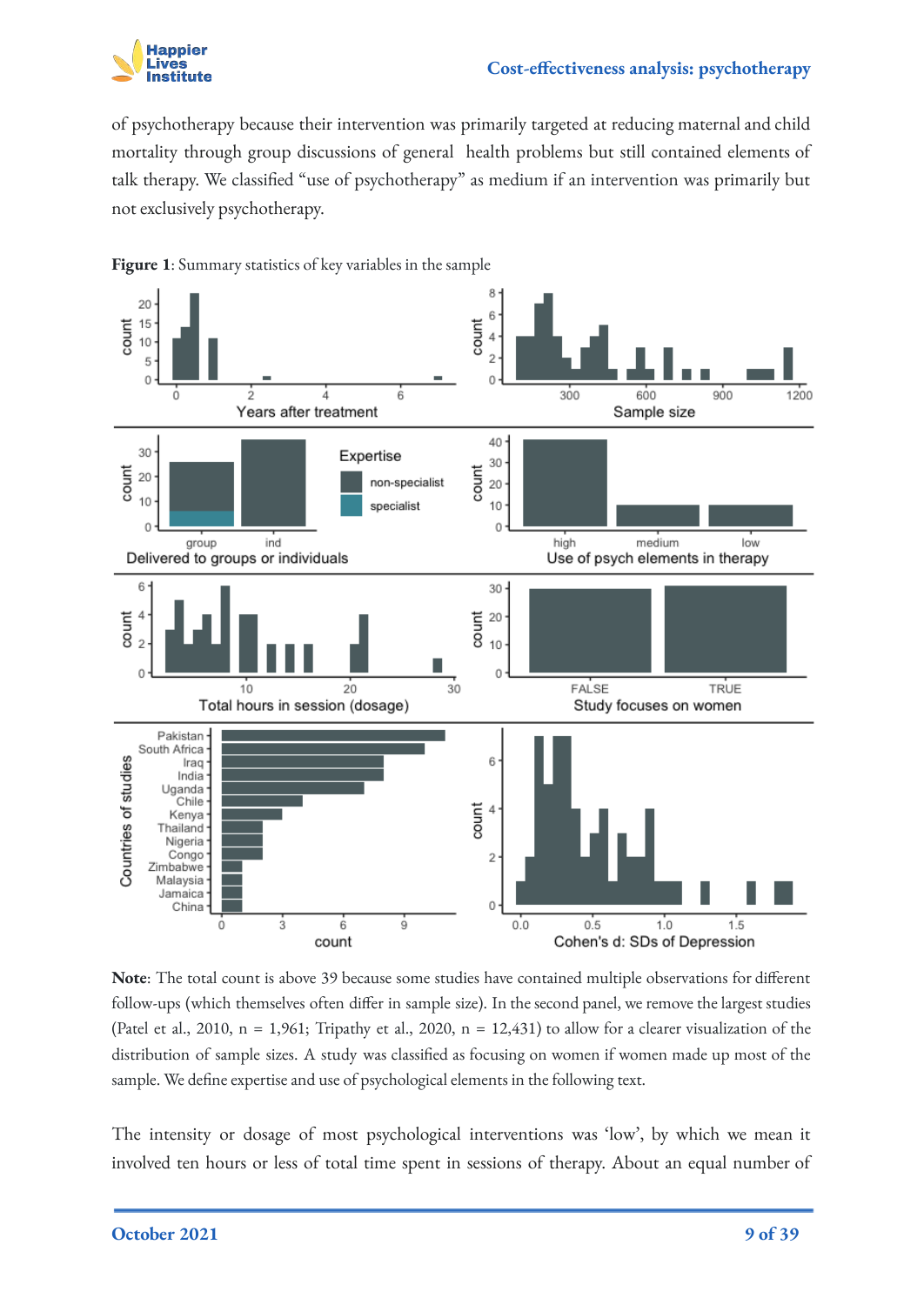

studies focused primarily on women or girls as they did the general population. Finally, as the distribution of effectiveness should convey, nearly all studies find that psychotherapy has a positive impact on affective mental health. We measure the effect using Cohen's d standardized mean difference, which is interpreted as the improvement in standard deviations of MHa.

## <span id="page-9-0"></span>**4. Estimating the effect of psychotherapy**

We start in section 4.1 by discussing the regressions we ran on our sample of RCTs to estimate the effects at post-treatment and how long they persist. This allows us to calculate, in section 4.2, the total effect of psychotherapy on an average member of the treated population. After we estimate total effects on the individual, we consider in section 4.3 any effects that psychotherapy has on the recipient's household and community. We conclude with section 4.4 where we discount the estimated total effect according to our assessment of the evidence's relative bias compared to the evidence base collected for cash transfers.

### <span id="page-9-1"></span>**4.1 Effects of psychotherapy at post-treatment and change through time**

To arrive at the total individual effects, we need to estimate two parameters: the effect post-intervention, and how this changes over time. Combining these two parameters generates a curve of the estimated benefits over time. The total benefit is the area under the curve from the time the treatment ends to until the effects become zero (or, very close to zero, as a curve that asymptotes to zero never reaches it). We illustrate the total benefit in Figure 2 below.

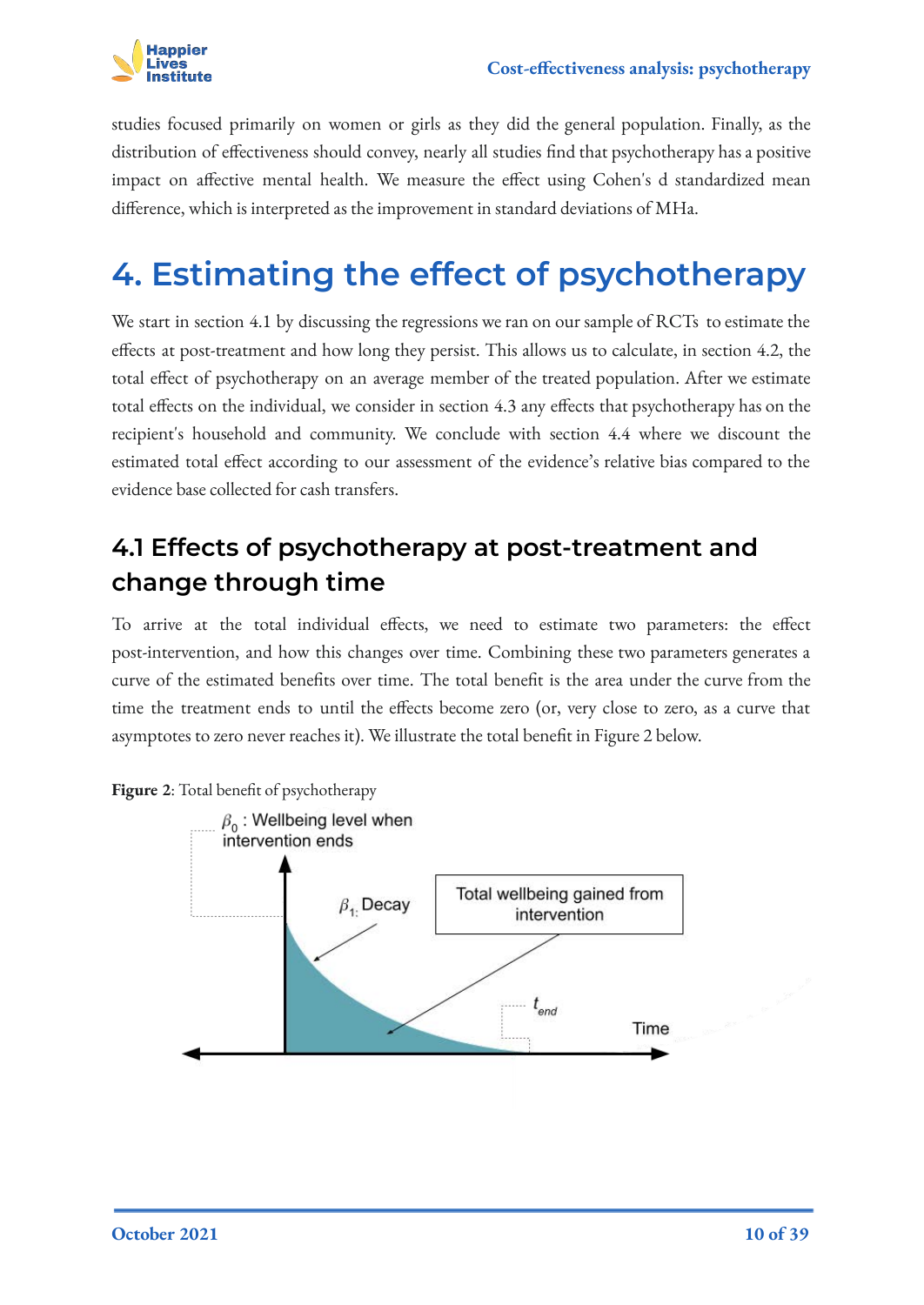

To estimate the effect of psychotherapy at post-treatment and its rate of decay (or growth) we perform several regressions on the sample of studies we collect (i.e., [meta-regressions](https://handbook-5-1.cochrane.org/chapter_9/9_6_4_meta_regression.htm)). In these meta-regressions, we explain variation in the effect sizes with variation in characteristics of the studies. Our focus is first on the relationship between "years since therapy ended" and the effect size, to capture the decay or growth of the effects of psychotherapy through time. We estimate this using two models: linear decay in equation (1) and an exponential decay in equation (2).

*effect size* = 
$$
\beta_0
$$
*intercept* +  $\beta_1$ *time since therapy ended* (1)

$$
log(effect size) = \beta_0 intercept + \beta_1 time since therapy ended (2)
$$

In equation (1), the total effects are estimated by assuming that the effects do not become negative but stop at zero. The total effect is then the area of the triangle, ½bh =  $\beta_0^* \left| \frac{P_0}{\beta_1} \right|$ . In equation (2),  $\beta_{0}$  $\beta_1$ the total effect is calculated by integrating the exponentiated right-hand side of the equation, total effect on recipient  $\quad = \quad \int \, \, e^{P_0 + P_1 t} dt.$  Where the effect at post-treatment,  $e^{P_0}$  changes 0  $\int\limits_0^{t_{end}} e^{\beta_0+\beta_1 t}dt$ . Where the effect at post-treatment,  $e^{\beta_0}$ at a rate of  $\beta_1$  for  $t_{end}$  years.

We expect that the effects of psychotherapy will decay through time, which will reflect a negative coefficient on the "time since therapy ended" term in both equation (1) and equation (2). This expectation is based on the high occurrence of relapse after treatment with common forms of psychotherapy [\(Wojnarowski et al., 2019\)](https://www.cambridge.org/core/journals/behavioural-and-cognitive-psychotherapy/article/abs/predictors-of-depression-relapse-and-recurrence-after-cognitive-behavioural-therapy-a-systematic-review-and-metaanalysis/653444A1EDC910538C898F11E381D7B0). We rarely see change through time estimated in individual studies or meta-analyses since follow-ups longer than two years are rare [\(Steinert et al.,](https://www.sciencedirect.com/science/article/abs/pii/S016503271400411X) [2014](https://www.sciencedirect.com/science/article/abs/pii/S016503271400411X)). An exception for long-term follow-ups is Wiles et al., ([2016\)](https://www.thelancet.com/journals/lanpsy/article/PIIS2215-0366(15)00495-2/fulltext) which found a lasting effect of CBT 40 months after psychotherapy ended ( $n = 248$ ).

Several meta-analyses purport to find persistent effects of psychotherapy (*Rith-Najarian et al.*, [2019](https://www.sciencedirect.com/science/article/abs/pii/S0005789418300650); [Bandelow et al., 2018\)](https://www.cambridge.org/core/journals/the-british-journal-of-psychiatry/article/enduring-effects-of-psychological-treatments-for-anxiety-disorders-metaanalysis-of-followup-studies/4D184AEB59A5573DFC7314CF001B23F4) but they do not compare effects to a control and contain few follow-ups beyond a year (n  $\approx$  4). In van Dis et al. [\(2019\)](https://jamanetwork.com/journals/jamapsychiatry/article-abstract/2756136), which uses the appropriate effect size drawn from comparing treatment to a control condition, they find that the effects of CBT do eventually decay for treating anxiety, but we cannot calculate the decay rate because they use broad and inconsistent categories to measure the time since treatment ended (all studies with follow-ups greater than a year are aggregated). Karyotaki et al., [\(2016](https://onlinelibrary.wiley.com/doi/abs/10.1002/da.22491)) finds a decline in the effects of psychotherapy on depression, implying that the benefit would disappear within 18 months.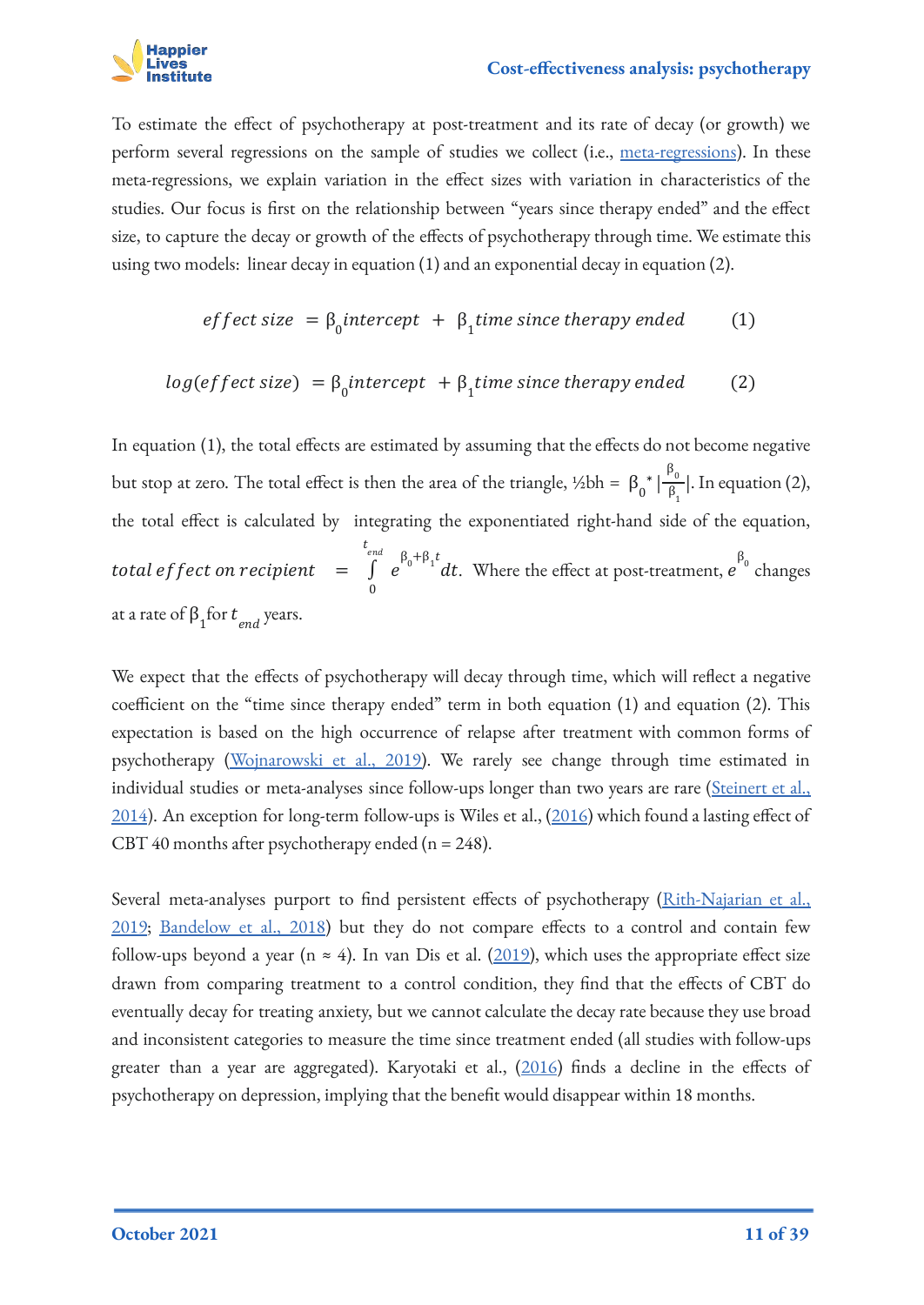

We prefer an exponential model because it fits our data better (it has a higher  $\overline{R}^2)$  and it matches the pattern<sup>17</sup> found in other studies of psychotherapy's trajectory. In Figure 3 below, we display the effects of psychotherapy at the time of their follow-up for the studies in our sample. As we mentioned earlier, there are few follow-ups after two years. Finally, if benefits come from skills learned in psychotherapy, then it seems reasonable to assume we forget at a diminishing rate<sup>18</sup>. In Figure 3, we represent the extended trend through time with a black line. We give specific details on the intercept and slope of this line in Table 1. Recall that the total benefit will be the area under the black line.

An additional goal of the meta-regressions is to find features of a study that plausibly change its cost-effectiveness. These features are: whether the psychotherapy is delivered to a group, the duration of the therapy, the expertise of its deliverer, and time spent in therapy.

**Figure 3:** Effects of psychotherapy and time of follow-up



**Note**: Points reflect estimated effects reported in individual studies. Lines connect studies with multiple follow-ups. Larger points and lines reflect larger sample sizes. Effects appear larger immediately after treatment has ended, then decline rapidly, then appear to decline more slowly.

<sup>&</sup>lt;sup>17</sup> The only two studies we have found that have tracked the trajectory of psychotherapy with sufficient time granularity also find that the effects decay at a diminishing rate([Ali et al., 2017](https://www.sciencedirect.com/science/article/abs/pii/S0005796717300840); [Bastiaansen et al., 2020](https://www.cambridge.org/core/journals/psychological-medicine/article/an-evaluation-of-the-efficacy-of-two-addon-ecological-momentary-intervention-modules-for-depression-in-a-pragmatic-randomized-controlled-trial-zelfi/01D099D952F5BA8B3364F9A96E5D23E5)).

<sup>&</sup>lt;sup>18</sup> This pattern of decay could be explained by suggesting there are two effects at work in the dynamics of therapy: practice and forgetting. The relative strength of these will determine the trajectory of psychotherapy's benefits. The classical "Ebbinghaus curve" of forgetting decreases at a decreasing rate Murre & Dros ([2015\)](https://journals.plos.org/plosone/article?id=10.1371/journal.pone.0120644).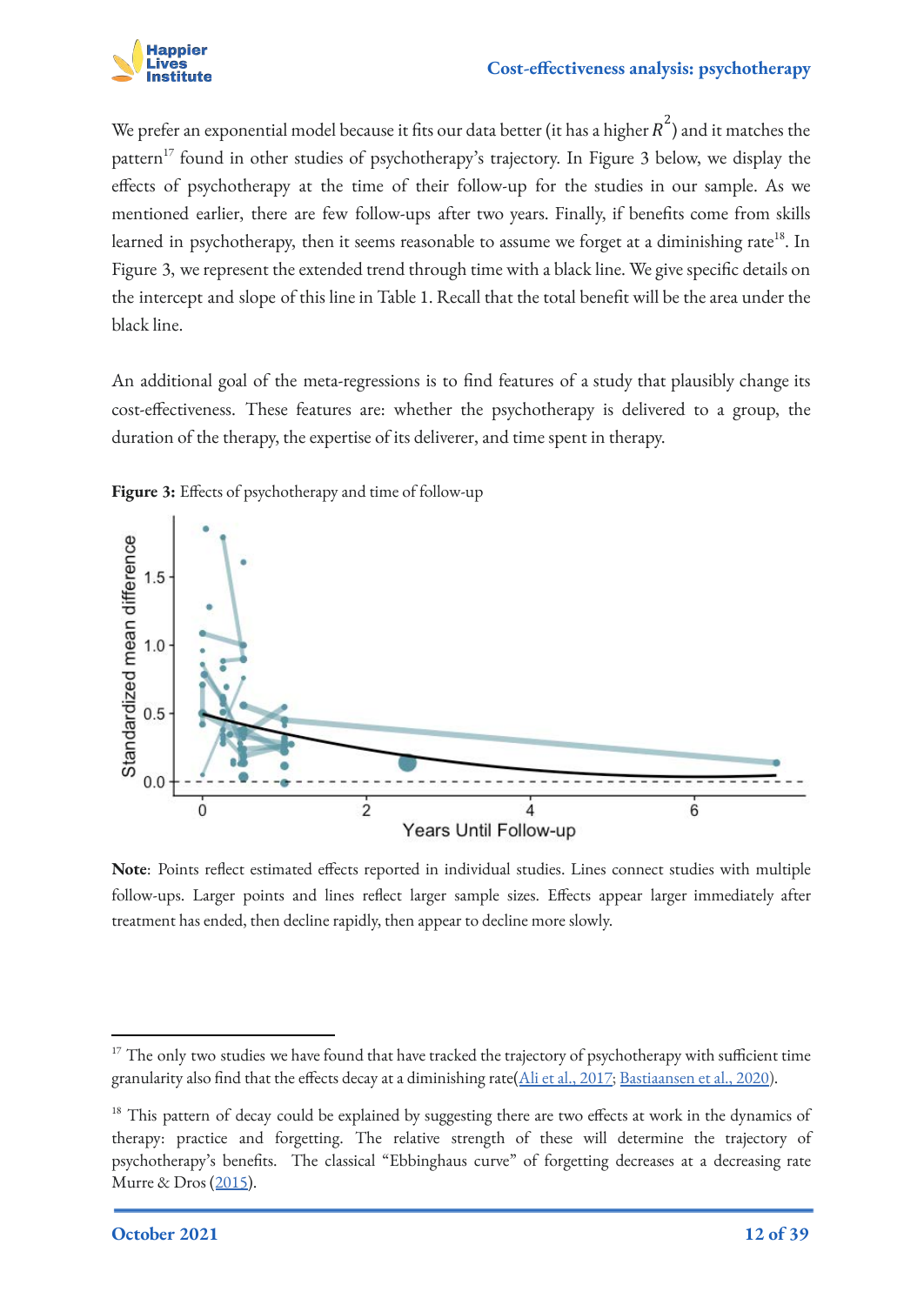

### <span id="page-12-0"></span>**4.2 Key results from meta-regression analysis**

#### **Effect at post-treatment and change through time**

In Table 1, we display the estimated post-treatment effects and how long they last for the average psychotherapy intervention in our sample. The post-treatment effects are estimated to be between 0.342 and 0.611 SDs of MHa. We discuss some possible explanations for why the effects appear lower than other meta-analyses found in the last part of this section.

|                                                                                     |                             | <b>Effect in SDs of depression improvement</b> |
|-------------------------------------------------------------------------------------|-----------------------------|------------------------------------------------|
|                                                                                     | Model 1 (linear)            | Model 2 (exponential)                          |
| <b>Effect at post-treatment</b><br>(in SDs of depression improved)                  | 0.574                       | 0.457                                          |
| 95% CI                                                                              | (0.434, 0.714)              | (0.342, 0.611)                                 |
| <b>Annual decay of benefits</b><br>(SDs lost in mod.1, percent kept in 2)<br>95% CI | $-0.104$<br>(-0.197 -0.010) | 71.5%<br>$(53\%, 96.5\%)$                      |
| Total effect at 5.5 yrs<br>(End of linear model effects)                            | 1.59                        | 1.56                                           |
| Total effect at 10 yrs                                                              | 1.59                        | 1.78                                           |
| Total effect at 30 yrs                                                              | 1.59                        | 1.85                                           |

**Table 1:** Post-treatment effect and decay through time

**Note**: The decay through time for model (2) can be thought of as "benefits retained per year", such that if the benefits were 1 SD in year one they'd be 0.713 in year two. The coefficients in model (2) are exponentiated for ease of interpretation. The total effect refers to the total effect the model estimates the recipient will accumulate by the year given. \*Since the linear model predicts that the benefits end in 5.5, the effects do not grow after that time.

The effects appear to decay in both models<sup>19</sup>. In the linear model, this is given by a significant negative coefficient that indicates the effect will diminish by -0.1 SDs per year. In the exponential model, the decay coefficient indicates that 0.72% of benefits will be retained each year (i.e., the benefits will decay by 28% each year).

A [cost-effectiveness analysis](https://founderspledge.com/stories/mental-health-report-summary) of psychotherapy conducted by Founders Pledge also specifies that the effects decay exponentially. Specifically, they cite Reay et al.  $(2012)$  $(2012)$  which estimated on a small sample (n = 50) that interpersonal therapy had a half-life of about 2 years, or it decayed about 30%

<sup>&</sup>lt;sup>19</sup> The results in Table 1 do not change substantively if studies with low use of psychotherapy (post-treatment effects are 8% higher for models 1 & 2) or expert delivery are removed (lower by 6% and 7%).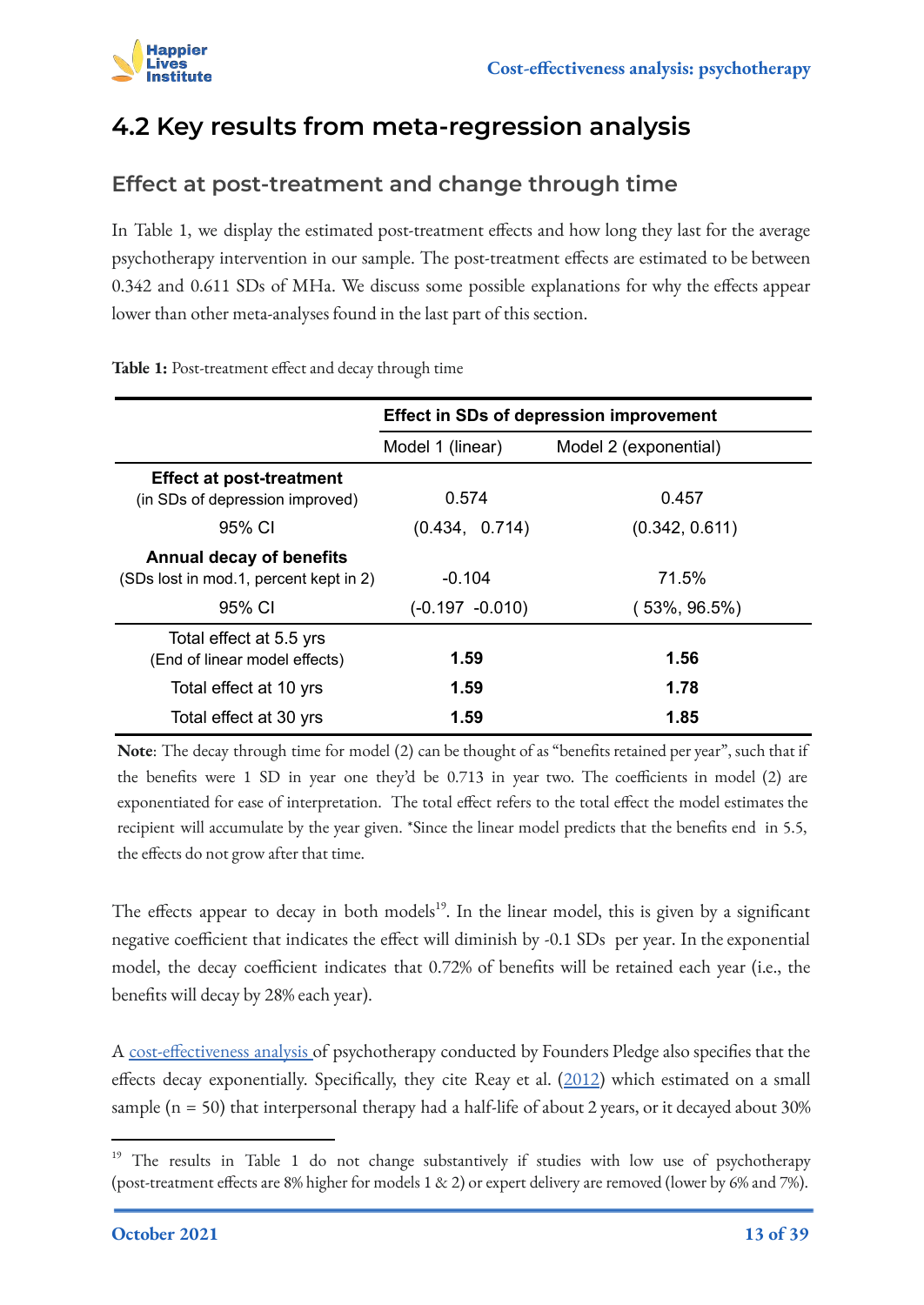

annually. `Our model predicts a very similar decay rate of 28%. However, it is possible that this dropoff in effects is overstated if studies with short follow-ups are likelier to have larger effects<sup>20</sup>.

An alternative way to estimate the effects through time is to select the subset of studies that have multiple follow-ups and take the average within-study estimate of effects through time. If we estimate this by adding study level fixed effects, we surprisingly get very similar estimated decay rates as those we display in Table 2.

We also considered estimating the decay rate of psychotherapy studies we find in high income countries (HICs) and incorporating that evidence into our analysis. However, we refrain from performing that analysis because we are in contact with academics who plan to share with us a comprehensive dataset of psychotherapy studies in high income countries that includes detailed follow-up information for the studies. Once we receive this data, we will perform a much more robust analysis of the decay rate of psychotherapy in HICs and update our analysis at that time.

#### **Estimating the total individual effects using the meta-regression results**

We've discussed the post-treatment effects and annual decay effects. Now we discuss in more detail how we arrive at the total effects.

The estimated total effect given by the linear decay model is 1.6 SD-years. We arrive at this estimate quite simply. First, we assume that once the effects diminish to zero, the decay stops. Then we apply the formula for the area of a triangle (½bh). We've been given the height (effect at post-treatment). To solve for the base (duration), we divide the post-treatment effects by the decay rate (0.57 / 0.104  $= 5.5$  years). The total effect is then  $0.5 * 5.5 * 0.57 = 1.6$  SD-years.

Finding the total effects of the exponential model is more involved. To find it, we integrate over the function estimated by the regression for a period starting at post-intervention and ending in 5.5, 10, and 30 years. The results for both models are shown in the foot of Table 1 for 5.5, 10, and 30 years after treatment has ended. The differences in the time we assume the effectiveness of psychotherapy persists do make a difference to the expected total effect but they are not large (25 additional years only adds 0.29 SDs). This is because, by the fourth year, the effects have shrunk to less than 0.1 SDs (and by year 10 they are 0.01 SDs).

Are our estimates sensitive to outliers? Baranov et al., [\(2020](https://www.aeaweb.org/articles?id=10.1257/aer.20180511)) has an unusually long follow-up. If we exclude it from our analysis the estimated total effect is reduced by around half for both models. While we think it is generally unwise to put too much weight on any particular study, we think

<sup>&</sup>lt;sup>20</sup> Studies with short follow-ups (or small samples) may have inflated effects because they are cheaper to run and thus easier to "farm" for large (and significant) effects.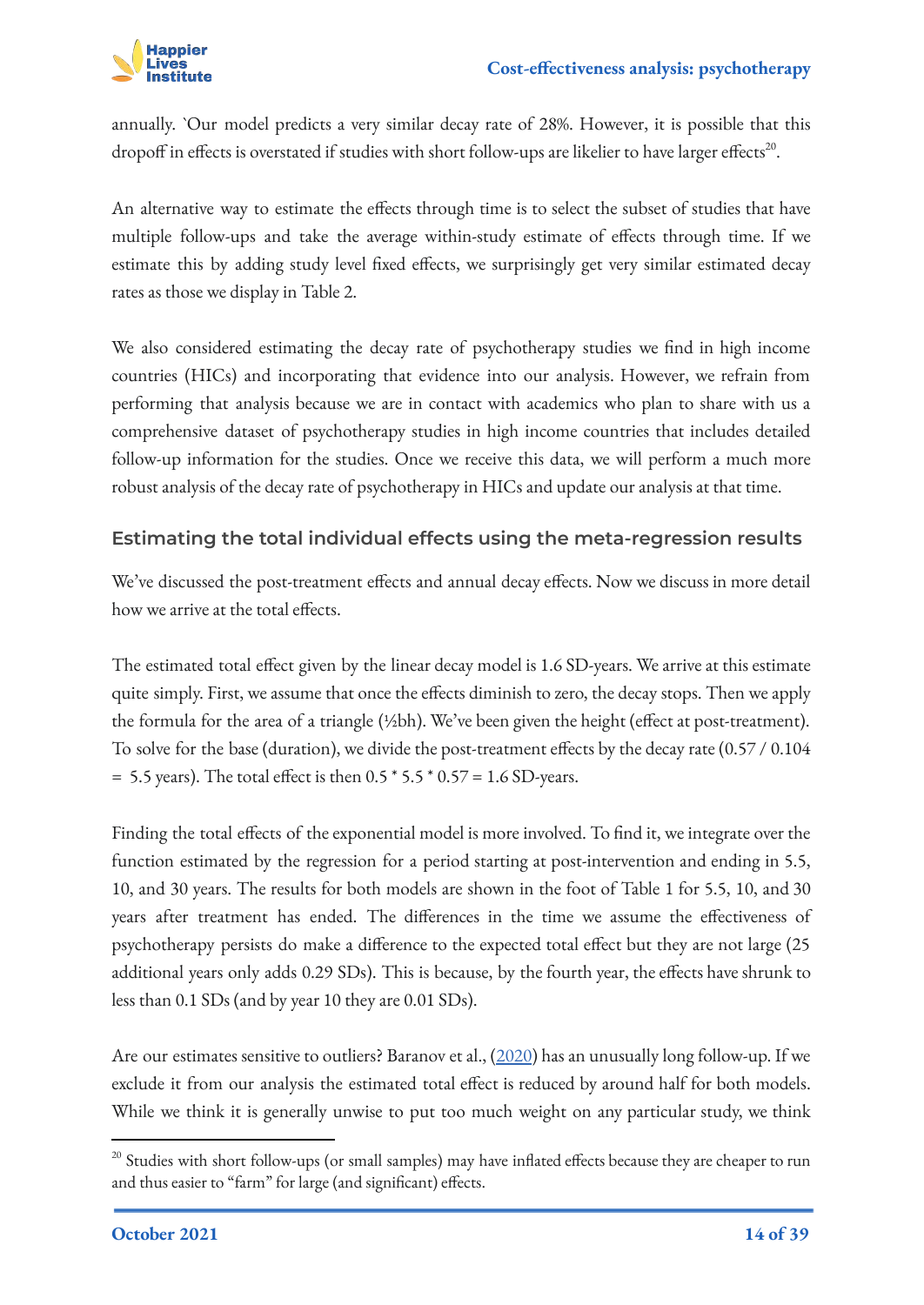

Baranov et al.,  $(2020)$  $(2020)$  is a higher quality than most others we use<sup>21</sup>. The authors were careful to subject their analysis to a variety of robustness checks. Their sample does experience sizeable attrition of around 30% of their sample over seven years but they argue convincingly that this does not bias their estimates<sup>22</sup>. Considering these factors, we kept Baranov et al.,  $(2020)$  in our sample.

#### **What is the influence of delivery mechanism and dosage on psychotherapy's effectiveness?**

The format of the psychotherapy, the expertise of its deliverers, and the duration of the psychotherapy all very plausibly affect the cost. Therefore, we check whether those factors also influence psychotherapy's effectiveness.

We run five regressions with variables to indicate whether the psychotherapy was delivered to individuals instead of groups (model 1 & 1.5), by experts (model 2), and how many hours of therapy were involved (model 3). In model 4 we include all of these variables. We show the results of these regressions in Table 2 below, which contains linear specifications of the additional variables discussed.

<sup>&</sup>lt;sup>21</sup> Here are some heuristics we used to inform this judgement: The sample size is about twice as large as average, the authors published their data, had their paper as pre-print for several years before publication, and we take the journal they published in, the *American Economic Review*, as a signal of higher relative quality.

<sup>&</sup>lt;sup>22</sup> For context, we quote them at length (emphasis is our own): "Estimated treatment effects on 6- and 12-month mental health outcomes are the same regardless of whether we use the full sample or the 7-year follow-up subsample (online Appendix Table D.11), *suggesting that attrition was not systematically related to improvements in mental health*. Across all the range of mental health outcomes, a joint test of whether treatment effects are different for the 7-year subsample yields a *p*-value = 0.60 for the 6-month outcomes and 0.95 for 12-month outcomes. Differences in treatment effects across the different samples range between 2 and 5 percent of a standard deviation. Nevertheless, we also assess the robustness of our results to account for attrition in two ways (details are in online Appendix Section D.3). First, we calculate treatment effects using inverse probability weighting, where the weights are calculated as the predicted probability of being in the 7-year follow-up sample based on the available baseline controls. Second, we calculate attrition bounds based on Lee (2009), which sorts the outcomes from best to worst within each treatment arm and then trims the sample from above and below to construct groups of equal size. Our conclusions are, in general, robust to these corrections." (p. 833 -834)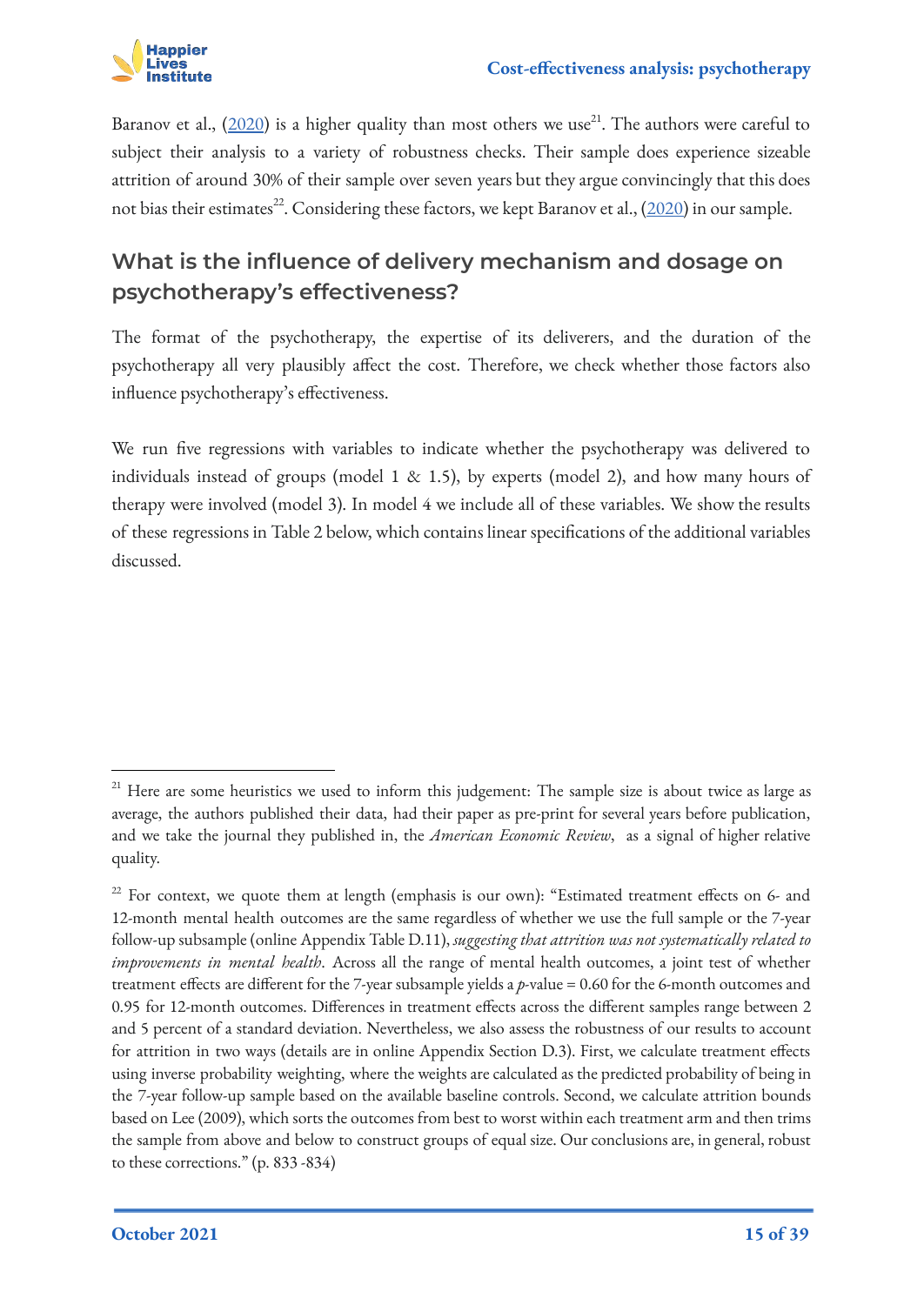|                          |            | <b>Effect in SDs of depression improvement</b> |            |            |            |
|--------------------------|------------|------------------------------------------------|------------|------------|------------|
| Linear:                  | Model 1    | Model 1.5                                      | Model 2    | Model 3    | Model 4    |
| intercept                | $0.787***$ | $0.863***$                                     | $0.541***$ | $0.389***$ | $0.580***$ |
|                          | (0.127)    | (0.130)                                        | (0.073)    | (0.105)    | (0.153)    |
| Follow-up delay (yrs)    | $-0.103*$  | $-0.264$ ***                                   | $-0.103*$  | $-0.104*$  | $-0.104*$  |
|                          | (0.047)    | (0.059)                                        | (0.047)    | (0.047)    | (0.048)    |
| <b>Individual Format</b> | $-0.359*$  | $-0.460**$                                     |            |            | $-0.261 +$ |
|                          | (0.139)    | (0.140)                                        |            |            | (0.152)    |
| Individual * Time        |            | $0.203**$                                      |            |            |            |
|                          |            | (0.059)                                        |            |            |            |
| Specialist delivered     |            |                                                | $0.343 +$  |            | 0.174      |
|                          |            |                                                | (0.188)    |            | (0.220)    |
| Total hours of therapy   |            |                                                |            | $0.019 +$  | 0.014      |
|                          |            |                                                |            | (0.011)    | (0.009)    |
| Number of studies        | 39         | 39                                             | 39         | 39         | 39         |
| Number of outcomes       | 61         | 61                                             | 61         | 61         | 61         |

**Table 2:** Impact of group, expertise and dosage on the effectiveness

**Note**: These models are linear specifications for ease of interpretation.

In our sample we find evidence that group psychotherapy is more effective than psychotherapy delivered to individuals (by 0.34, 0.46 and 0.26 SDs in models 1, 1.5, and 4). This is in line with other meta-analyses of psychotherapy's effects on depression ([Barkowski et al., 2020](https://www.semanticscholar.org/paper/Efficacy-of-group-psychotherapy-for-anxiety-A-and-Barkowski-Schwartze/b289be976cc92e5a326a8b1decae3301a2e7584c) ; [Cuijpers et](https://onlinelibrary.wiley.com/doi/full/10.1002/wps.20493) [al., 2019\)](https://onlinelibrary.wiley.com/doi/full/10.1002/wps.20493). One explanation for the superiority is that the peer relationships formed in a group provide an additional source of value beyond the patient-therapist relationship.

More specialized deliverers and more time undergoing therapy is associated with a positive but weakly significant relationship to the effectiveness of psychotherapy. These coefficients are relatively large in magnitude. Taking the estimates of model (4) at face value, ten more hours of therapy (which would double the average time spent in therapy) would improve depression by 0.14 SDs. Having a specialist deliver psychotherapy could increase its effectiveness by 0.17 SDs. This gives us some evidence to indicate that psychotherapy interventions that are task-shifted or delivered more briefly will be somewhat less effective. However, as we explain in sections 5 and 6, we think that the drop in cost more than makes up for the loss in efficacy.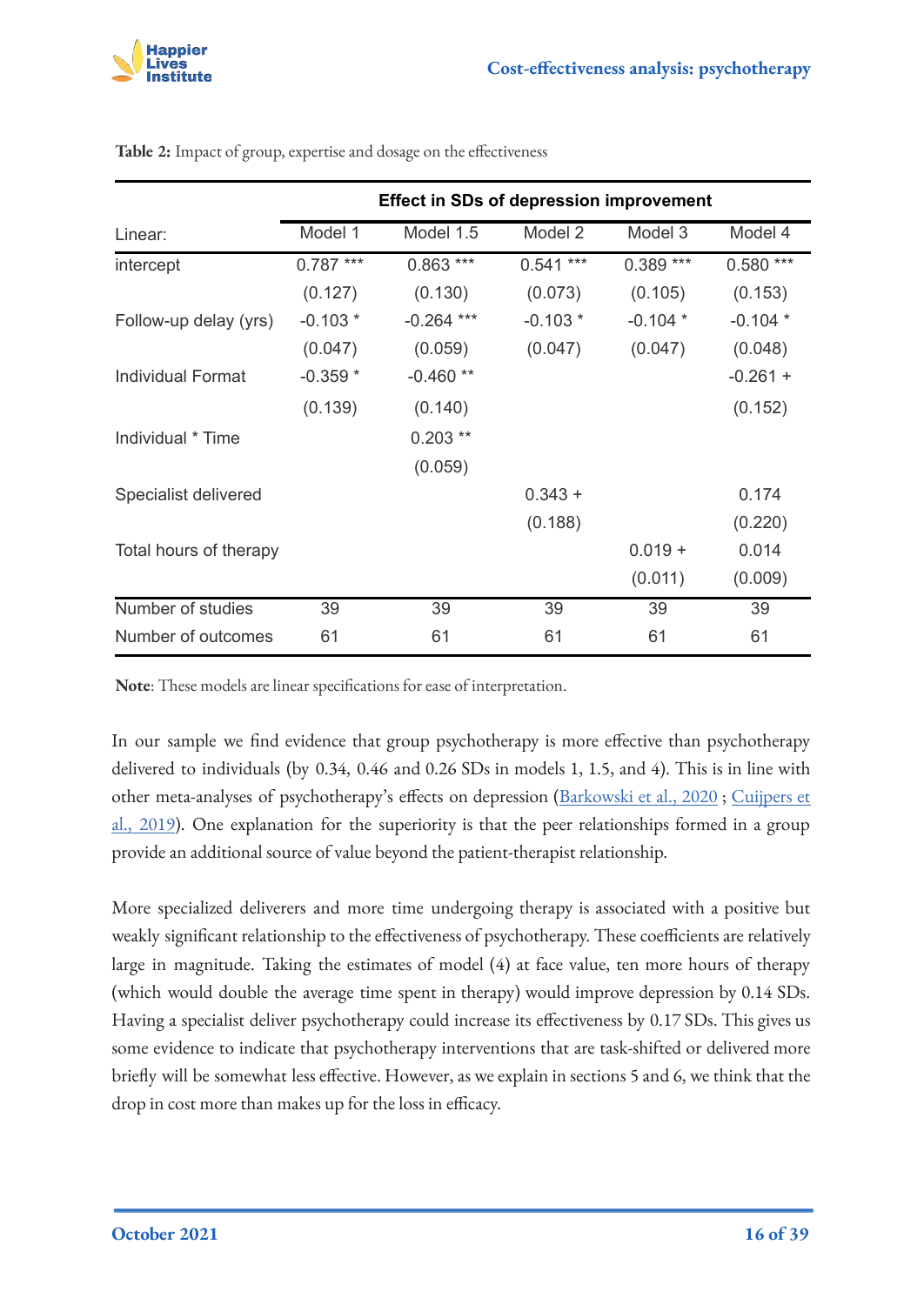

### <span id="page-16-0"></span>**4.3 Household and community spillovers**

We've described our estimates for the total effect on the individual recipient, but we also care about its consequences for the recipient's household and community. In other words, we care about the spillovers on the people that the recipient lives with. Unfortunately, spillovers are rarely studied for mental health interventions in general [\(Desrosiers et al., 2020\)](https://bmcpsychiatry.biomedcentral.com/articles/10.1186/s12888-020-02500-8) nor measured by MHa or SWB in particular.

The only empirical information we have on psychotherapy's spillovers on the community comes from Haushofer et al., [\(2020](https://www.nber.org/papers/w28106)) and Barker et al., ([2021](https://cpb-us-e1.wpmucdn.com/sites.northwestern.edu/dist/6/2076/files/2021/06/CBT.pdf)). They found no significant community spillover effect in terms of SWB or  $MHa^{23}$ .

In a simulation ([using Guesstimate](https://www.getguesstimate.com/models/19212)), we performed a 'back of the envelope' calculation where we made the following assumptions: To estimate the impact of community spillovers we assumed that there were between 1 and 10 non-recipients in the community for every direct recipient. Second, we assume that the spillover effects lasted between 1 and 6 years. Given these assumptions, the negative community spillover effect would not decrease the total effect by much (-0.11 SDs, 95% CI: -0.067, 0.61).

We expect that receiving psychotherapy will benefit the recipient's household. Any intervention that makes someone happier should make their close connections happier too. We expect this to work through pure emotional spillovers, which some studies find evidence for in longitudinal studies that take place in high income countries [\(Fowler & Christakis 2008](https://www.bmj.com/content/337/bmj.a2338+); [Rosenquist et al.,](https://www.nature.com/articles/mp201013.pdf) [2011](https://www.nature.com/articles/mp201013.pdf)). Note that these benefits should be the case for all interventions that increase wellbeing and not just psychotherapy. It also seems plausible that as better MHa leads to increased productivity of the recipient ([Angelucci & Bennet, 2021](https://ftp.iza.org/dp14393.pdf)), which in turn benefits the recipient's household. We found a single study that captures the spillover effects of psychotherapy on the recipients' household<sup>24</sup>.

In a non-randomized controlled trial Mutamba et al., [\(2018](https://www.ncbi.nlm.nih.gov/pmc/articles/PMC6093795/)) found that treating adult caregivers of children affected by nodding syndrome with group psychotherapy has an effect on the parents of 0.80 then 0.46 SDs of depression at 1 and 6 months post-treatment. For the children the effects

<sup>&</sup>lt;sup>23</sup> However, they show that there is statistically weak evidence that psychotherapy increased intimate partner violence for recipients of psychotherapy and in their community. In their words "... the impacts of the PM+ program on IPV are inconclusive. Nevertheless, future work should take seriously the possibility that PM+ might increase IPV…".

<sup>&</sup>lt;sup>24</sup> We also found a protocol for a study which intends to capture household spillover effects of a psychosocial intervention ([Luoto et al., 2019\)](https://pubmed.ncbi.nlm.nih.gov/30832624/).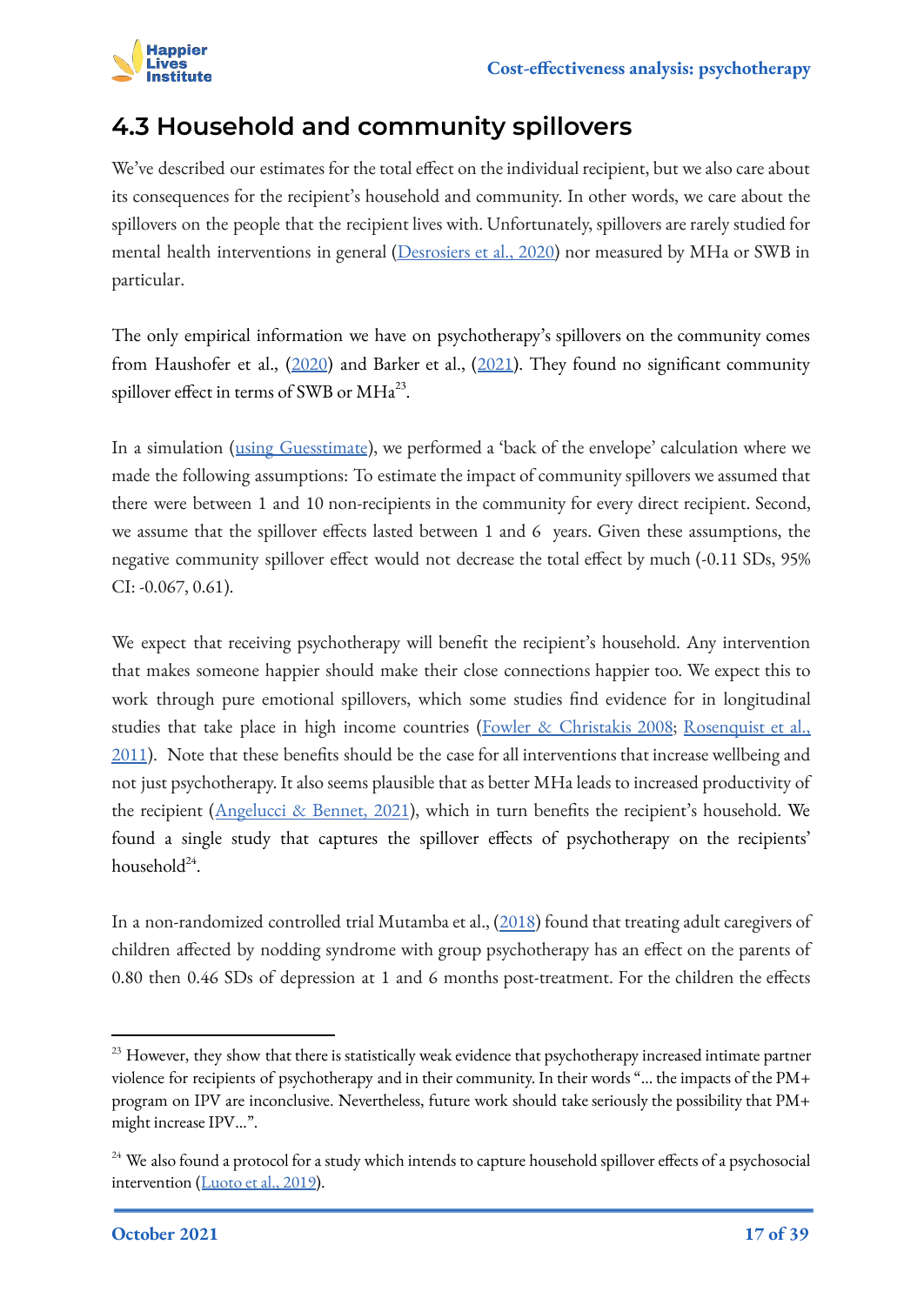

were also high at 0.57 then 0.46 SDs of depression (Cohen's d). If we assume the effects end at six months then the children received 77% as much benefit as their parents or grandparents.

In a simulation ([using Guesstimate](https://www.getguesstimate.com/models/19212)), we performed a 'back of the envelope' calculation where we made two assumptions. First, we assumed that the ratio of benefits to the household were between 15% and 95% the impact received by the direct recipient. Second, we assumed that the household size was four. Under these assumptions, including the household effect would approximately double the total effect from 1.6 to 3 SDs (95% CI: 0.57 to 8.1). This appears to be a sizable increase. But what is important here for the sake of the comparison is whether the factor by which household spillovers increases the total effect differs across interventions $^{25}$ .

We have not incorporated an estimate of spillovers into our comparison between cash transfers (CTs) and psychotherapy. However, our analysis does not seem very sensitive to community spillovers. We do not think that adding community spillovers would change the magnitude of between-intervention differences in cost-effectiveness. Household spillovers appear to be highly influential. We do not include them because of the large uncertainty about the relative magnitude of household spillovers across interventions.

#### <span id="page-17-0"></span>**4.4 Biases and discounts based on the quality of the evidence**

We previously discussed how we estimated the two parameters we need to calculate the total effects through time. But before we compare the total effect of psychotherapy to cash transfers, we adjust for the risk of bias present in psychotherapy's evidence base **relative** to the evidence base of cash transfers, which we judge to be of a slightly higher quality. We estimate that the evidence base for psychotherapy overestimates its efficacy relative to cash transfers by 11% (0% - 40%) because psychotherapy has lower sample sizes on average and fewer unpublished studies, both of which are related to larger effect sizes in meta-analyses ([MetaPsy, 2020](https://evidencebasedpsychotherapies.shinyapps.io/metapsy/); [Vivalt, 2020](https://academic.oup.com/jeea/article-abstract/18/6/3045/5908781), [Dechartres et al., 2018](https://www.acpjournals.org/doi/abs/10.7326/M18-1517) ;[Slavin et al., 2016](https://journals.sagepub.com/doi/abs/10.3102/0013189X16656615)). Our specific calculations can be viewed in Tables A.2 and A.3 in Appendix D. We do not consider 'social desirability bias' amongst our concerns, we explain why next. We explain our general process in Appendix  $D^{26}$ .

<sup>&</sup>lt;sup>25</sup> To illustrate the potential influence of household spillovers we walk through a completely hypothetical calculation. If we assume that the effect of psychotherapy is 2 SDs on the recipient but only 50% of 2 SDs (1 SD) on the other 3 household members then the total effect goes from  $2$  SDS to  $2 + (0.5 * 2 * 3) = 5$  SDs. If the effect of CTs was 1 SD on the recipient and also 1 SD on the other three household members then the total effect when including the household would be  $1 + 3 = 4$ . If we only looked at the recipient then psychotherapy would be twice as effective as CTs in this hypothetical, but if we included the household effects then psychotherapy's advantage would drop to only being 25% more effective.

<sup>&</sup>lt;sup>26</sup> We abstain from using something like Cochrane's Risk of Bias tool because it misses two important features: First, the RoB tool says nothing explicitly about the relative magnitude of bias between the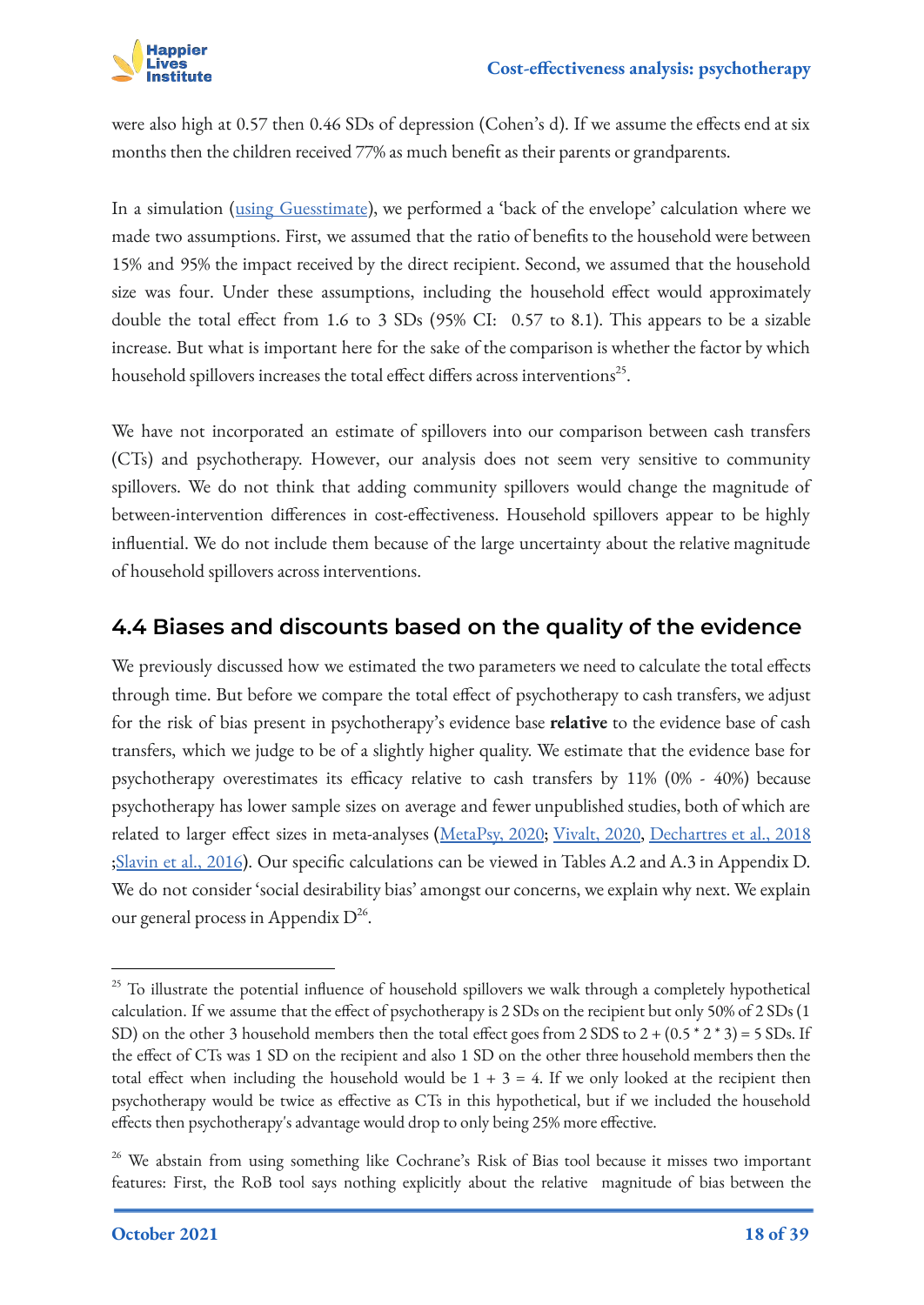

#### **Does 'social desirability bias' pose a particular problem for psychotherapy?**

One further concern you may have is whether there is an 'social desirability bias' for this intervention, where recipients artificially inflate their answers because they think this is what the experimenters want to hear. In conversations with GiveWell staff, this has been raised as a serious worry that applies particularly to mental health interventions and raises doubts about their efficacy.

As far as we can tell, this is not a problem. Haushofer et al., [\(2020](https://www.nber.org/papers/w28106)), a trial of both psychotherapy and cash transfers in a LMIC, perform a test 'experimenter demand effect', where they explicitly state to the participants whether they expect the research to have a positive or negative effect on the outcome in question. We take it this would generate the maximum effect, as participants would know (rather than have to guess) what the experimenter would like to hear. Haushofer et al., ([2020\)](https://www.nber.org/papers/w28106), found no impact of explicitly stating that they expected the intervention to increase (or decrease) self-reports of depression. The results were non-significant and close to zero (n = 1,545). We take this research to suggest social desirability bias is not a major issue with psychotherapy. Moreover, it's unclear why, if there were a social desirability bias, it would be proportionally *more* acute for psychotherapy than other interventions. Further tests of experimenter demand effects would be welcome.

Other less relevant evidence of experimenter demand effects finds that it results in effects that are small or close to zero. Bandiera et al.,  $(n = 5966; \frac{2020}{n})$  $(n = 5966; \frac{2020}{n})$  $(n = 5966; \frac{2020}{n})$  studied a trial that attempted to improve the human capital of women in Uganda. They found that experimenter demand effects were close to zero. In an online experiment Mummolo & Peterson, ([2019\)](https://www.semanticscholar.org/paper/Demand-Effects-in-Survey-Experiments%3A-An-Empirical-Mummolo-Peterson/441c602068ed3a67262c07ff089d83bd6481044b) found that "Even financial incentives to respond in line with researcher expectations fail to consistently induce demand effects." Finally, in de Quidt et al., ([2018\)](https://www.semanticscholar.org/paper/Measuring-and-Bounding-Experimenter-Demand-Quidt-Haushofer/9f84b7fa1e9c9d6b403cb6f48d71eefe8dbbf1b0) while they find experimenter demand effects they conclude by saying "Across eleven canonical experimental tasks we … find modest responses to demand manipulations that explicitly signal the researcher's hypothesis… We argue that these treatments reasonably bound the magnitude of demand in typical experiments, so our … findings give cause for optimism."

## <span id="page-18-0"></span>**5. Cost of delivering psychotherapy to an additional person**

Up until this point, we have focused on explaining how we estimated the effectiveness of psychotherapy. Next, we turn our attention to its cost. We define cost to be the average cost to the

domains it considers. Secondly, it does not ground any judgement on the magnitude of bias in meta-analytic evidence, which we attempt to do (see Appendix C).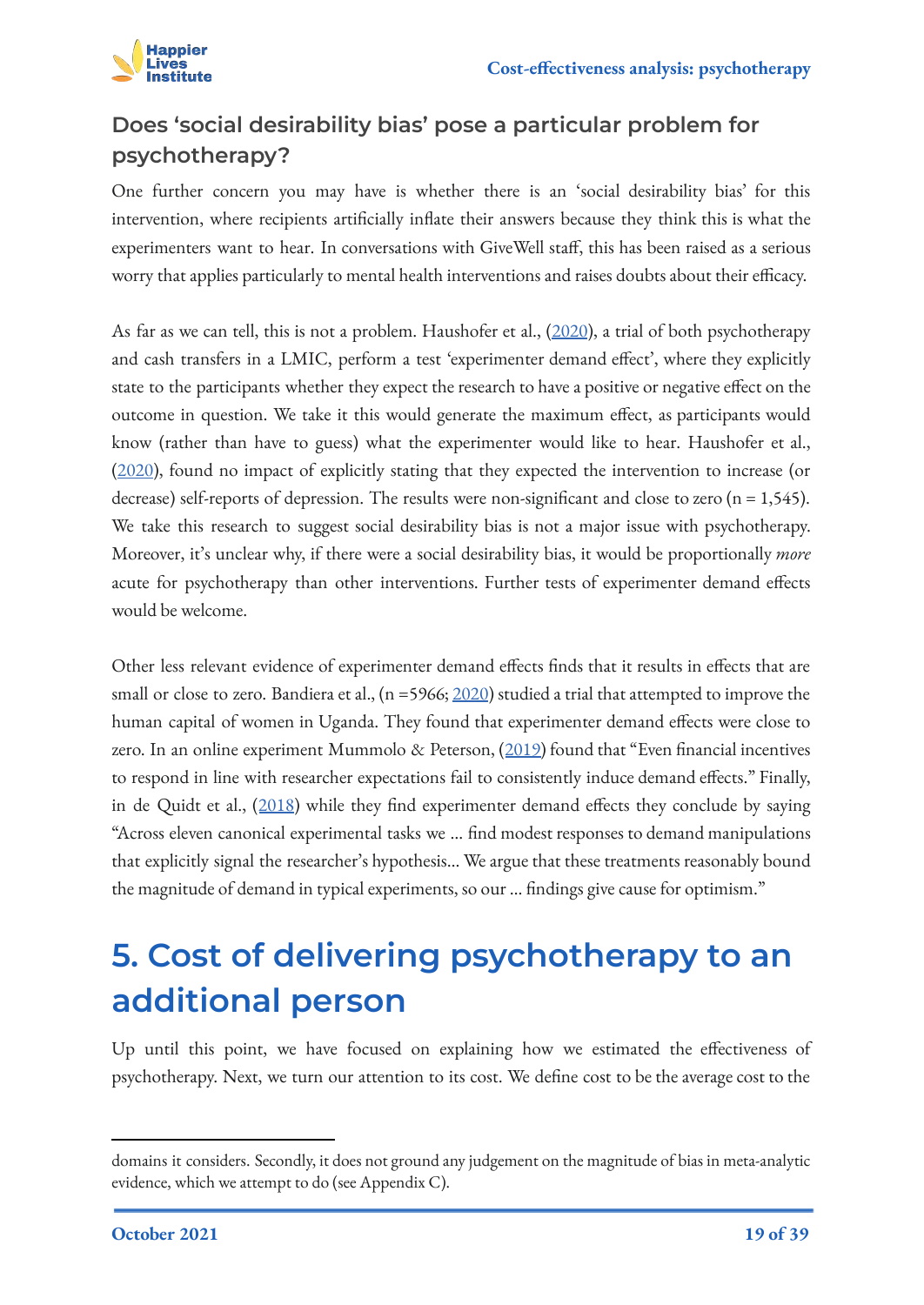

organisation of treating an individual, this means the total cost the organization incurs divided by the total number treated.

We organised the cost information we came across in [this spreadsheet](https://docs.google.com/spreadsheets/d/1j7odMDj_reHRzP0_6A4iA5s8yvPjlj5Pl6d2cKk86sw/edit#gid=1931536205). We reviewed 28 sources that estimated the cost of psychotherapy and included 11 in our summary of the costs of delivering psychotherapy. Nearly all are from academic studies except the cost figures for StrongMinds.



**Figure 3**: Distribution of the cost of psychotherapy interventions

Unfortunately, it appears that cost figures reported in six out of ten academic studies are incomplete. They reported the variable cost but neglected to incorporate overhead costs. We impute the complete cost for the studies that present only variable costs (i.e., don't include overhead expenses) by multiplying it with the ratio of the complete to variable cost for studies which provide both. In this case, the complete cost is on average 2.5 times larger than the variable  $\cot^{27}$ .

As can be seen in Table 3 below, the variable costs range from \$35 to \$288, but we specify the average cost of treating an additional person with lay-delivered psychotherapy to range from \$50 to \$659, the second highest figure. We take the average treatment cost given in Haushofer et al., ([2020\)](https://www.nber.org/papers/w28106), \$1,189 as an outlier. The authors report the total amount they paid the NGO to deliver psychotherapy, not how much it cost the NGO to deliver psychotherapy (p. 32, [Haushofer et al.,](https://www.nber.org/papers/w28106) [2020](https://www.nber.org/papers/w28106)). This detail could make this figure less comparable to other sources of cost information if their grant to the NGO greatly exceeded the actual implementation cost.

 $27$  Using this figure to impute the complete cost from the variable cost requires assuming similar cost structures across sources. We think this is reasonable considering these are nearly all academic studies which treat comparable quantities of people. That is, the samples of the studies we include are much smaller than the number of patients treated by NGOs or government organisations that operate at larger scales (and presumably [economies of scale\)](https://en.wikipedia.org/wiki/Economies_of_scale).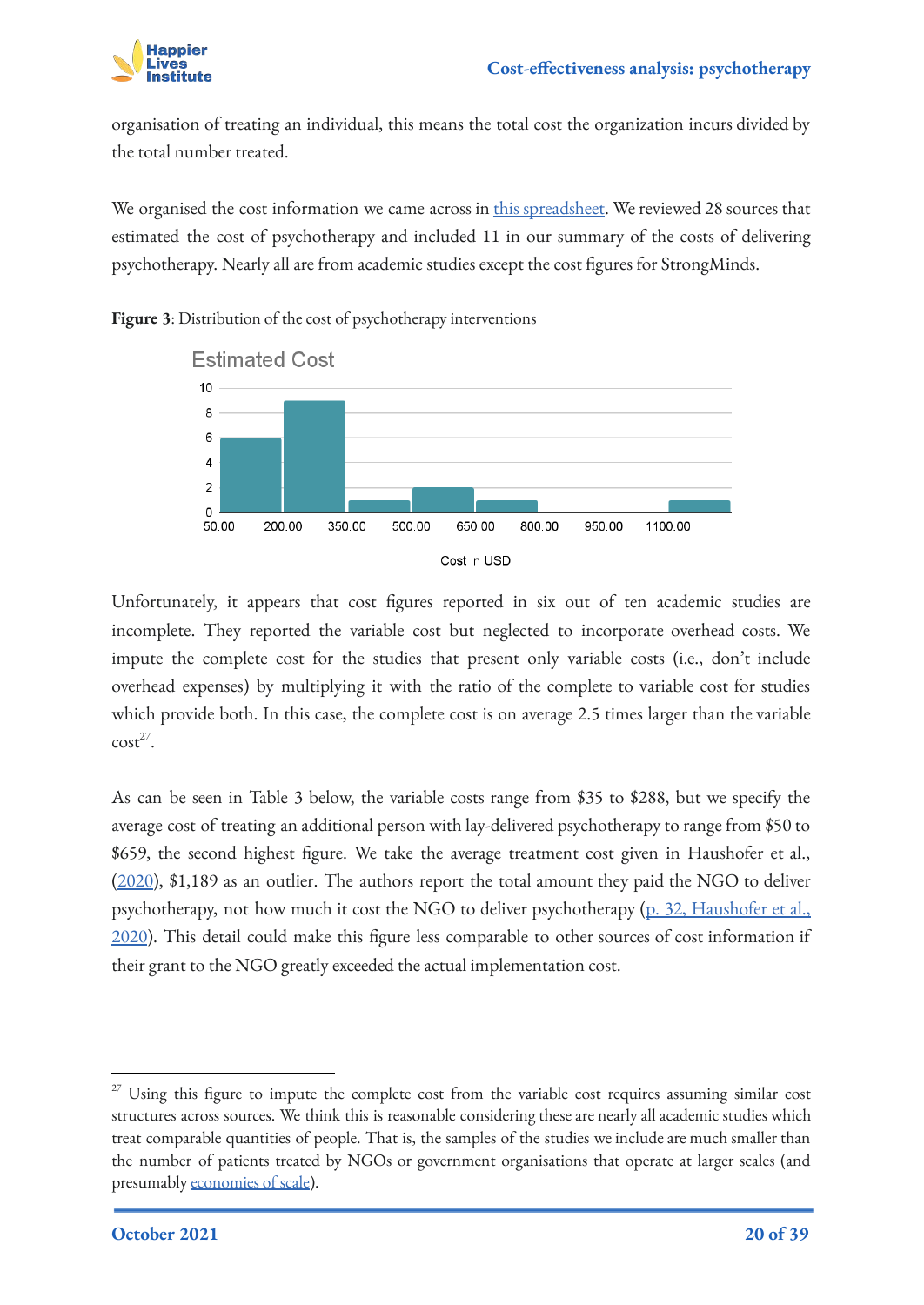

|             | Variable cost | <b>Complete cost</b> |
|-------------|---------------|----------------------|
| Avg. cost   | \$135.74      | \$359.29             |
| <b>SD</b>   | \$95.10       | \$302.43             |
| Range lower | \$35.00       | \$50.48              |
| Range upper | \$288.27      | \$1,189.00           |

### <span id="page-20-0"></span>**6. Cost-effectiveness analysis**

### <span id="page-20-1"></span>**6.1 Monte Carlo-based cost effectiveness analysis using Guesstimate**

In previous sections we've described the process for arriving at the estimates for the effects of psychotherapy on the individual, how we discount it, and how we arrived at the estimated cost of treating an additional person with psychotherapy. Next, we place these estimates in context by calculating the cost-effectiveness of psychotherapy and comparing it to our benchmark intervention, cash transfers ([HLI, 2021c\)](https://www.happierlivesinstitute.org/cash-transfers-cea.html).

We estimate the cost-effectiveness using a Monte Carlo simulation where we assume all variables are drawn from a normal distribution<sup>28</sup>. The cost-effectiveness is given by taking the expected value of the total beneficial effect,  $T_d$  and dividing it by the cost,  $C_{pp}$  of delivering psychotherapy to an additional person or:  $\frac{E(T_d)}{E(C)}$ . We summarize the inputs to our simulation in Table 4.  $E(C_{pp})$ 

<sup>&</sup>lt;sup>28</sup> Monte Carlo simulations allow us to treat inputs in a CEA, often merely stated as point estimates, as randomly drawn from a probability distribution. What this means is that each element of the model can be characterized by a probability distribution with a particular shape i.e., normal, skewed-normal, uniform, etc. This allows us to not only specify the magnitude of our uncertainty for each element of the CEA but propagate it through our calculations. Whereas using only point estimates for every element of our model obscures our uncertainty and compounds any error present in our estimate. The end result of using a Monte Carlo simulation for our CEA is a cost-effectiveness estimate that has its own distribution. This allows us to think of the estimated cost-effectiveness probabilistically, e.g., "Distributing hats with plastic helicopter blades on top of them has a 50% chance of having an effect between 10 and 22 units of well-being per thousand dollars spent."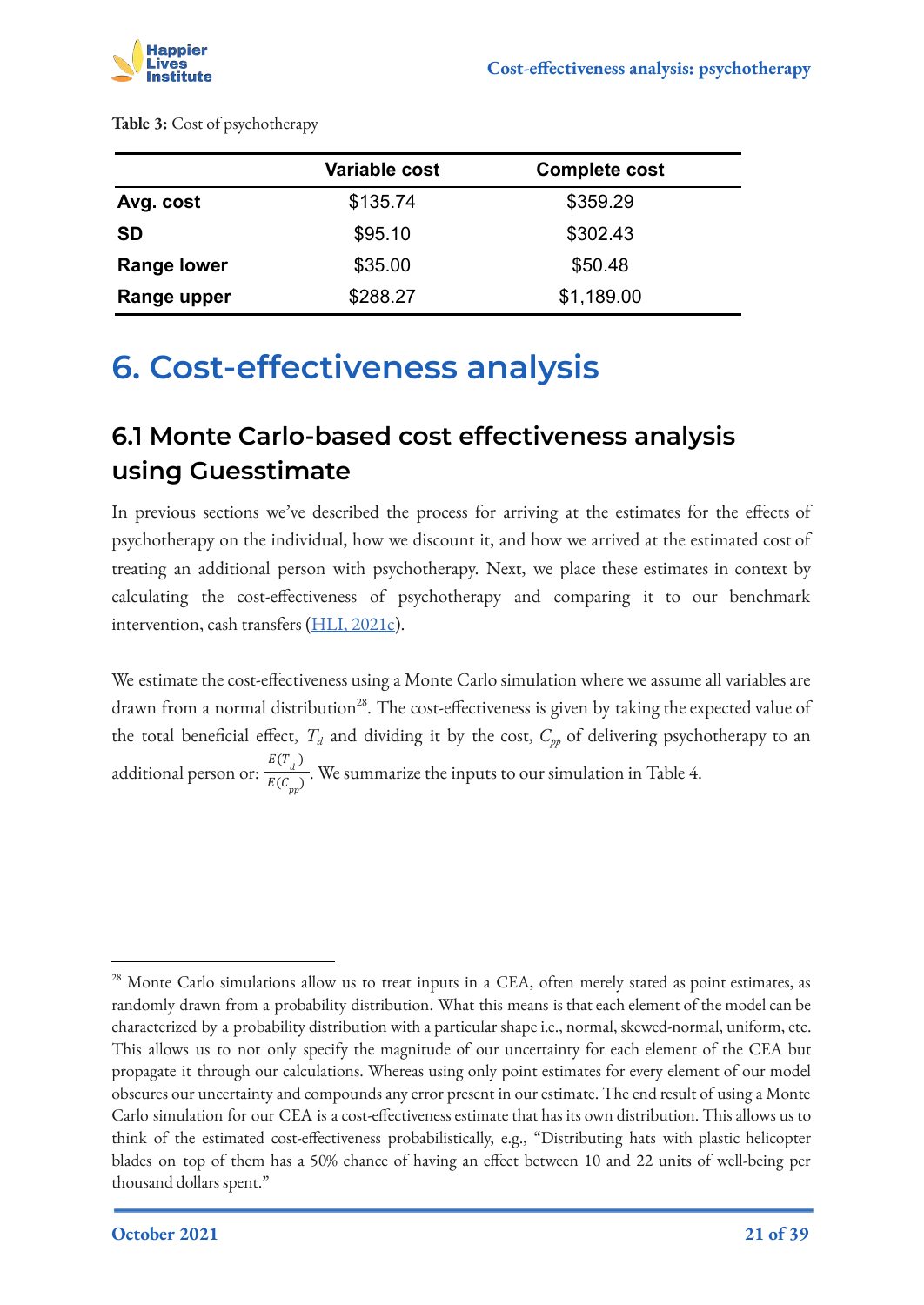

#### **Table 4:** [Guesstimate model](https://www.getguesstimate.com/models/17727) explained

|                                         | Variable Estimat Lower Upper Source<br>e |       | 95% CI 95% CI |                                | $(R^2$ of CE) | <b>Sensitivity Explanation</b>                                                                                                                                                                                                                                                                                                                                                                                                                                                                                                                                               |
|-----------------------------------------|------------------------------------------|-------|---------------|--------------------------------|---------------|------------------------------------------------------------------------------------------------------------------------------------------------------------------------------------------------------------------------------------------------------------------------------------------------------------------------------------------------------------------------------------------------------------------------------------------------------------------------------------------------------------------------------------------------------------------------------|
| <b>Effect at</b><br>$t = 0.$            | 0.48                                     | 0.35  | 0.64          | Meta-<br>regression            | 1%            | This is the intercept of model (2). We assume the meta-regression does a reasonable job at<br>estimating the post-intervention effects.                                                                                                                                                                                                                                                                                                                                                                                                                                      |
| <b>Duration</b>                         | 6.6                                      | 4     | 10            | <b>Subjective</b><br>judgement | 2%            | This is a key subjective input of when we want the integral to end. Given the studies we've<br>seen we'd be surprised if the effects did not dissipate within a 4 to 10 year window.<br>However, we think there is a small but real chance the effects last longer (up to 15 years).<br>Two studies with 14 and 15 year follow-ups find the effects of drug prevention and a social<br>development intervention have effects of 0.13 and 0.27 SDs on adult mental health service<br>use and likelihood of a clinical disorder (Riggs and Pentz, 2009; Hawkins et al., 2009). |
| Yearly<br>decay                         | 0.73                                     | 0.530 | 0.980         | Meta-<br>regression            | 10%           | This is a parameter we took from the decay model to take the integral. It's close to that<br>used by Founders Pledge in their CEA of psychotherapy $(2019)$ .                                                                                                                                                                                                                                                                                                                                                                                                                |
| <b>Discount</b><br>for study<br>quality | 0.89                                     | 0.7   | 1.1           | Subjective<br>judgement        | 17%           | We estimate, based on several characteristics of studies related to bias, that a naive<br>analysis of the evidence base of psychotherapy would overestimate effictiveness 16%<br>relative to cash transfers. Note that this tool is still under construction.                                                                                                                                                                                                                                                                                                                |
| <b>Total</b><br>effect                  | 1.3                                      | 0.71  | 4.7           | Calculation                    | 30%           | This is the total effect on the individual recipient and equal to the definite integral <sup>29</sup> (from<br>$time = 0$ to duration) of equation 2.                                                                                                                                                                                                                                                                                                                                                                                                                        |
| Cost                                    | \$360                                    | 30    | 610           | <b>Subjective</b><br>judgement | 8%            | While the cost of implementing therapy can go up to \$1,000 per person (e.g., $Haushofer et$<br>$\frac{1}{2}$ , $\frac{2020}{2}$ we expect that figure to be inflated by unusually high startup costs. Strong Minds<br>did a survey of 22 NGOs treating depression and found that the reported cost per person<br>ranged from \$3-\$200 dollars, but we expect these are underestimates because NGOs are<br>likely under pressure to report low costs.                                                                                                                       |

**Note:** Blue indicates an estimate from data, yellow an informed judgment and orange as a calculation

<sup>&</sup>lt;sup>29</sup> The equation for the definite integral can be written as: total effect = (exp(intercept) \* (1/(-1\*decay)))-((exp(intercept) \* (1/(-1\*decay))) \* exp(decay \* duration))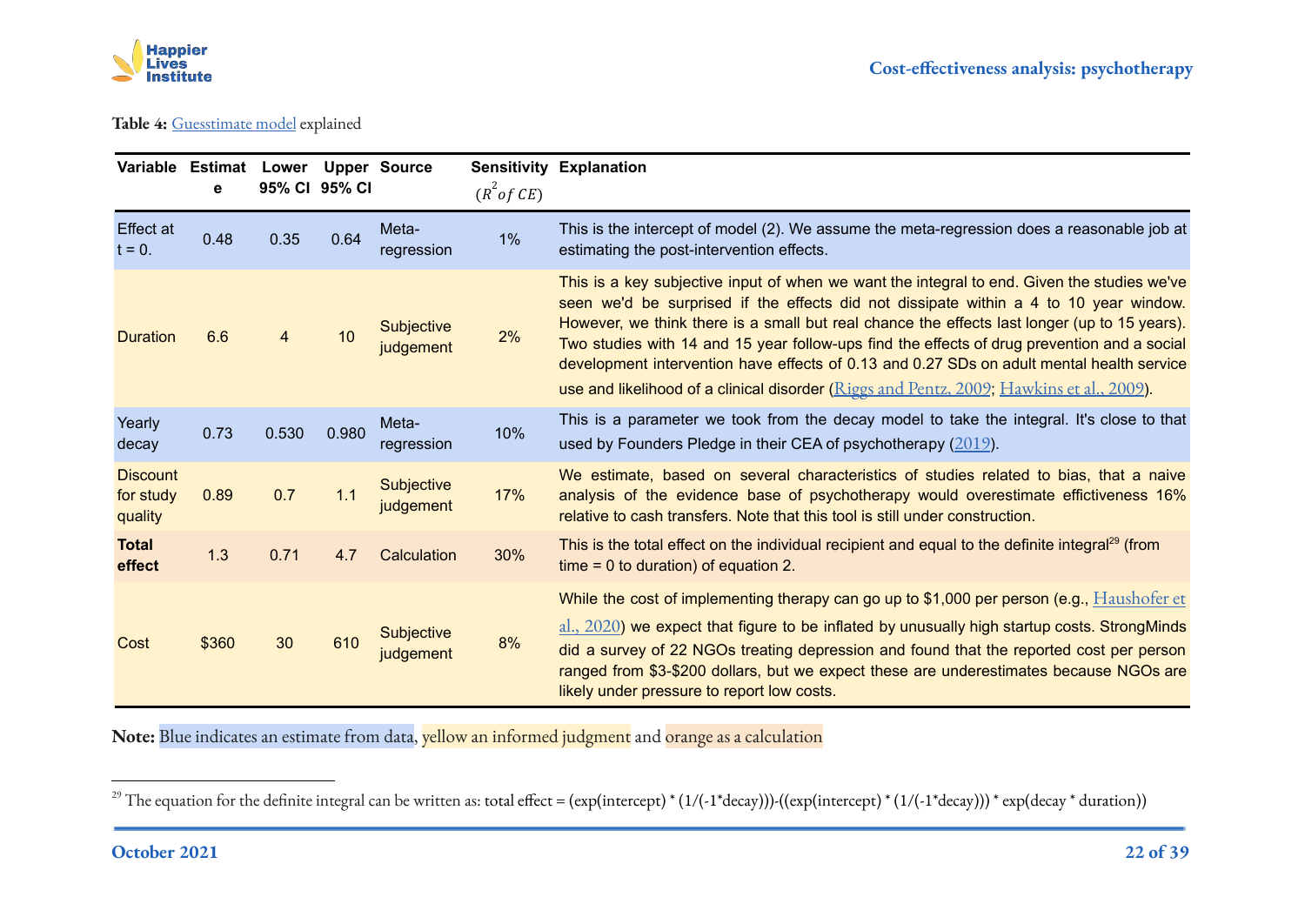

From the simulation, we arrive at the estimate of the total effect as 1.6 SDs of improvement in MHa (95% CI: 0.68, 3.6) and an estimated cost per person treated of \$360 (95% CI: 30, 610). This results in a beneficial change of 4.3 SDs (95% CI: 1.1, 24) in MHa scores improved per \$1,000. Note that this figure represents the cost-effectiveness of a hypothetical average programme, rather than of any actual, existing programme.

In a separate report, we calculate the cost-effectiveness of StrongMinds, a particularly efficient organisation providing such an intervention [\(HLI, 2021b](https://www.happierlivesinstitute.org/strongminds-cea.html)). The point of assessing costs and effects for many programmes of a certain intervention is to both estimate the expected (or average) cost-effectiveness of an intervention, and also assess the possible (upper bound) of cost-effectiveness.

### <span id="page-22-0"></span>**6.2 Sensitivity**

In Table 4, the "sensitivity" column describes how much variation (ranging from 0% to 100%) in the cost-effectiveness each input explains. The intuition here is that the more that variation in an input variable relates to the variation of an output variable, the more sensitive the output is to the input.

However, the sensitivity given by Guesstimate (in terms of the  $R^2$  of an input for explaining the cost-effectiveness) [appears unreliable.](https://docs.google.com/spreadsheets/d/1XST0XrSra8ir32t9QT2aLpuMSOZYdzbhg418GzbNjHM/edit#gid=1246982502) That is, Guesstimate does not give consistent sensitivity scores across simulation runs. So we take these figures as a rough ranking of variables according to their sensitivity. In future versions we will perform the sensitivity analysis in R.

The cost-effectiveness of psychotherapy is relatively more sensitive to the total individual effects than the cost. Further, the estimate of the total individual effect is most sensitive to the discount we apply to the quality of evidence. The total individual effect is next most sensitive to the estimated decay over time. The decay over time can be estimated more precisely with the inclusion of more studies. We may be able to estimate the discount more precisely too. With more time we can improve the decision tool we pilot to adjust the effect for bias (discussed in Appendix C)**.**

### <span id="page-22-1"></span>**6.3 Comparison of psychotherapy to monthly cash transfers**

We pull the estimated effect of sending \$1,000 in monthly CTs from Table 4 of the cost-effectiveness analysis of CTs [\(HLI, 2021c](https://docs.google.com/document/d/15kak8UtR7-sWct7ehBVHsCW20ksR3K_jjEyC3RsRWqU/edit?usp=sharing)). We lay out the estimates side-by-side in Table 5.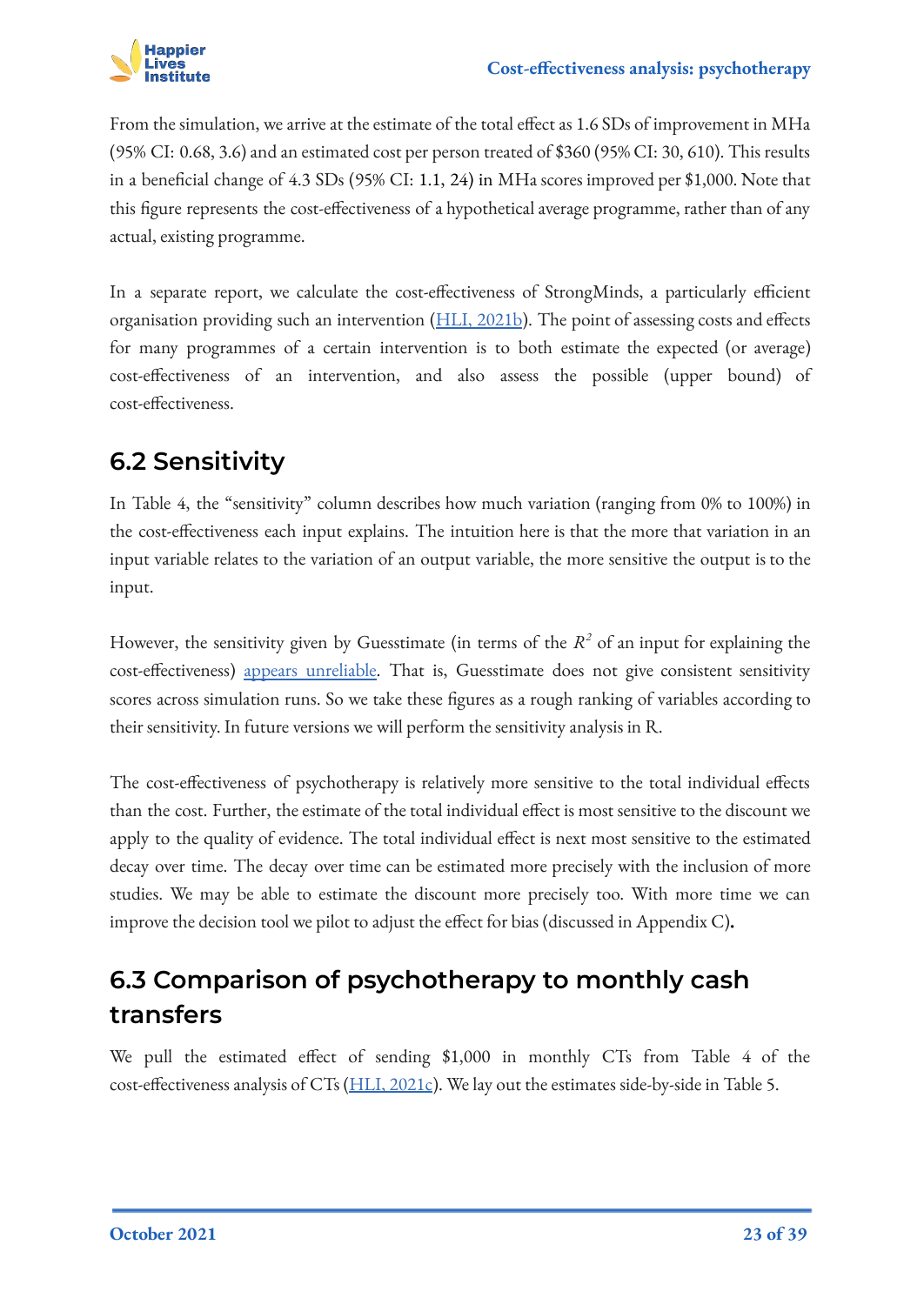

|                                             | Total benefit for the individual, in SDs |                        |
|---------------------------------------------|------------------------------------------|------------------------|
|                                             | <b>Monthly Cash Transfers</b>            | Psychotherapy          |
| SWB & MHa                                   | 0.50<br>(0.22, 0.92)                     | 1.60<br>(0.68, 3.60)   |
| Cost                                        | \$1,277<br>(\$1,109, \$1,440)            | \$360<br>(\$30, \$631) |
| Cost-effectiveness per<br>\$1,000 USD spent | 0.40 SDs<br>(0.17, 0.75)                 | 4.30 SDs<br>(1.1, 24)  |

**Table 5**: Comparison of monthly cash transfers to psychotherapy in LMICs

**Note**: 95% CIs are presented in parenthesis below the estimate.

We expect psychotherapy to be around 12 times more cost-effective than cash transfers for the recipient (95% CI: 4, 27). However, we do not include the effects on the household or the community in our comparison. The household spillovers are unclear because of the lack of evidence, as explained in section 4.3. We visually show the simulated differences between psychotherapy and CTs in Figure 4 below. Each point is a single run of the simulation for the intervention. Lines with a steeper slope reflect a higher cost-effectiveness in terms of MHa improvement. The bold lines reflect the interventions' cost-effectiveness and the grey lines are for reference.



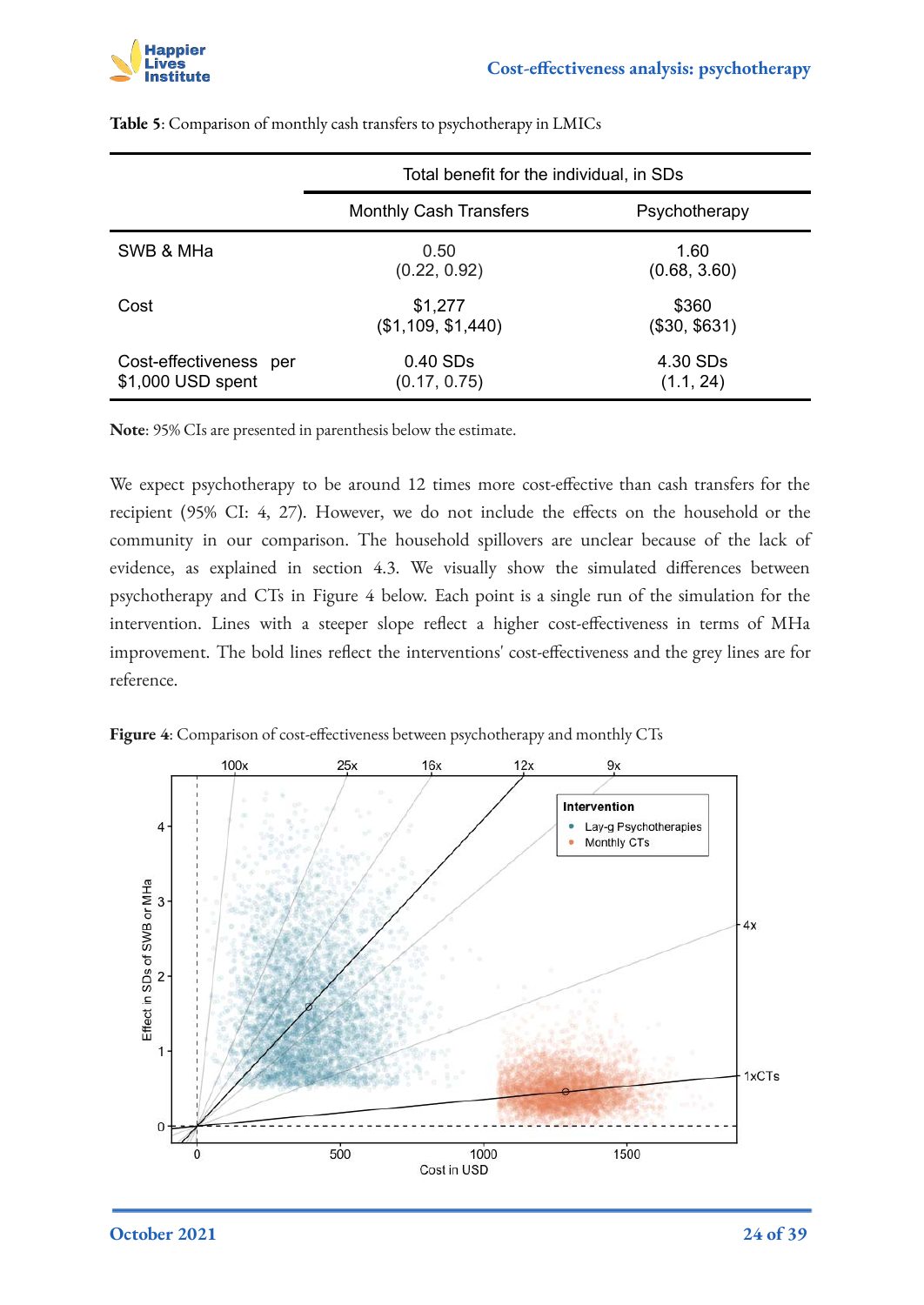

# <span id="page-24-0"></span>**7. Discussion**

### <span id="page-24-1"></span>**7.1 Crucial considerations, limitations, and concerns**

A potential issue with using SD changes is that the mental health (MH) scores for recipients of different programmes might have different size standard deviations - e.g. SD could be 15 for cash transfers and 20 for psychotherapy, on a given mental health scale. We currently do not have much evidence on this. If we had more time we would test and adjust for any bias stemming from differences in variances of psychological distress between intervention samples by comparing the average SD for equivalent measures across intervention samples.<sup>30</sup>

There may be issues with assuming that a unit improvement in depression scores is equivalent to the same unit increase in a subjective well-being measure (such as happiness or life satisfaction questionnaires). We discuss this issue in Appendix A. We think that this is a source of uncertainty that further research should work to reduce.

Cost data is sparse for psychotherapy. Studies that report costs often make it unclear what their cost encompasses, which makes the comparison of costs across studies more uncertain. However, this uncertainty matters less when estimating the cost-effectiveness of a specific program, as long as we think the range of costs we specify are reasonable (which we do). If we had more time we would search or request cost information from more NGOs treating psychotherapy.

Data on the long-term effects of psychotherapy, i.e. beyond 2 years, is also very sparse. As noted, the two longest follow-ups are 2.5 and 7 years after the intervention ended. Given we need to know the total effect over time, this means a key parameter - duration - is estimated with relatively little information. The situation here is worse than for cash transfers, where there are a number of studies with reports from 2 years or more after the intervention.

We do not incorporate spillover effects of psychotherapy into our main analysis. This is an important limitation of the current report that we hope to address after gathering more evidence.

<sup>&</sup>lt;sup>30</sup> This would have involved re-extracting the studies to get the pooled standard deviation for each study, and taking the ratio of the average pooled SDs for each outcome measure that was measured on both CT and psychotherapy samples. Another robustness check we would like to do is to re-extract the length of the likert scale used in every study, shrink or stretch each scale to fit a standard 0-10 scale and compare the cost-effectiveness of CTs and psychotherapy on that scale. We would then likely take an average of the two comparisons if they differ substantially.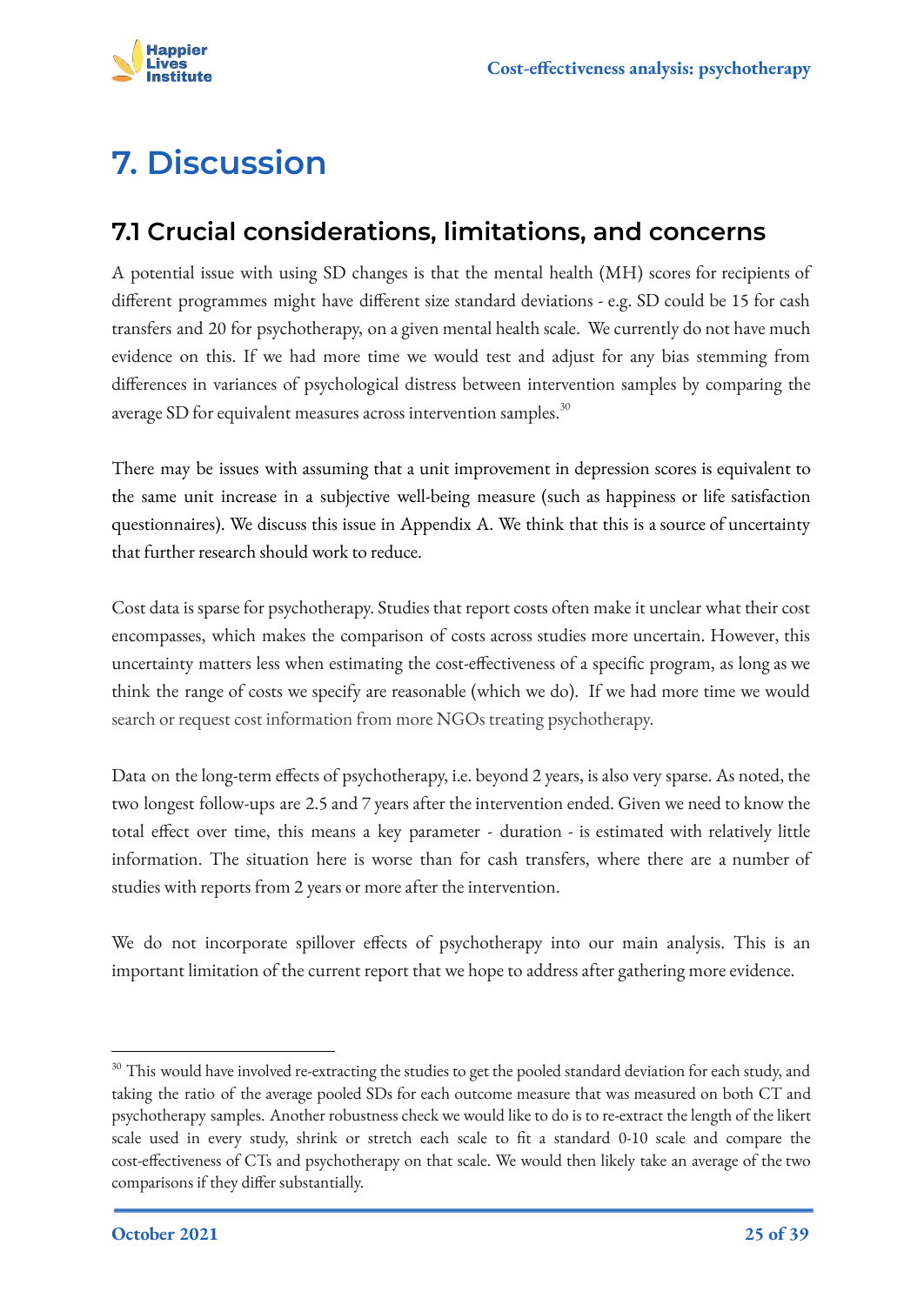

The populations studied in the RCTs we synthesize vary considerably. It's possible that there is considerable heterogeneity within populations where the dynamics of psychotherapy remain unexplored. For instance, maybe the benefits of psychotherapy persist much longer for youth because they are more open to changing their habits of thought. However, we believe that we've accounted for the most important sources of heterogeneity when controlling for the format, dosage, and specialization of the deliverer. This is also a general concern with reviewing any intervention.

#### <span id="page-25-0"></span>**7.2 Research questions raised by this work**

Our work on this psychotherapy report raised some research questions we think are worth answering, beyond the previous ways we've mentioned to improve our analysis. Answering these questions could entail larger projects that we do not plan to pursue in the near future. We order these questions in terms of most to least perceived priority.

What are the spillover effects of psychotherapy on the household? This is an important question because beneficial household spillovers could substantially change the total effect of psychotherapy. These could be found by pursuing original research that treats one household member but surveys the SWB and MHa of all household members. Potentially, researchers have already collected household MHa or SWB information in psychotherapy interventions, but have not used it to estimate household spillover effects. Finding this data could allow for the estimation of household spillover effects.

What would additional tests of experimenter demand effects in psychotherapy (or any intervention) reveal? Many are concerned about social desirability as a source of bias in psychotherapy research, but little work has been done to see how much of an impact it has. We think more work in the vein of Haushofer et al., [\(2020](https://www.nber.org/papers/w28106)) would be helpful at reducing our uncertainty about the potential for bias stemming from social desirability.

What is the cost-effectiveness of treating depression with antidepressants in LMICs? Existing evidence appears sparse on both the effectiveness of pharmacotherapy to treat anxiety or depression and on the cost of delivering such treatment. We think that further primary or secondary research on this topic would be valuable.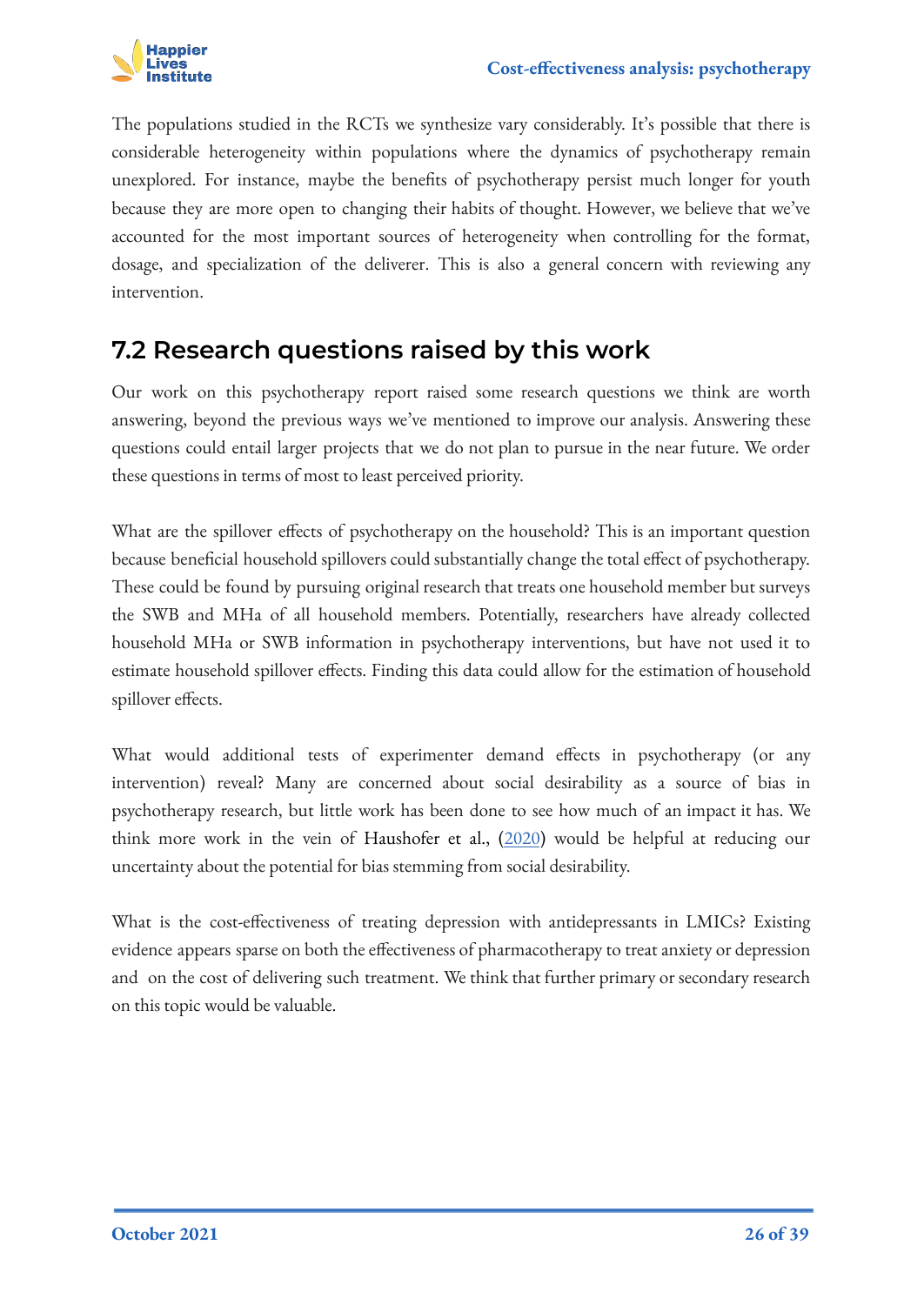

## <span id="page-26-0"></span>**Conclusion**

This report is the first attempt we are aware of to synthesize the existing literature on psychotherapy interventions in LMICs to determine their cost-effectiveness. Specifically, the effectiveness was assessed using measures of affective mental health. While this investigation was not comprehensive, we believe it to be the most comprehensive one to date.

The methods we employ are not new. We nevertheless believe that their combination constitutes a novel approach to performing and comparing cost-effectiveness analyses. To reiterate, we meta-analytically estimate the total effects of an intervention (not just the post-treatment effect) on MHa, then we ground our discount of the total effect based on empirical estimates of bias, and then use those estimates to simulate the comparative cost-effectiveness of psychotherapy relative to cash transfers.

Psychotherapy appears to be around 12 times (95% CI: 4, 27) more cost-effective than monthly cash transfers. To increase our confidence in this estimate requires collecting more information on household spillovers, cost data and long-run follow-ups of psychotherapy. Our estimate would also be improved by updating and refining our tool for discounting the effectiveness of an intervention according to its relative risk of bias.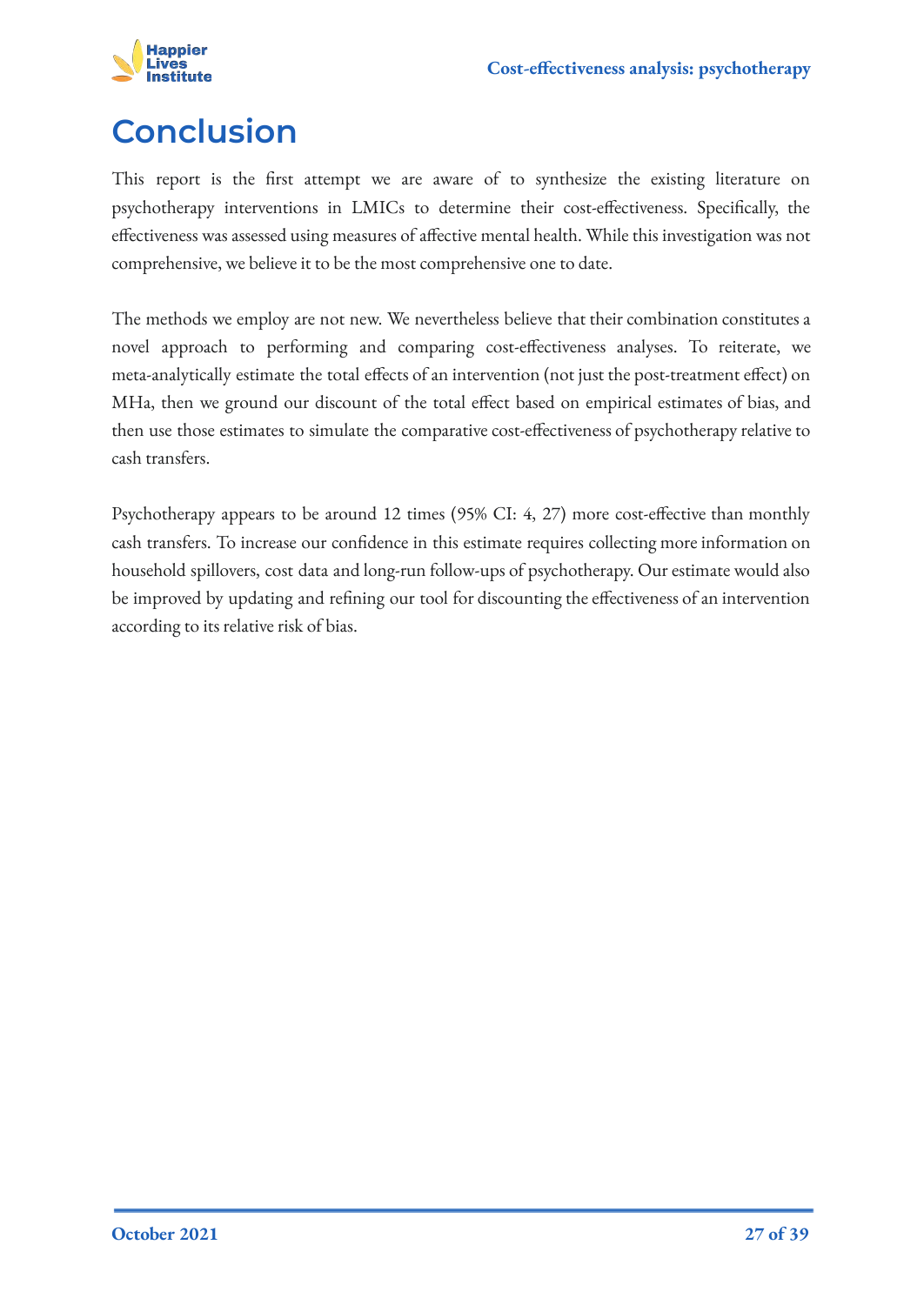

# <span id="page-27-0"></span>**Appendix A: Converting depression scores to subjective well-being scores**

At HLI, we believe that happiness is what ultimately matters. What do we do, then, if we don't have direct measures of happiness, but we do have other subjective data, such as mental health scores? As a factual claim, depression scores seem closer to being a measure of happiness than the most popular measure of SWB, life satisfaction (LS). This comes from a quick search which found three sources, all of which found that the correlation between happiness and depression is greater than between depression and life satisfaction.

Using data from the most recent wave of the  $HILDA$  (n = 15,879), we find that the relationship between depression (measured by  $\underline{K10}$ ) and happiness (how often have you been happy?) is -0.593, and -0.454 for life satisfaction (how satisfied are you with your life?). Brailovskaia et al., [\(2019](https://link.springer.com/article/10.1007/s12144-017-9627-3)) found on a sample of ~2,000 that the correlation between depression (measured by the depression section of the [DASS\)](https://www.psytoolkit.org/survey-library/depression-anxiety-stress-dass.html) and happiness (measured by the [SHS](http://sonjalyubomirsky.com/subjective-happiness-scale-shs/)) was -0.53, while it was -0.41 for LS (measured by the [SWLS\)](https://fetzer.org/sites/default/files/images/stories/pdf/selfmeasures/SATISFACTION-SatisfactionWithLife.pdf). Margolis et al.,  $(2021)$  $(2021)$  using a sample of ~1,200 found that the disattenuated correlations (correlation / reliability) between depression and happiness [\(SHS\)](http://sonjalyubomirsky.com/subjective-happiness-scale-shs/) was -0.90 and -0.79 between depression and LS (measured by [RLS\)](https://escholarship.org/content/qt99q2717f/qt99q2717f.pdf?t=p94n23).

Hence, we think that, if we don't have happiness data, but we do have depression scores, we should use depression scores as the outcome measure, rather than convert depression scores into LS scores.

### **What's the best way to convert depression scores to SWB scores?**

We think the best way to convert depression scores to SWB scores is to determine the *relative* impact of an intervention *on both SWB and depression* by looking at the comparative magnitude of SD changes. Suppose we found that therapy had (say) a 1 SD change on depression scores, and a 0.5 SD change on LS scores, that gives us the conversion ratio: therapy has twice as big an SD impact on depression as LS. Hence, if we had another study, where we only had a depression measure, we would assume the (unmeasured) LS change for those participants was 0.5 of the (measured) depression change.

So what should we do if we don't have both the conversion measures we want for a particular intervention? We could find similar types of interventions for which we do have those conversion measures, then assume the intervention we are primarily interested in works the same way.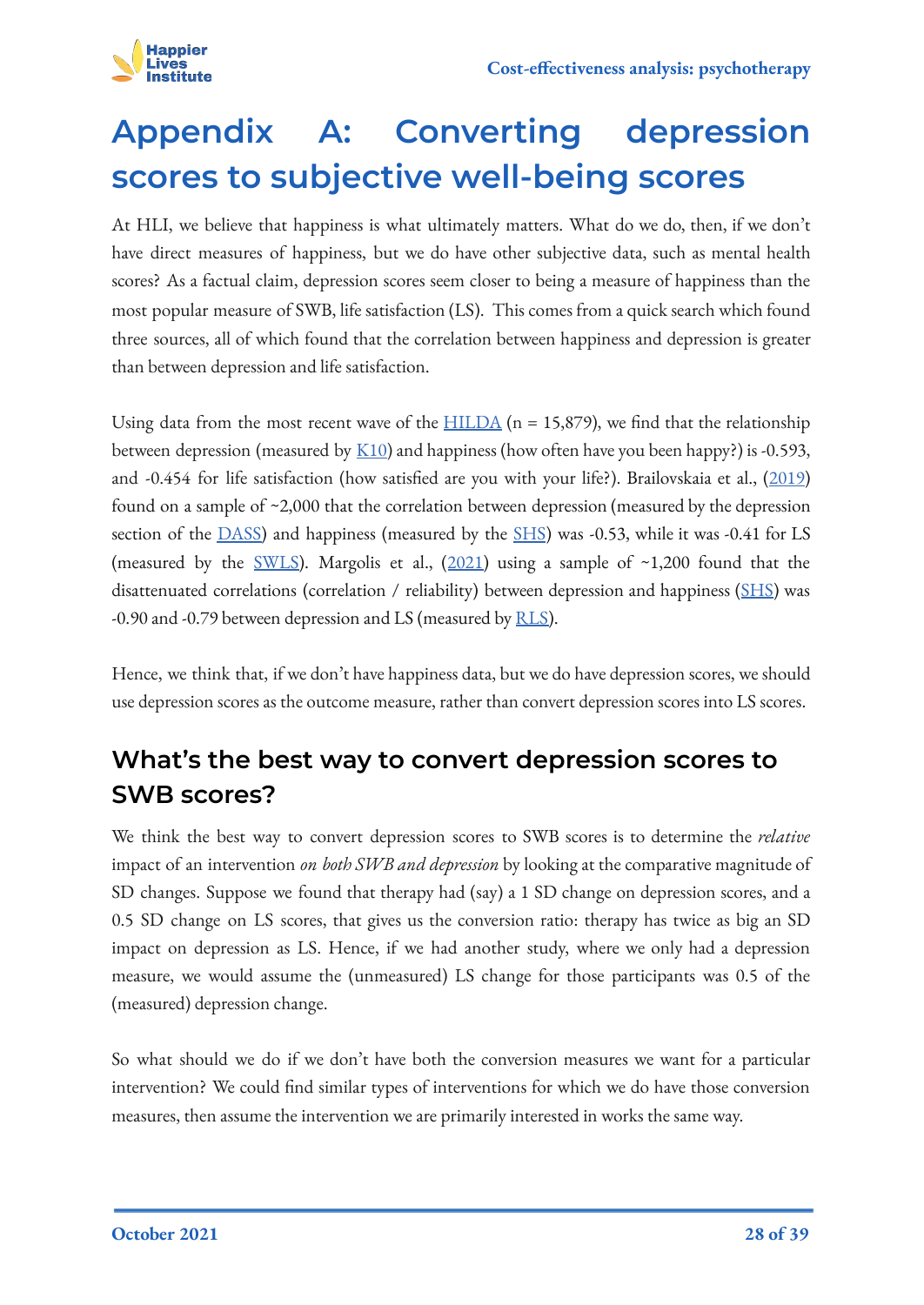

We summarized the relative effectiveness of five different therapeutic interventions on SWB (not just LS specifically) and depression. The results are summarized in [this spreadsheet](https://docs.google.com/spreadsheets/d/1_ggdEur8uhQozmNWqWUZumr-w7Zv_3gR4dJnYysnoCE/edit?usp=sharing). The average ratio of SWB to depression changes in the five meta-analyses is 0.89 SD; this barely changes if we remove the SWB measures that are specifically affect-based.

**The second best alternative for conversion is to use the correlation between depression and SWB as an anchor point for assessing how much the scales tend to overlap<sup>31</sup> .**

Correlations are useful for building a prior for how strong the relationship is between and LS. However, we think they are less useful when trying to answer the question: "**Given that the effect of psychotherapy on depression scales was X, what will its effect on LS be?"**

Correlations give us a standardized measure of how two variables vary together, not a prediction of the size of their differential response to an intervention. To put it another way: our preferred option is to ask the conditional question "Given that the impact of intervention on depression is X, we expect the impact on SWB to be Y." Using simple correlations asks the unconditional question "If the change in depression is X, then what is the expected change in SWB?" where variation in depression scores may come from any source.

We think that the use of correlations as an adjustment factor between SWB and depression is only sensible if used as a lower and upper bound. Otherwise, you wouldn't be able to convert from depression to SWB back to depression (because correlations are always less than 1). The formula, [corrected for a measures auto-correlation / reliability being less than one](https://en.wikipedia.org/wiki/Regression_dilution#Correlation_correction) would be:

Effect on SWB =  $\pm$  Effect on depression  $*\frac{cor(SWB, depression)}{\sqrt{Reliability(SWB)*Reliability(depression)}}$ 

<sup>&</sup>lt;sup>31</sup> An alternative to using the continuous correlation (as discussed about) is to discretize a depression measure, then use the difference in SWB between the depressed and non-depressed as an upper bound to the conversion rate. This option appears to be GiveWell's preference, however we do not think this is a sensible choice. Mostly because this leads to an implausibly low conversion rate between depression and LS, e.g., of 0.11 where the lower bound should not go below the correlation (0.4 - 0.7).

Depression symptoms appear to exist on a continuum. Using the relationship between the average levels of a categorized variable and a continuous variable seems to underestimate the magnitude of the continuous relationship. For example, [as this studies' box plots illustrate](https://hqlo.biomedcentral.com/articles/10.1186/1477-7525-5-41), the difference between those who are depressed  $(>16)$  and not  $(<16)$  can be much smaller  $(>10)$  points) than going from the top to the bottom of the scale (40 points). This seems strange. To illustrate, imagine that we explain LS using a categorized version of a happiness variable such that those with a score > midpoint = happy. This would suggest that going from unhappy to happy leads to a 2.86 change on a 0-11 LS scale. That, while relatively larger than the binary difference between depressed-more and depressed-less, still seems too small. If happiness increases 1 unit, we assume LS increases 1 unit. Not, at most, 2.86 points. For these calculations, we used data from **(**[Perez-Truglia, 2020, n = 29,394\)](https://www.aeaweb.org/articles?id=10.1257/aer.20160256).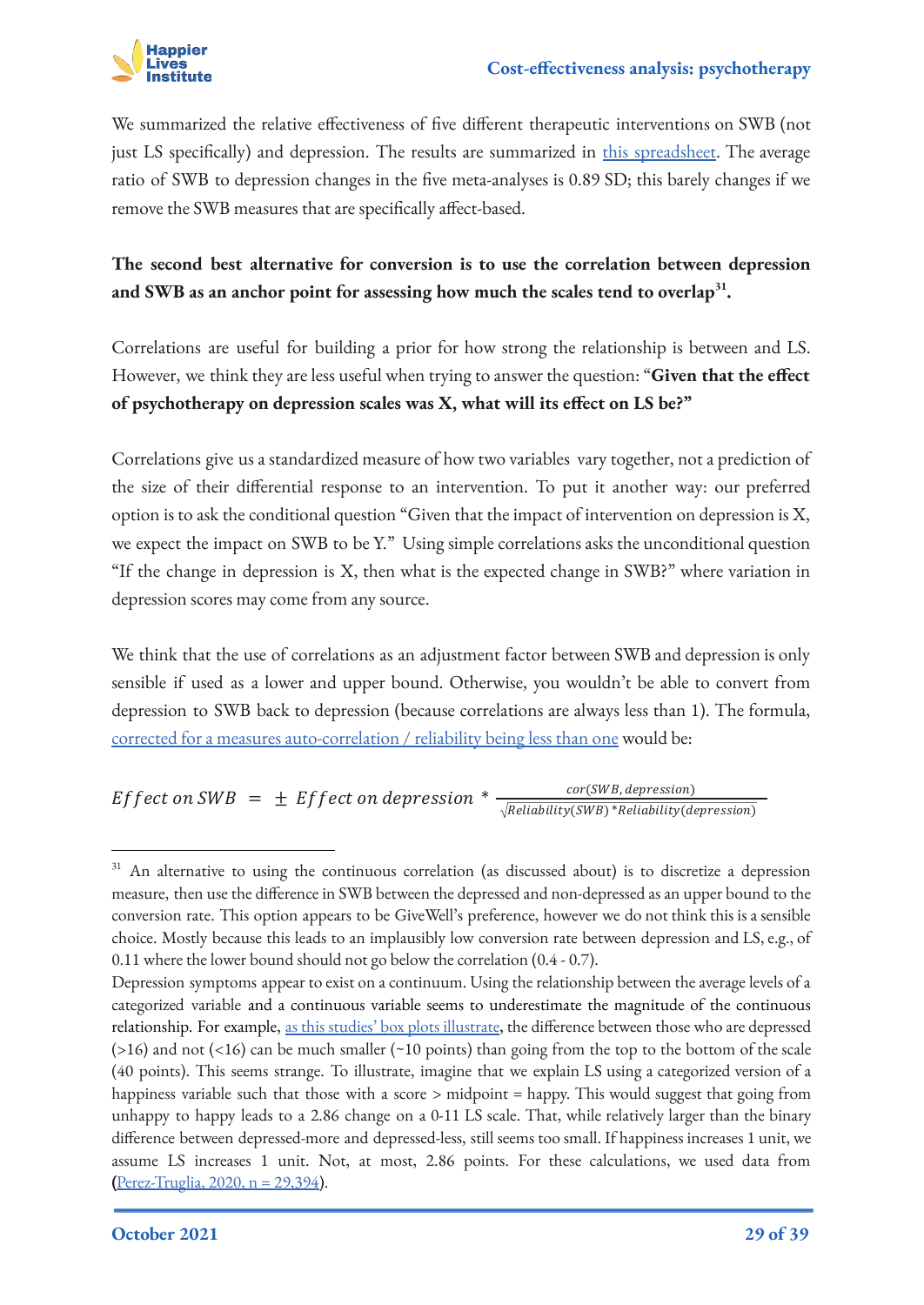

### **Appendix B: All studies included in meta-regressions**

<span id="page-29-0"></span>

| <b>Authors</b>          | <b>Country</b>   | n            | Group<br>or ind<br>deliv. | <b>Trainin</b><br>length<br>in days | <b>Outcomes</b> | <b>Sess</b><br>-ions | <b>Follow-</b><br>up in<br>months | d     | <b>Active</b><br>control | <b>Type of deliverer</b> | <b>Population</b>              |
|-------------------------|------------------|--------------|---------------------------|-------------------------------------|-----------------|----------------------|-----------------------------------|-------|--------------------------|--------------------------|--------------------------------|
| Tripathy et al. 2010    | India            | 12,431 group |                           | $\overline{7}$                      | depression      | 20                   | 30                                | 0.140 | $\vert$ 1                | local woman              | <b>Mothers</b>                 |
| Bolton et al. 2014a(i)  | Iraq             | 180          | ind                       | 14                                  | depression      | 12                   | 5.5                               | 0.280 | $\overline{0}$           | com MH workers           | survivors of violence          |
| Bolton et al. 2014a(i)  | Iraq             | 180          | ind                       | 14                                  | anxiety         | 12                   | 5.5                               | 0.240 | $\overline{0}$           | com MH workers           | survivors of violence          |
| Bolton et al. 2014a(ii) | Iraq             | 167          | ind                       | 14                                  | depression      | 12                   | 5.5                               | 0.380 | $\overline{0}$           | com MH workers           | survivors of violence          |
| Bolton et al. 2014a(ii) | Iraq             | 170          | ind                       | 14                                  | anxiety         | 12                   | 5.5                               | 0.130 | $\Omega$                 | com MH workers           | survivors of violence          |
| Patel et al. 2010       | India            | 1961         | ind                       | 60                                  | anxiety & dep   | 8                    | 6                                 | 0.036 | $\overline{1}$           | lay health counselor     | primary care attendees         |
| Bolton et al. 2014b     | Thailand         | 347          | ind                       | 10                                  | depression      | 10                   | 0                                 | 0.710 | $\overline{0}$           | lay                      | survivors of violence          |
| Bolton et al. 2014b     | Thailand         | 347          | ind                       | 10                                  | anxiety         | 10                   | $\mathbf{0}$                      | 0.420 | $\Omega$                 | lay                      | survivors of violence          |
| Baranov et al., 2020    | Pakistan, Punjab | 818          | ind                       | <b>NA</b>                           | Hamilton dep    | 16                   | 6                                 | 0.559 | $\vert$ 1                | lady health worker       | pregnant mothers (rural)       |
| Baranov et al., 2020    | Pakistan, Punjab | 704          | ind                       | <b>NA</b>                           | Hamilton dep    | 16                   | 12                                | 0.452 | $\vert$ 1                | lady health worker       | pregnant mothers (rural)       |
| Baranov et al., 2020    | Pakistan, Punjab | 585          | ind                       | <b>NA</b>                           | Hamilton dep    | 16                   | 84                                | 0.138 | $\vert$ 1                | lady health worker       | pregnant mothers (rural)       |
| Hughes 2009             | India            | 422          | group                     | <b>NA</b>                           | EPDS dep        | 5                    | 6                                 | 0.180 | $\overline{1}$           | non-specialist           | mothers                        |
| Singla et al. 2015      | Uganda           | 291          | group                     | 14                                  | <b>CESD</b>     | 12                   | 3                                 | 0.280 | $\Omega$                 | non-prof                 | mothers with children <3 years |
| Mao 2012                | China            | 240          | group                     | <b>NA</b>                           | <b>EPDS</b>     | $\overline{4}$       | -1                                | 1.280 | $\overline{1}$           | obstetrician             | mothers                        |
| Rojas et al. 2007       | Chile            | 208          | group                     | 2                                   | <b>EPDS</b>     | $\,8\,$              | 3                                 | 0.623 | $\overline{1}$           | doctor, nurse            | primary care attendees         |
| Rojas et al. 2007       | Chile            | 208          | group                     | 2                                   | <b>EPDS</b>     | 8                    | 6                                 | 0.220 | $\overline{1}$           | doctor, nurse            | primary care attendees         |
| Weiss et al. 2015(i)    | Iraq             | 149          | ind                       | 10                                  | depression      | 22                   | 3.5                               | 0.698 | $\overline{0}$           | com MH workers           | torture survivors              |
| Weiss et al. 2015(i)    | Iraq             | 149          | ind                       | 10                                  | anxiety         | 22                   | 3.5                               | 0.690 | $\Omega$                 | com MH workers           | torture survivors              |
| Weiss et al. 2015(ii)   | Iraq             | 193          | ind                       | $\overline{7}$                      | anxiety         | 22                   | 4.5                               | 0.130 | $\Omega$                 | com MH workers           | torture survivors              |
| Weiss et al. 2015(ii)   | Iraq             | 193          | ind                       | 7                                   | depression      | 22                   | 4.5                               | 0.153 | $\Omega$                 | com MH workers           | torture survivors              |
| Araya et al. 2003       | Chile            | 211          | group                     | NA                                  | depression      | 9                    | 3                                 | 0.884 | $\overline{1}$           | doctors                  | primary care attendees         |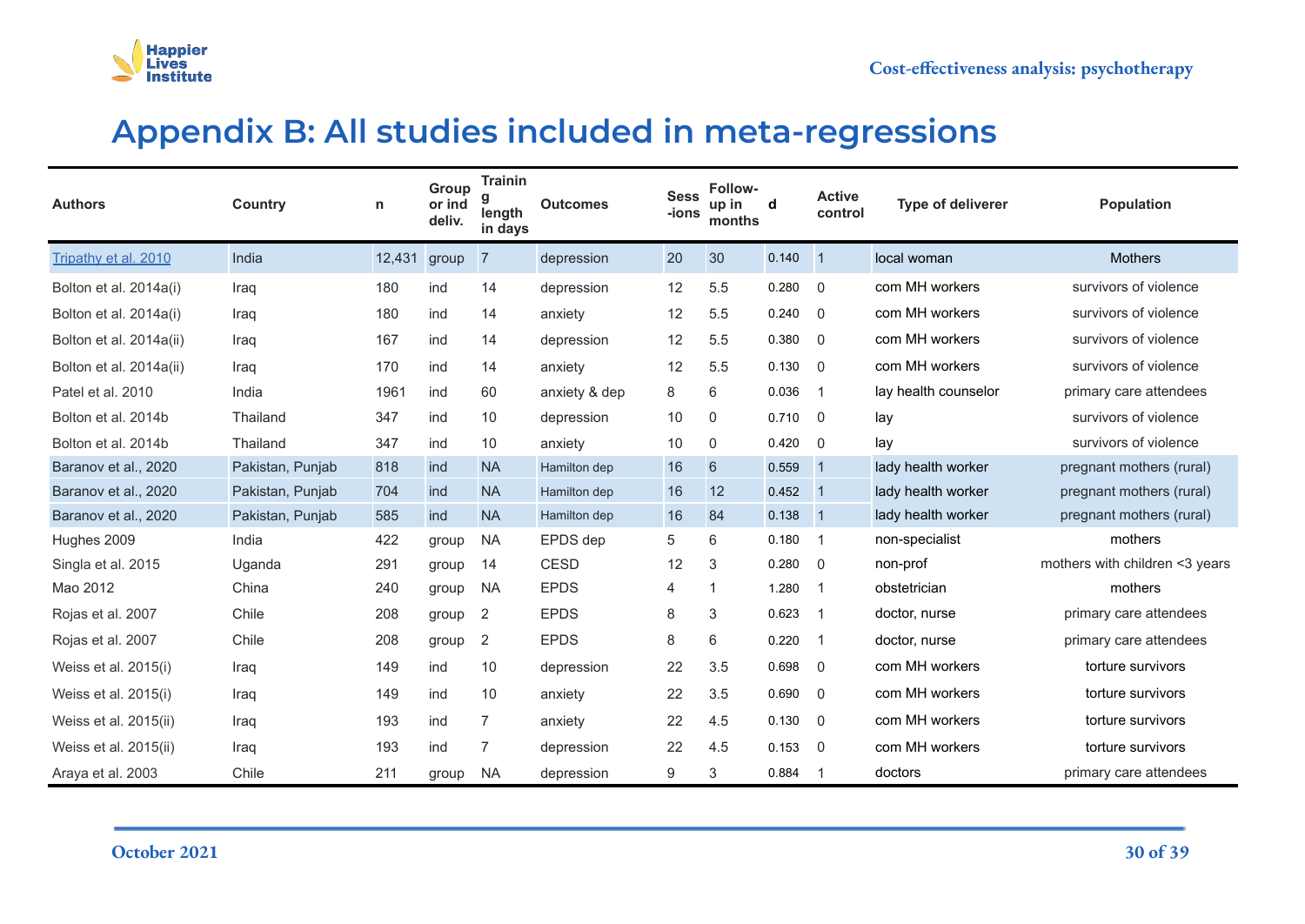

Note: Studies highlighted in blue are notable studies we discuss in Appendix E.

| <b>Authors</b>               | <b>Country</b> | n    | Group<br>or ind<br>deliv. | <b>Trainin</b><br>length<br>in days | <b>Outcomes</b>     | <b>Sess</b><br>ions | <b>Follow-</b><br>up in<br>months | d          | <b>Active</b><br><b>Control</b> | Type of deliverer   | <b>Population</b>          |
|------------------------------|----------------|------|---------------------------|-------------------------------------|---------------------|---------------------|-----------------------------------|------------|---------------------------------|---------------------|----------------------------|
| Araya et al. 2003            | Chile          | 211  | group                     | <b>NA</b>                           | depression          | 9                   | 6                                 | 0.900      | -1                              | doctors             | primary care attendees     |
| Bolton et al. 2003           | Uganda         | 284  | group                     | 14                                  | depression          | 16                  | 0.5                               | 1.852      | -1                              | local person        | local men and women        |
| Bass et al., 2006            | Uganda         | 216  | group                     | 14                                  | depression          | 16                  | 6                                 | 1.608      | $\overline{1}$                  | local person        | local men and women        |
| Bryant et al., 2017          | Kenya          | 319  | ind                       | 8                                   | GHQ12               | 5                   | 3                                 | 0.570      | -1                              | lay                 | survived gender violence   |
| Rahman et al., 2019          | Pakistan, Swat | 598  | group                     | 7                                   | <b>HADs</b>         | 5                   | 0.25                              | 0.785      | -1                              | lay                 | women post conflict        |
| Rahman et al., 2019          | Pakistan, Swat | 577  | group                     | 7                                   | <b>HADs</b>         | 5                   | 3                                 | 0.605      | -1                              | lay                 | women post conflict        |
| Rahman et al., 2016          | Pakistan       | 346  | ind                       | 8                                   | <b>HADs</b>         | 5                   | 3                                 | $-0.830$ 1 |                                 | lay                 | gen.16-60 in conflict area |
| Hamdani et al., 2021         | Pakistan       | 198  | ind                       | 8                                   | <b>HADs</b>         | 5                   | 3                                 | $-0.314$ 1 |                                 | lay                 | hospital                   |
| Haushofer et al., 2020       | Kenya          | 1018 | ind                       | 9                                   | <b>PWB</b>          | $\overline{5}$      | 12                                | $-0.010$ 0 |                                 | lay                 | rural                      |
| Fuhr et al., 2019            | India          | 251  | group                     | 7                                   | PHQ9                | 10                  | 3                                 | $-0.340$ 1 |                                 | peers               | women                      |
| Fuhr et al., 2019            | India          | 251  | group                     | 7                                   | PHQ9                | 10                  | 6                                 | $-0.180$ 1 |                                 | peers               | women                      |
| Meffert et al, 2021          | Kenya          | 209  | ind                       | 10                                  | <b>BDI</b>          | 12                  | 3                                 | 0.380      | -1                              | non specialists     | survived gende-violence    |
| Nakimulu-Mpungu et al., 2020 | Uganda         | 1140 | group                     | 5                                   | <b>SRQ-20</b>       | 8                   | 6                                 | 0.379      | -1                              | lay                 | people w/ HIV              |
| Nakimulu-Mpungu et al., 2020 | Uganda         | 1140 | group                     | 5                                   | <b>SRQ-20</b>       | 8                   | 12                                | 0.221      | $\overline{1}$                  | lay                 | people w/ HIV              |
| Patel et al., 2016           | India          | 466  | ind                       | 78                                  | <b>BDI-II</b>       | $\overline{7}$      | 3                                 | 0.509      | $\overline{1}$                  | lay counselor       | 18-65 Goa                  |
| Weobong et al., 2017         | India          | 447  | ind                       | 78                                  | <b>BDI-II</b>       | $\overline{7}$      | 12                                | 0.290      | -1                              | lay counselor       | gen. Goa                   |
| Weobong et al., 2017         | India          | 447  | ind                       | 78                                  | PHQ-9               | $\overline{7}$      | 12                                | 0.320      | -1                              | lay counselor       | gen. Goa                   |
| <b>Lund et al., 2020</b>     | South Africa   | 384  | ind                       | 5                                   | <b>Hamilton DRS</b> | 6                   | 4                                 | 0.346      | -1                              | com MH workers      | mothers SA.                |
| Lund et al., 2020            | South Africa   | 384  | ind                       | 5                                   | <b>Hamilton DRS</b> | 6                   | 13                                | $0.2741$ 1 |                                 | com MH workers      | mothers SA.                |
| Husain, 2017                 | Pakistan       | 216  | group                     | <b>NA</b>                           | depression          | 6                   | 3                                 | 1.790      | $\overline{1}$                  | lady health workers | mothers                    |
| Husain, 2017                 | Pakistan       | 216  | group                     | <b>NA</b>                           | depression          | 6                   | 6                                 | 0.890      | -1                              | lady health workers | mothers                    |
| Mukhtar, 2011                | Malaysia       | 113  | group                     | <b>NA</b>                           | depression          | 8                   | 0                                 | 4.830      | -1                              | prof                | adults / gen. pop          |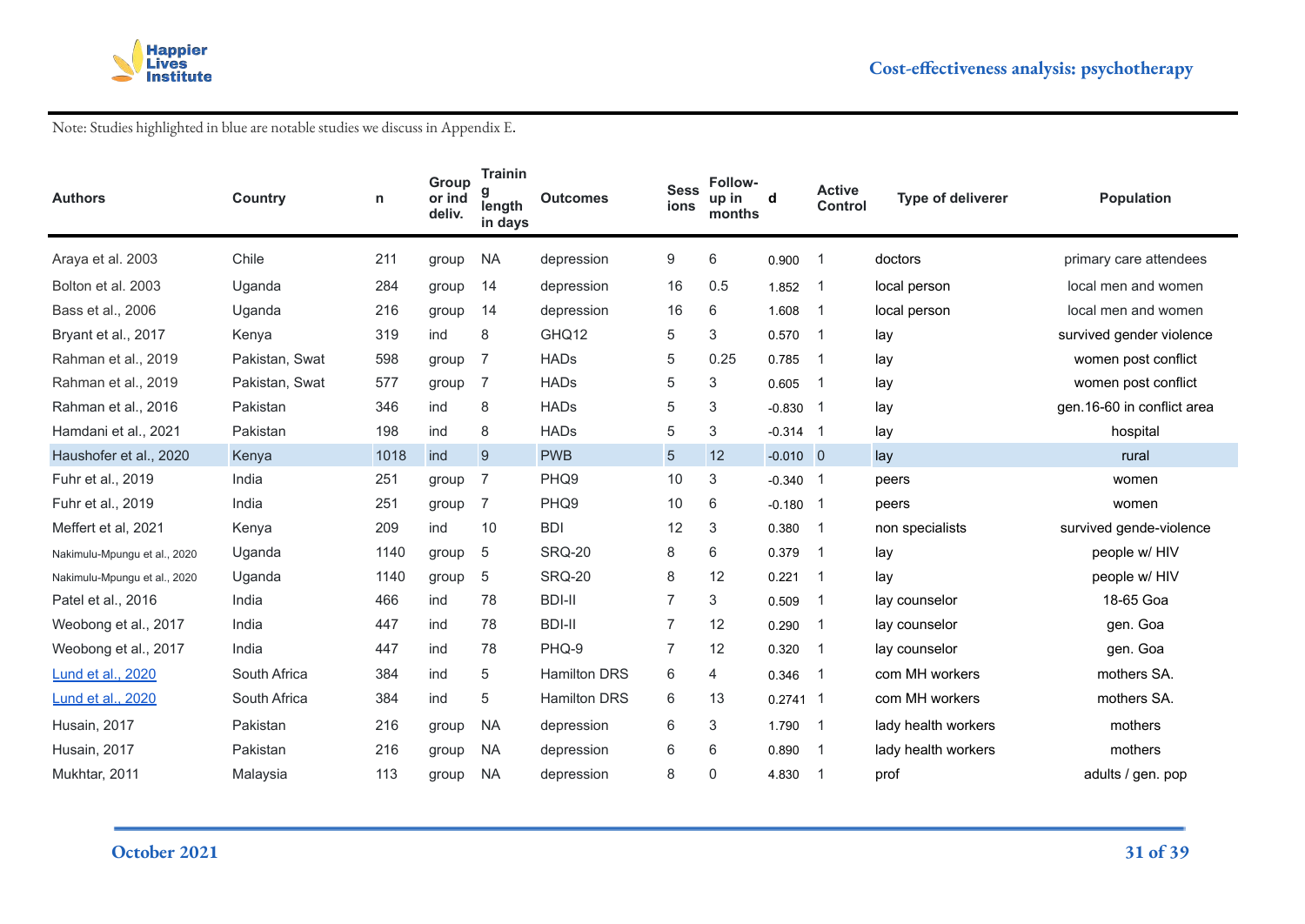

| Nakimuli-Mpungu, 2015<br>$\overline{\phantom{0}}$ | Uganda | 109 group NA |  | depression |  | $8 \quad 0$ | 0.050 | ∟av | w/ HIV |
|---------------------------------------------------|--------|--------------|--|------------|--|-------------|-------|-----|--------|
|---------------------------------------------------|--------|--------------|--|------------|--|-------------|-------|-----|--------|

Note: Studies highlighted in blue are notable studies we discuss in Appendix E.

| <b>Authors</b>               | Country      | n    | Group<br>or ind.<br>deliv. | <b>Trainin</b><br>g<br>length<br>in days | <b>Outcomes</b>  | <b>Sess</b><br>ions | Follow-<br>up In<br>months | d          | <b>Active</b><br>control | <b>Type of deliverer</b> | <b>Population</b>             |
|------------------------------|--------------|------|----------------------------|------------------------------------------|------------------|---------------------|----------------------------|------------|--------------------------|--------------------------|-------------------------------|
| Nakimuli-Mpungu, 2015        | Uganda       | 109  | group                      | <b>NA</b>                                | depression       | 8                   | 6                          | 0.760      | $\overline{1}$           | lav                      | w/ HIV                        |
| Chibanda et al. 2016         | Zimbabwe     | 573  | ind                        | 9                                        | PHQ <sub>9</sub> | 6                   | 6                          | 0.897      | $\overline{1}$           | lay HW                   | women (urban)                 |
| Gureje et al., 2019          | Nigeria      | 686  | ind                        | 5                                        | <b>EPDS</b>      | 6                   | 6                          | 0.189      | -1                       | primary care providers   | mothers                       |
| Gureje et al., 2019          | Nigeria      | 686  | ind                        | 5                                        | <b>EPDS</b>      | 6                   | 12                         | 0.265      | -1                       | primary care providers   | mothers                       |
| Naeem et al., 2015           | Pakistan     | 129  | ind                        | 5                                        | anxiety & dep    | 6                   | 0                          | 0.860      | $\overline{1}$           | psych grad student       | psychiatry outpatient (urban) |
| Naeem et al., 2015           | Pakistan     | 110  | ind                        | 5                                        | anxiety & dep    | 6                   | 6                          | 0.315      | -1                       | psych grad student       | psychiatry outpatient (urban) |
| Bass et al, 2013             | Congo        | 405  | group                      | 5                                        | depression       | 12                  | 0.000                      | 1.087      | $\overline{1}$           | psychosocial assistants  | female survivors of violence  |
| Bass et al, 2013             | Congo        | 405  | group                      | 5                                        | depression       | 12                  | 6.000                      | 1.000      | - 1                      | psychosocial assistants  | female survivors of violence  |
| Baker-Henningham et al. 2005 | Jamaica      | 139  | ind                        | 42                                       | <b>CESD</b>      | 50                  | 12                         | $-0.412$ 1 |                          | com health workers       | mothers                       |
| Cooper et al. 2009           | South Africa | 449  | ind                        | 120                                      | depression       | 16                  | 6                          | 0.240      | - 0                      | peers                    | mothers                       |
| Cooper et al. 2009           | South Africa | 449  | ind                        | 120                                      | depression       | 16                  | 12                         | 0.260      | - 0                      | peers                    | mothers                       |
| le Roux et al. 2013          | South Africa | 1157 | ind                        | 30                                       | depression       | 11                  | 6                          | 0.138      | 0                        | com health workers       | mothers                       |
| Richter et al. 2014          | South Africa | 543  | ind                        | 60                                       | depression       | 8                   | 0                          | 0.501      | $\overline{1}$           | peer mentors             | SA HIV mothers                |
| Rotheram-Borus et al. 2014a  | South Africa | 1030 | group                      | 30                                       | depression       | 8                   | $\mathbf 0$                | 0.501      | -1                       | peer mentors             | SA HIV mothers                |
| Rotheram-Borus et al. 2014a  | South Africa | 766  | group                      | 30                                       | depression       | 8                   | 6                          | 0.345      | -1                       | peer mentors             | SA HIV mothers                |
| Rotheram-Borus et al. 2014a  | South Africa | 251  | group                      | 30                                       | depression       | 8                   | 12                         | 0.547      | $\overline{1}$           | peer mentors             | SA HIV mothers                |
| Rotheram-Borus et al. 2014b  | South Africa | 1082 | ind                        | 30                                       | depression; EPDS | 11                  | 12                         | 0.116      | -1                       | com health workers       | <b>SA mothers</b>             |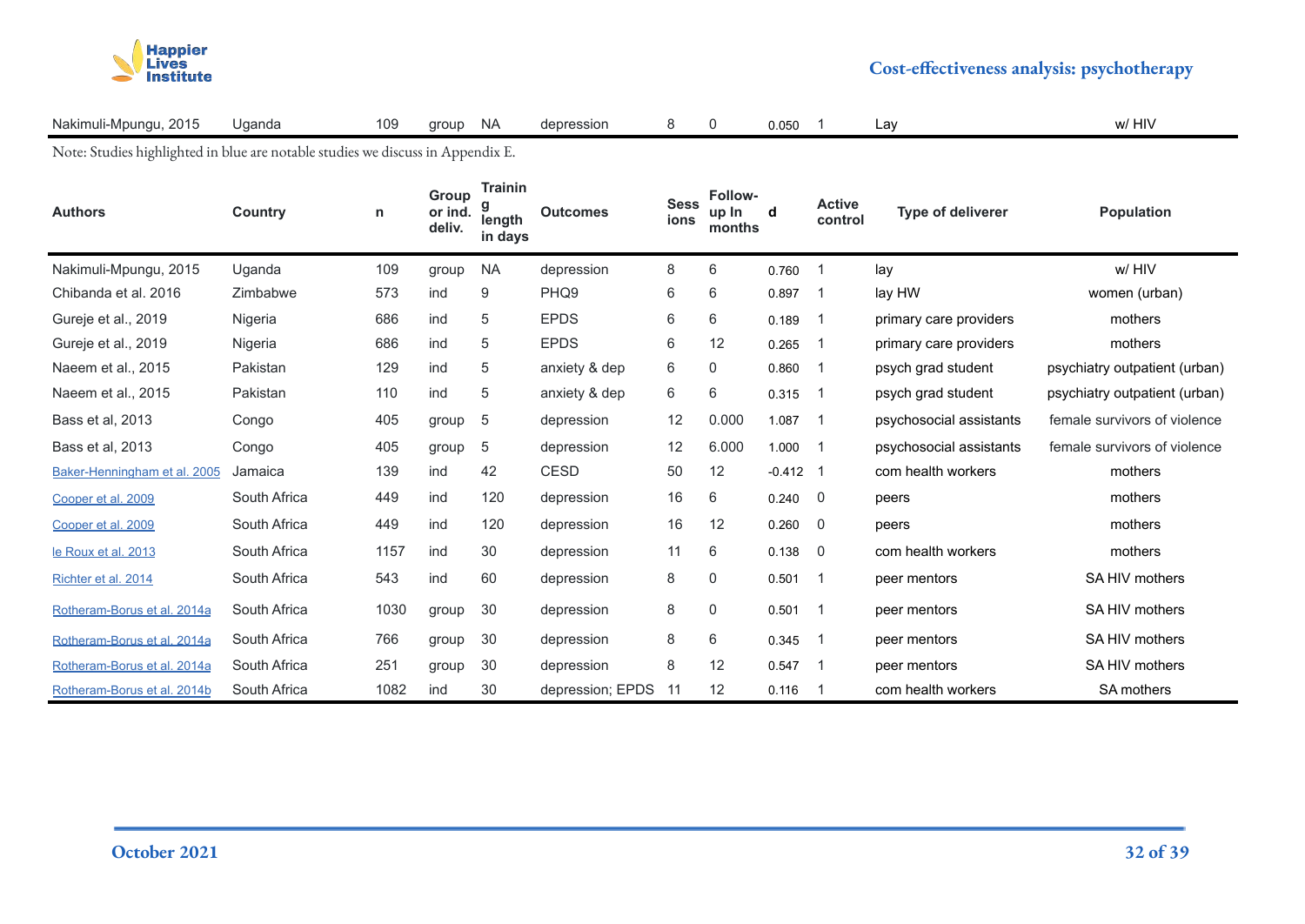

# <span id="page-32-0"></span>**Appendix C: System for adjusting estimated effects by relative bias**

We start from the assumption that researchers may try to make their results larger and more significant.<sup>32</sup> Therefore we assume that features of a study that reduce the researcher's [flexibility in](https://en.wikipedia.org/wiki/Researcher_degrees_of_freedom) [performing research](https://en.wikipedia.org/wiki/Researcher_degrees_of_freedom) will tend to lead to smaller effects in fields where bigger effects are more exciting -- which we take to at least be the case in psychotherapy where most researchers probably have some degree of loyalty to the intervention, or else why are they studying it?

Is there any evidence to support this view in the general case? We searched the literature across a range of fields. Two meta-analyses find general indicators of quality are related to smaller effects ([Berkman et al., 2014;](https://europepmc.org/article/nbk/nbk253181) [Hempel et al., 2013](https://www.ncbi.nlm.nih.gov/books/NBK84249/)), but the evidence is often inconclusive. In Bialy et al., ([2014\)](https://www.semanticscholar.org/paper/A-meta-epidemiological-study-to-examine-the-between-Bialy-Vandermeer/f152bf3471d7bc1f261d59fb3922d8a9b417ab4c) only a high risk of bias for selectively choosing outcomes led to significant overestimation of treatment effects but in Hoppen & Morina [\(2020](https://www.sciencedirect.com/science/article/abs/pii/S027273582030043X)) and Hartling et al., [\(2014](https://www.semanticscholar.org/paper/Quantifying-Bias-in-Randomized-Controlled-Trials-in-Hartling-Hamm/9a94ab34f9ac3d264ae8bd6e46add6722d3446ec)) the associations were not significant. However, for each decrease in risk of bias in the MetaPsy database of psychotherapy's effect on depression, the effect size significantly decreases by -0.13, given that the average effect size is 1 SD this is a substantial difference in the studies with the highest and lowest risk of bias.

Also, one can compare how replicated effect sizes compare to the original effects. Tajika et al. [\(2015\)](https://www.cambridge.org/core/journals/the-british-journal-of-psychiatry/article/replication-and-contradiction-of-highly-cited-research-papers-in-psychiatry-10year-followup/F97369E4B6D2E13EEB04E0DD2F777734) find that the "standardised mean differences of the initial studies were overestimated by 132%." Camerer et al. [\(2018](https://www.nature.com/articles/s41562-018-0399-z)) find "a significant effect in the same direction as the original study for 13 (62%) studies". Of course, it may also be worth considering whether replicators themselves face a publication filter that pushes them to find smaller effects.

Assuming that our premise holds in general, we next compiled a list of those features of a study that signify constraints on the researcher's part. We deem these to be a) easily extractable and b) having a consistently significant relationship with the effect size that does not have a clear explanation other than bias.

We will describe the features we consider and a few we do not when building our decision tool for adjusting an evidence base according to bias. The observable elements we compare between psychotherapy and our review of cash transfers correspond to issues of interval, external validity, and publication bias.

<sup>&</sup>lt;sup>32</sup> That criticism could also be levelled against HLI itself, which raises the perennial question, elegantly put by Juvenal "Quis custodiet ipsos custodes?" ("Who guards the guards?). At the Happier Lives Institute, we hope to solve this problem by taking turns to guard each other.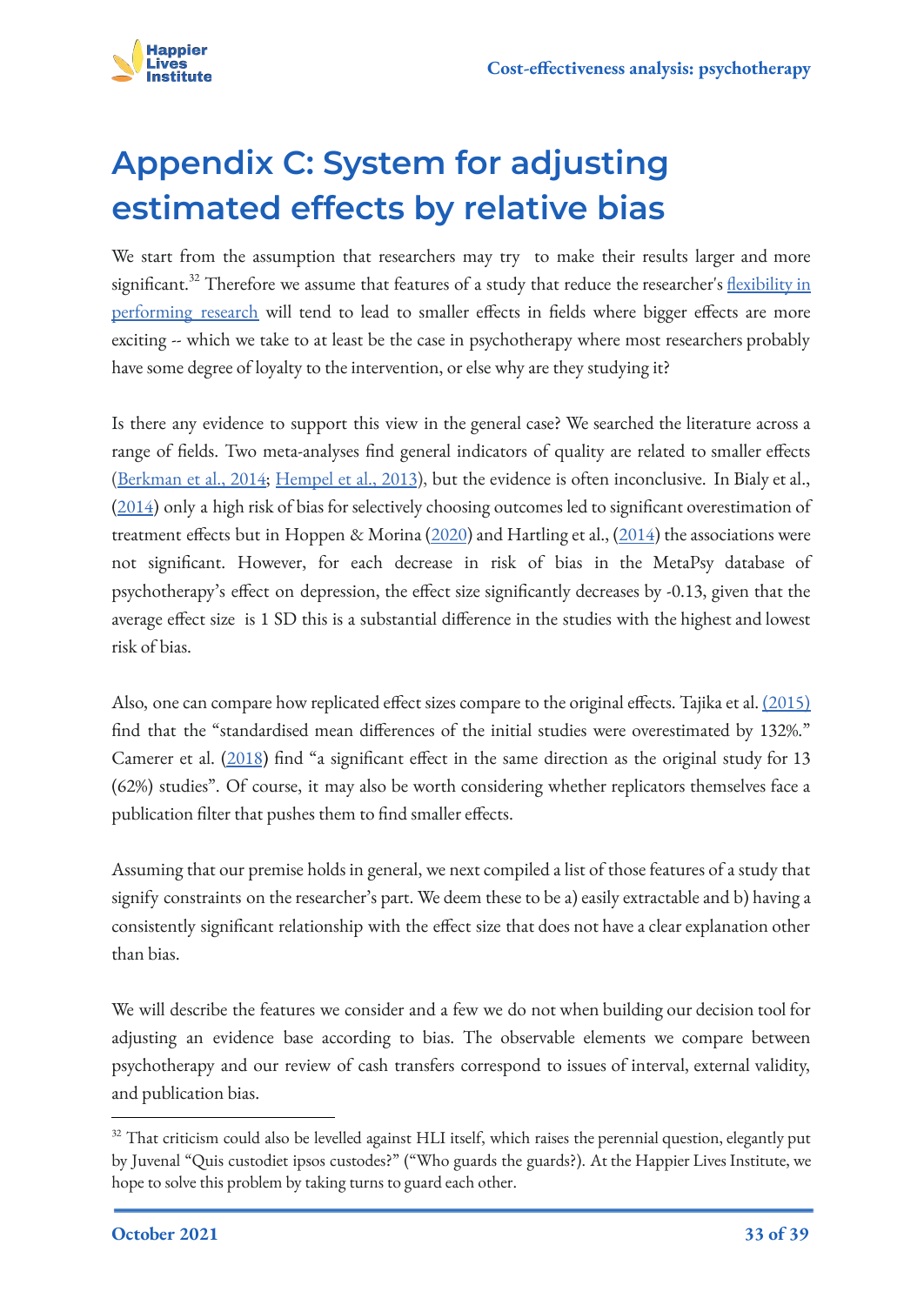

- Is the study an RCT? We find mixed or non-significant estimates when comparing RCTs to quasi-experimental studies. Vivalt [\(2020](https://academic.oup.com/jeea/article-abstract/18/6/3045/5908781)) finds that quasi-experimental studies have smaller (not significantly) effects than RCTs on a large sample of development studies. Cheung and Slavin [\(2016\)](https://journals.sagepub.com/doi/abs/10.3102/0013189X16656615) for a sample of 645 educational interventions find that effects are significantly higher in quasi-experimental studies than in RCTs. However, we expect the effects to follow this order: RCT < quasi < panel < cross-section so we include this as a source of bias. There's also evidence that looks within study comparisons of different methods. However, at this time, they do not add much clarity to the evidence although they seem to support our view<sup>33</sup>.
- If the study is an RCT, does it use an active or passive control? Is the passive control a waitlist? Using data from [MetaPsy](https://evidencebasedpsychotherapies.shinyapps.io/metapsy/), the effects of treatment comparing to a waitlist, even when controlling for other characteristics of the study, are large compared to care as usual $34$ (0.16 SDs 95% CI: 0.1039, 0.2184) and are about 11% the size of the average effect (so we'd say that a waitlist comparison is 89% the effect of a non-waitlist comparison). We use data from MetaPsy because it's the largest and most relevant but other studies come to similar conclusions (*[Furukawa et al., 2014](https://onlinelibrary.wiley.com/doi/abs/10.1111/acps.12275)*; *Michopoulos et al., 2021*). However, we should arguably be comparing waitlists to "nothing" instead of care as usual. Because we expect "nothing" to be the "care as usual" most people will receive in LMICs for mental illness.
- Does the study have a large sample size? The evidence we've found finds that studies with smaller sample sizes consistently tend to have larger effect sizes ([Vivalt, 2020;](https://academic.oup.com/jeea/article-abstract/18/6/3045/5908781) Cheung  $\&$ [Slavin, 2016](https://journals.sagepub.com/doi/abs/10.3102/0013189X16656615); [Pietschnig et al., 2019\)](https://www.frontiersin.org/articles/10.3389/fpsyg.2019.02874/full). The leading explanation for this is that a researcher can 'farm' , that is performing many small trials and only publishing the results which show positive effects. Small studies are easier to micromanage to an unrealistic degree, for instance ensuring higher quality of treatment.
- Is the study pre-registered or unpublished? Pre-registered [\(Kvarven et al. 2019;](https://www.nature.com/articles/s41562-019-0787-z?proof=true) [Schäfer &](https://www.frontiersin.org/articles/10.3389/fpsyg.2019.00813/full) [Schwarz, 2019;](https://www.frontiersin.org/articles/10.3389/fpsyg.2019.00813/full) [Chow & Ekholm, 2018](https://link.springer.com/article/10.1007/s10648-018-9437-7); [Dechartres et al., 2016;](https://bmcmedicine.biomedcentral.com/articles/10.1186/s12916-016-0639-x) [Papageorgiou et al., 2018](https://www.sciencedirect.com/science/article/abs/pii/S0895435617311381)) and unpublished studies ([Dechartres et al., 2018\)](https://www.acpjournals.org/doi/abs/10.7326/M18-1517) display much smaller effects. Presumably because they bypass the publication filter that pushes for larger effects. We suspect this deserves more weight when study sizes are small, so there's some overlap between average

<sup>&</sup>lt;sup>33</sup> Two studies find that non-randomized designs overestimate the effects ([Staines & Cleland, 2012;](https://journals.sagepub.com/doi/abs/10.1037/a0026493) [Thoemmes & Hill, 2009](https://www.tandfonline.com/doi/abs/10.1080/00273170903467521?journalCode=hmbr20)).

<sup>&</sup>lt;sup>34</sup> Why would this be? One suggested mechanism for waitlists as a nocebo is "negative expectations regarding the hypothesized inactive control treatment and the assumption that patients give up their coping strategies while waiting for a promised effective treatment have been described to explain the observed symptom deterioration." ([Locher et al., 2019](https://www.frontiersin.org/articles/10.3389/fpsyt.2019.00555/full)).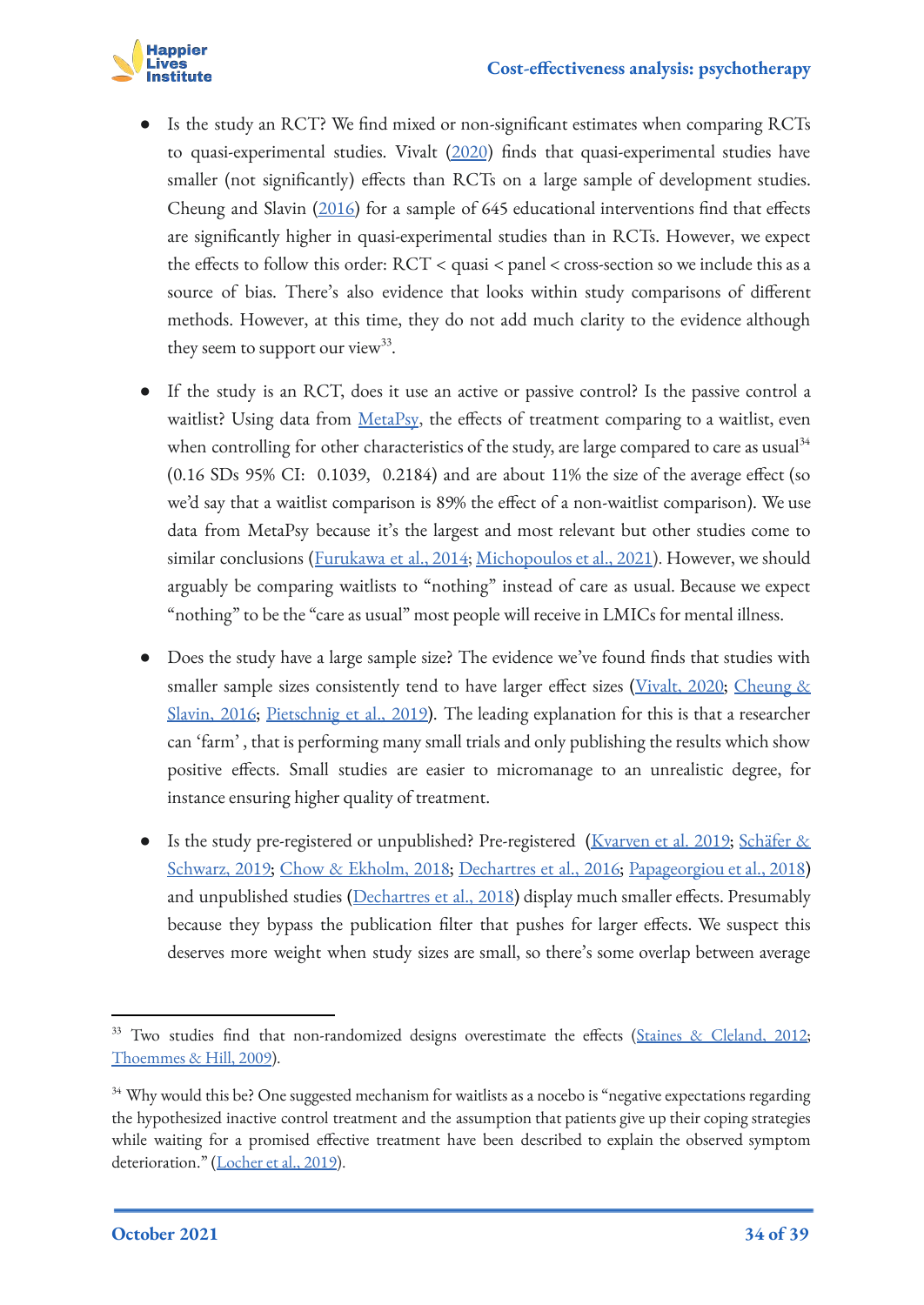

sample size and publication bias. Do you expect someone to really 'file-drawer' their n = 10,000 RCT or for them to think "null results be damned!"?

● Is the analysis only performed on those who received the treatment? Is it a complete case analysis as opposed to an intention to treat (ITT) analysis? Results diverging from ITT have larger effects ( $\Delta$ braha et al., 2015) (studies = 310), Although this wasn't found for ([Døssing et al., 2016](https://www.semanticscholar.org/paper/Modified-intention-to-treat-analysis-did-not-bias-D%C3%B8ssing-Tarp/6960429c9110c53e884a29b874e5d41d922aca98)) (studies = 72). Intention to treat often isn't reported but seems to be the default analysis because removing cases that did not complete treatment requires tracking them, which is harder. We generally assume if a researcher goes to greater lengths to ensure the quality of their study, they will write about it.

For the evidence base in general we ask:

- Is there a large sample of studies? We think this is a restatement of concerns about publication bias and would be almost entirely nullified if all the studies were pre-registered and very large. The source of bias that may remain even if the studies are pre-registered and large is that there are few studies then there's a higher chance the authors share the same beliefs about the intervention, which could bias the evidence. This would be a small concern.
- Do they overlap geographically with the area of interest? If not, does this lead to an over or underestimate of the effects? If the geographical concentration of studies mostly overlaps with the locations the interventions would take place in, we take this, in conjunction with their being a large sample of studies or well-powered pre-registered studies, as a proxy of external validity.

Some features we consider but currently do not incorporate are:

- Baseline differences and how they are handled. While this appears like an important source of potential bias, it seems difficult to operationalize the degree of baseline differences and how well they are handled.
- Attrition and how it is handled. The first element of both of these features is relatively easy to extract, but the second one takes a judgement and is often difficult to tell whether a study handled baseline difference and attrition satisfactorily.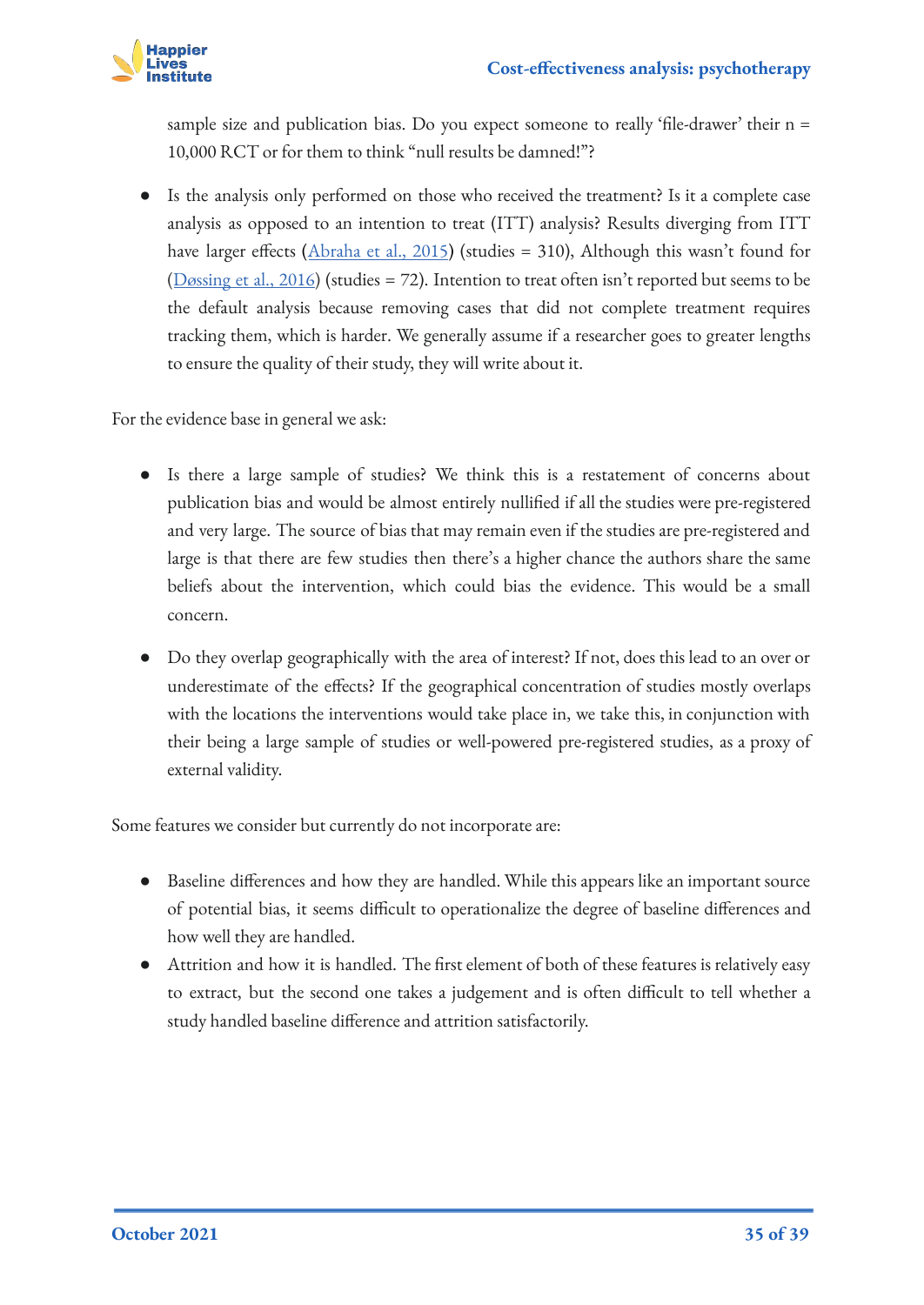

Whether participants, interviewers or analysts were blinded. We find conflicting evidence over whether this matters in general<sup>35</sup>, or what aspect of blinding matters. Furthermore, this is often difficult and time consuming to assess.

So how do we actually take these features into account and arrive at a precise discount? We will explain how we did it in this case, although we expect this process to change in the future as we develop this tool. The ideal form of this decision tool is to rely on fewer subjective judgements and more empirical estimates of how much a proxy for bias tends to inflate or deflate the effect size.

That being said, we first set out the bias we expect if an evidence base were to be completely full of studies with that characteristic and the weight we assign to each feature. We try to base our estimate bias on estimates found in the meta-analytic literature that predicts whether a study having a particular characteristic tends to over or underestimate its effectiveness. We explain the sources in the column "sources suggesting direction of bias". Our judgement of how much to weigh a signifier of bias comes from a subjective assessment of its relative importance. We base this assessment on the consistency and magnitude of findings. The results of this process can be seen in Table A.3.

Next, in Table A.2, we assess how relatively biased the evidence is for psychotherapy compared to cash transfers. For instance, if RCTs tend to give lower effect sizes and the psychotherapy literature has relatively more RCTs in it than cash transfers, that leads us to inflate the effectiveness of psychotherapy to the degree that there are more RCTs. In this case, our sample of studies has about twice the RCTs as a share of the total sample of studies as cash transfers. To put this concretely:

*estimated discount = discount deserved \* bias*

*discount deserved =*  $\frac{Proportion in\ International\ with\ characteristic\ j}{Proportion\ of\ CTs\ with\ characteristic\ j}$ 

We arrive at the total discount by taking the weighted average of estimated discounts, which we adjust based on our judgement of how correlated the signifiers of bias are (Table A.4).

<sup>&</sup>lt;sup>35</sup> [Armijo-Olivo et al., \(2017\)](https://journals.lww.com/ajpmr/Abstract/2017/01000/Blinding_in_Physical_Therapy_Trials_and_Its.5.aspx) finds no relationship between blinding and the size of treatment effects. [Moustgaard et al., \(2020\)](https://www.bmj.com/content/368/bmj.l6802.long) finds no evidence for differences in effects when patients are blinded but [Saltaji et](https://link.springer.com/article/10.1186/s12874-018-0491-0) [al., \(2018\)](https://link.springer.com/article/10.1186/s12874-018-0491-0) does but not for assessor blinding or double blinding. [Oliveira de Almeida et al., \(2019](https://www.sciencedirect.com/science/article/abs/pii/S0003999319300814)) finds no influence of any allocation concealment on the treatment effect.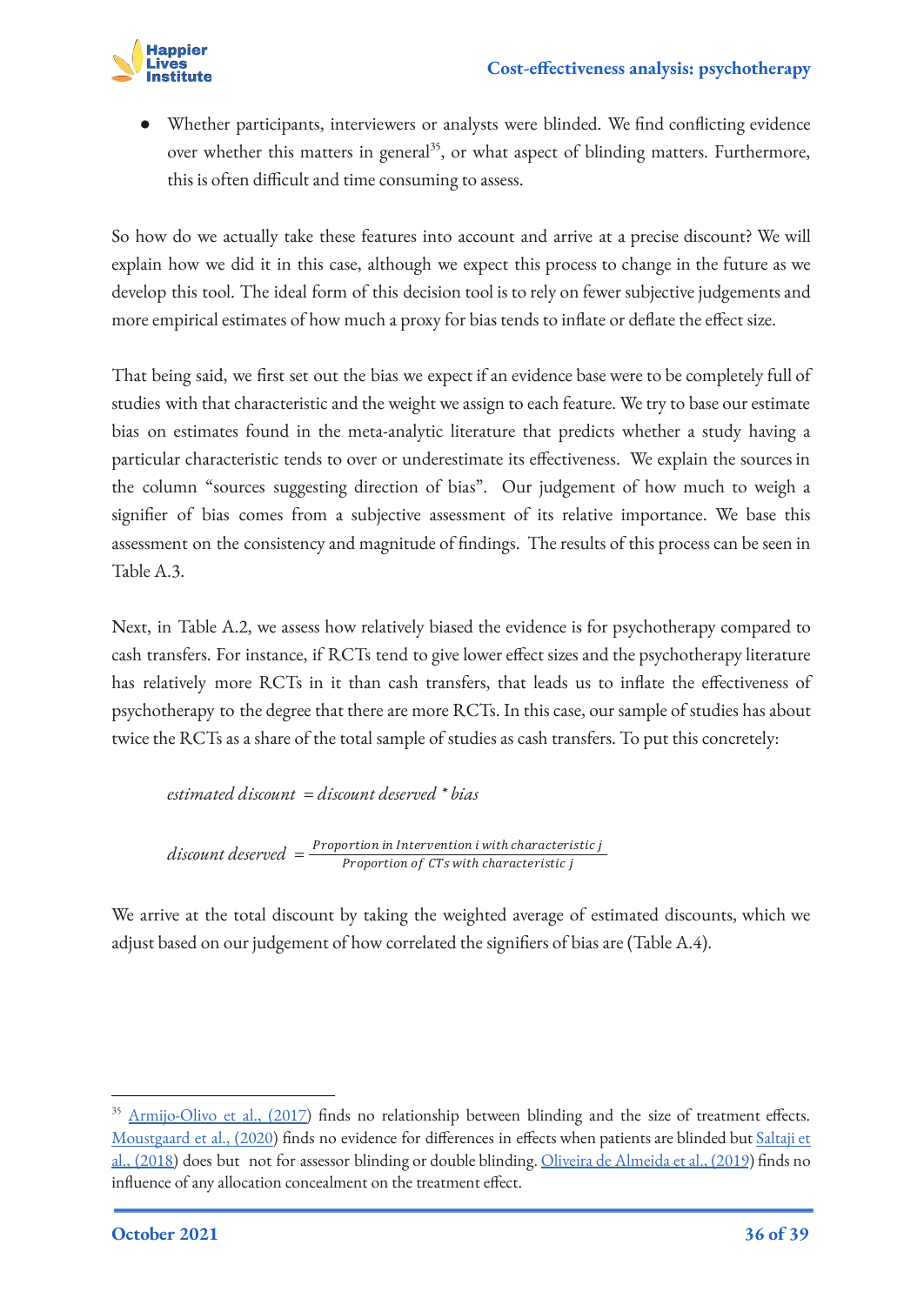

#### **Table A.2:** Estimation of absolute bias predicted by signifiers of bias

| Source<br>of bias                                        | <b>Proxy</b>           | <b>Estimate</b><br>d bias | Weight        | General sources suggesting direction to bias                                                                                                                                                                                                                                                                                                                                                                                                                                                                                                                                                                                                                                                                                                                                                                                                                 |
|----------------------------------------------------------|------------------------|---------------------------|---------------|--------------------------------------------------------------------------------------------------------------------------------------------------------------------------------------------------------------------------------------------------------------------------------------------------------------------------------------------------------------------------------------------------------------------------------------------------------------------------------------------------------------------------------------------------------------------------------------------------------------------------------------------------------------------------------------------------------------------------------------------------------------------------------------------------------------------------------------------------------------|
| Internal<br>validity:<br>causality                       | % RCTs                 | 0.95                      | Small         | Since the evidence is inconclusive (see discussion above) we give it a small estimated discount and relatively little<br>weight. This is our subjective judgement.                                                                                                                                                                                                                                                                                                                                                                                                                                                                                                                                                                                                                                                                                           |
| Internal<br>validity:<br>control<br>worse off            | % active control       | 0.89                      | Medium        | Using data from MetaPsy, the effects of treatment compared to a waitlist, even when controlling for other<br>characteristics of the study, are about 11% the size of the average effect (so we'd say that a waitlist comparison is<br>89% the effect of a on-waitlist comparison).                                                                                                                                                                                                                                                                                                                                                                                                                                                                                                                                                                           |
| Internal<br>validity:<br>low take-up                     | % using ITT            | 0.87                      | <b>Medium</b> | Abraha et al., (2015) find studies diverging from ITT have larger effects (in this case a smaller odds ratio 0.83., but<br>due to conflicting evidence we decreased the discount to 0.87.                                                                                                                                                                                                                                                                                                                                                                                                                                                                                                                                                                                                                                                                    |
| Internal<br>validity<br><b>AND</b><br>pub bias:<br>power | Average<br>sample size | 85%                       | Large         | We've found across a few (3-4) meta-reviews that studies with larger samples have smaller effects (Vivalt, 2020;<br>Cheung & Slavin, 2016; Pietschnig et al., 2019; MetaPsy). We use estimates from MetaPsy which suggest that per<br>person added to a sample the effect decreases by 0.0003 and 0.0001 SDs. To get the discount, we multiply the<br>estimated decrease in effect size by the average difference in samples between interventions standardized by the<br>intercept given in the MetaPsy model. Given that the difference in average sample sizes between cash transfers<br>and psychotherapy is 2,727 - 634 = 2,093 then we estimate $0.0003 * (2,093) / (7.1 = \text{intercept})$ --> 91% size of<br>average effect. Another simpler specification: $0.0001 * (2093) / 1.001 = 80%$ . So we take the midpoint to use for our<br>Idiscount. |
| IPub bias                                                | In pre-registered      | 0.60                      | Large         | Pre-registered studies have lower effects (Schäfer & Schwarz, 2019 by 0.44; Dechartres et al., 2016 by 0.84<br>Kvarven et al. 2019: 0.38, Tajika et al. 2015: 0.75). We are not sure if registered means pre-registered for psych<br>studies. Taking the specific mean gives us 0.60 as a discount.                                                                                                                                                                                                                                                                                                                                                                                                                                                                                                                                                          |
| Pub bias                                                 | In unpublished         | 0.5                       | <b>Medium</b> | From (Dechartres et al., 2018) and Cheung & Slavin (2016) we estimate a discount of around 0.5.                                                                                                                                                                                                                                                                                                                                                                                                                                                                                                                                                                                                                                                                                                                                                              |
| External<br>validity                                     | Geo. overlap           | $0.8 - 1.2$               | <b>Medium</b> | We are not sure whether studies in different geographic locations will differ in effects.                                                                                                                                                                                                                                                                                                                                                                                                                                                                                                                                                                                                                                                                                                                                                                    |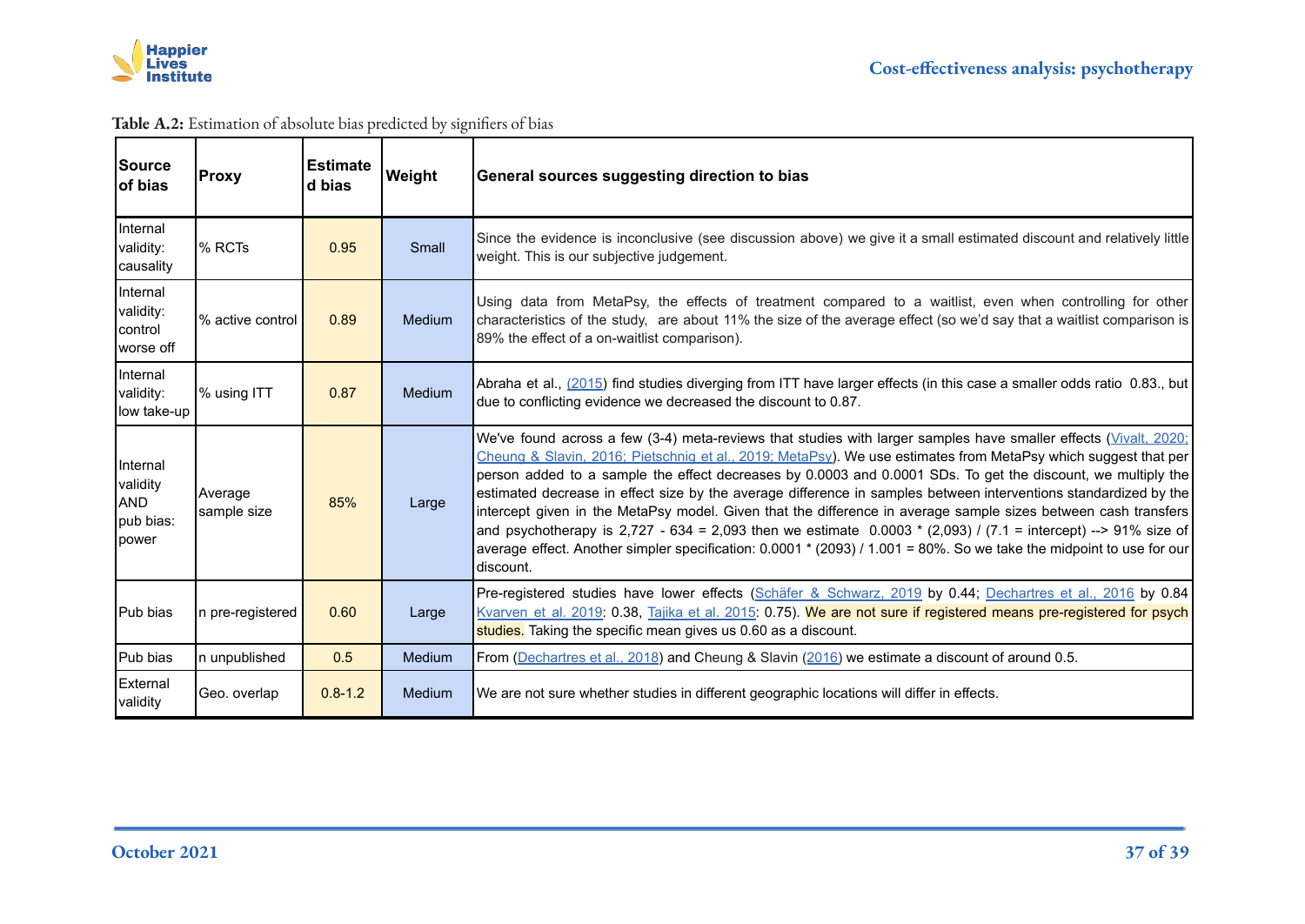

**Table A.3:** Estimation of relative bias based off signifiers of bias

| Source of bias IProxvl                      |                             | <b>CTs</b><br>review          | Psych<br>therapy<br>evidence    | Ratio of<br>therapy<br>lto CT<br>lev/base | <b>Estimated</b><br><b>bias</b> | <b>Estimated</b><br>ldiscount<br>lor<br>upgrade | Weight            | Weight *<br>discount | <b>Explanation</b>                                                                                                                                                                                                   |
|---------------------------------------------|-----------------------------|-------------------------------|---------------------------------|-------------------------------------------|---------------------------------|-------------------------------------------------|-------------------|----------------------|----------------------------------------------------------------------------------------------------------------------------------------------------------------------------------------------------------------------|
| Internal validity:<br>causal ID<br>strategy | % RCTs                      | 19/37<br>not RCTs             | $0/37$ not<br><b>RCTs</b>       | 1.95                                      | 0.95                            | 1.097                                           | 0.1               | 0.04                 | Favors therapy but we do not give it much weight. We're not<br>sure if there's evidence that this matters, it may be that<br>non-RCTs are less subject to pub bias, but that may only be<br>the case for small RCTs. |
| Internal validity:<br>Control worse<br>off  | % active<br>control         | 0/37<br>use active<br>control | 30/39<br>use active<br>controls | 28.46                                     | 0.89                            | 4.131                                           | $\mathbf 0$       | 0.00                 | We're not sure if this ratio is telling, so we changed the weight<br>to zero.                                                                                                                                        |
| Internal validity:  % using<br>low take-up  | ITT                         | $yes = 28,$<br>likely = $9$   | $yes = 32,$<br>likely = $7$     | 1.08                                      | 0.83                            | 1.184                                           | 0.25              | 0.11                 | Favors therapy.                                                                                                                                                                                                      |
| Internal validity<br>AND pub bias:<br>power | Average<br>sample size      | 2,727                         | 634                             | 0.16                                      | 0.85                            | 0.85                                            | 1                 | 0.33                 | We give this factor the most weight because the evidence is<br>clearest and most consistent.                                                                                                                         |
| Pub bias                                    | n pre-<br>registered        | 9/37                          | 33/39                           | 3.48                                      | 0.60                            | 4.87                                            | $\mathbf{0}$      | 0.00                 | We are not sure if registered means pre-registered for psych<br>studies. We think we extracted the data for this wrong so we<br>removed its weight.                                                                  |
| Pub bias                                    | n un-<br><b>l</b> published | 16 / 37                       | 1/39                            | 0.06                                      | 0.50                            | 0.47                                            | 0.5               | 0.09                 | Favors cash transfers which has more unpublished studies.                                                                                                                                                            |
| <b>External validity</b>                    | Geo.<br>overlap             | High                          | High                            | 1                                         | 0.80                            | $\mathbf 1$                                     | 0.75              | 0.29                 | Many studies from both interventions take place in low income<br>countries. We do not discount psychotherapy for this.                                                                                               |
|                                             |                             |                               |                                 |                                           |                                 |                                                 | Total<br>Discount | 0.89                 | Sum of the discounts, corrected by judgement of correlations<br>between elements which are recorded in Table A.4.                                                                                                    |

**Note:** Yellow represents estimated bias. Green represents upgrades that favor psychotherapy, while red indicates a discount against psychotherapy. Weights are orange if we alter them downwards based on a sense that the tool gave us unintuitive results i.e., we ignored it, and blue otherwise.